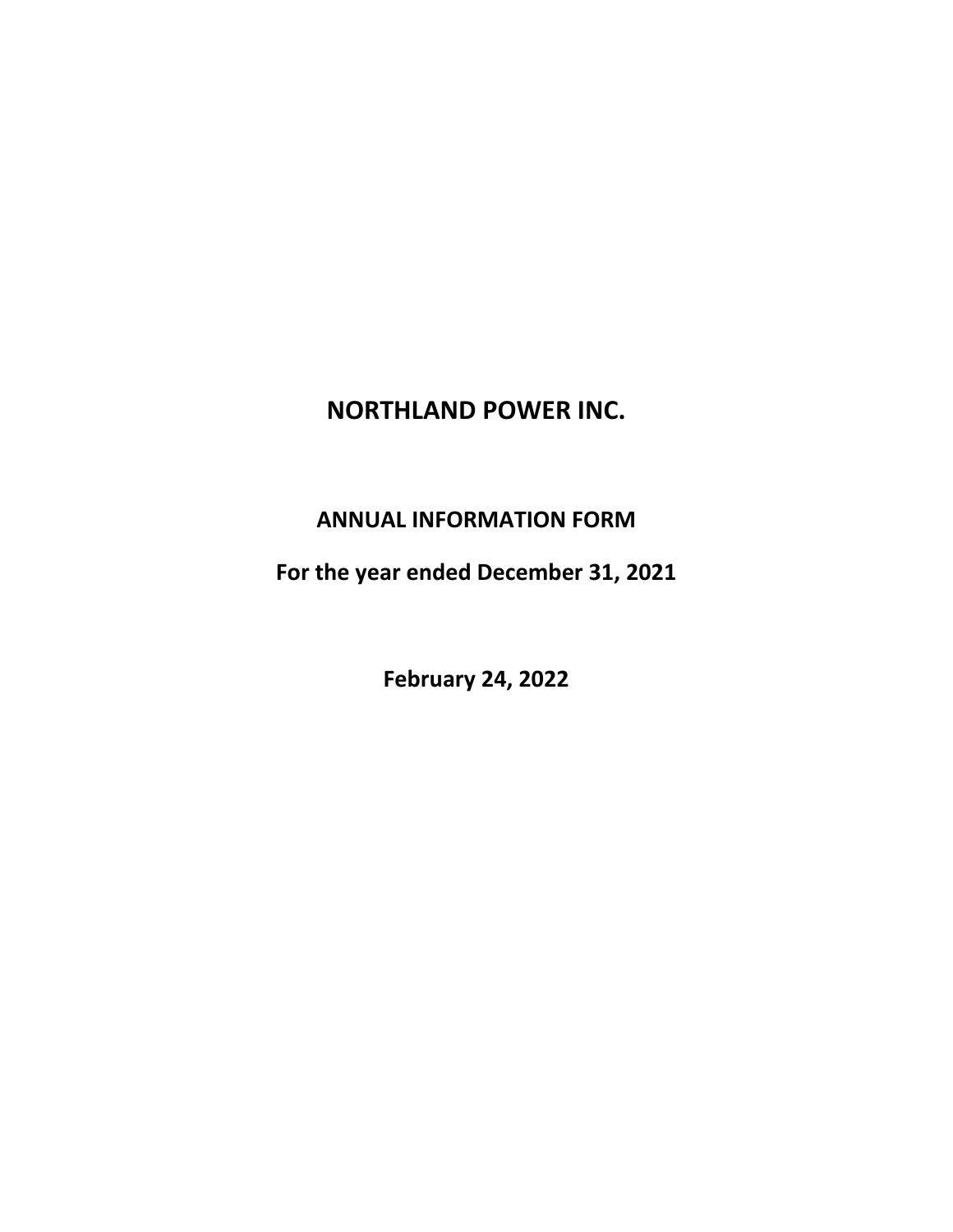# **Table of Contents**

|                                                                                                                                                                                                                                | 1                       |
|--------------------------------------------------------------------------------------------------------------------------------------------------------------------------------------------------------------------------------|-------------------------|
| <b>Forward-Looking Statements</b>                                                                                                                                                                                              | $\overline{\mathbf{1}}$ |
|                                                                                                                                                                                                                                | $\overline{2}$          |
|                                                                                                                                                                                                                                | $\overline{2}$          |
| <b>Overview</b>                                                                                                                                                                                                                | $\overline{3}$          |
| General Development of the Business entertainment and the control of the Business entertainment of the Business                                                                                                                | $\overline{4}$          |
| <b>Description of Northland's Business</b>                                                                                                                                                                                     | 8                       |
| Capital Structure <b>construction and construction of the Capital</b> Structure of the Capital Structure of the Capita                                                                                                         | 22                      |
| <b>Dividends</b>                                                                                                                                                                                                               | 23                      |
| <b>Credit Ratings</b>                                                                                                                                                                                                          | 25                      |
| <b>Material Contracts</b>                                                                                                                                                                                                      | 25                      |
|                                                                                                                                                                                                                                | 25                      |
| <b>Risk Factors</b>                                                                                                                                                                                                            | 27                      |
| Legal Proceedings and Regulatory Actions (and according to the control of the control of the control of the control of the control of the control of the control of the control of the control of the control of the control o | 37                      |
| <b>Board of Directors and Officers of the Company Material Construction of Director Adventuration of Directors and Officers of the Company</b>                                                                                 | 38                      |
|                                                                                                                                                                                                                                | 39                      |
| Interest of Management and Others in Material Transactions [11] Material Transactions [11] Material Transactions [11] Material Transactions [11] Material Transaction of the United States of Management and Others in Materia | 40                      |
| <b>Audit Committee</b>                                                                                                                                                                                                         | 40                      |
| <b>Auditors</b>                                                                                                                                                                                                                | 41                      |
| <b>Transfer Agent and Registrar</b>                                                                                                                                                                                            | 42                      |
| <b>Additional Information</b>                                                                                                                                                                                                  | 42                      |
|                                                                                                                                                                                                                                | 43                      |
| Schedule "A"                                                                                                                                                                                                                   | 45                      |
| <b>Appendix I</b>                                                                                                                                                                                                              | 48                      |
|                                                                                                                                                                                                                                |                         |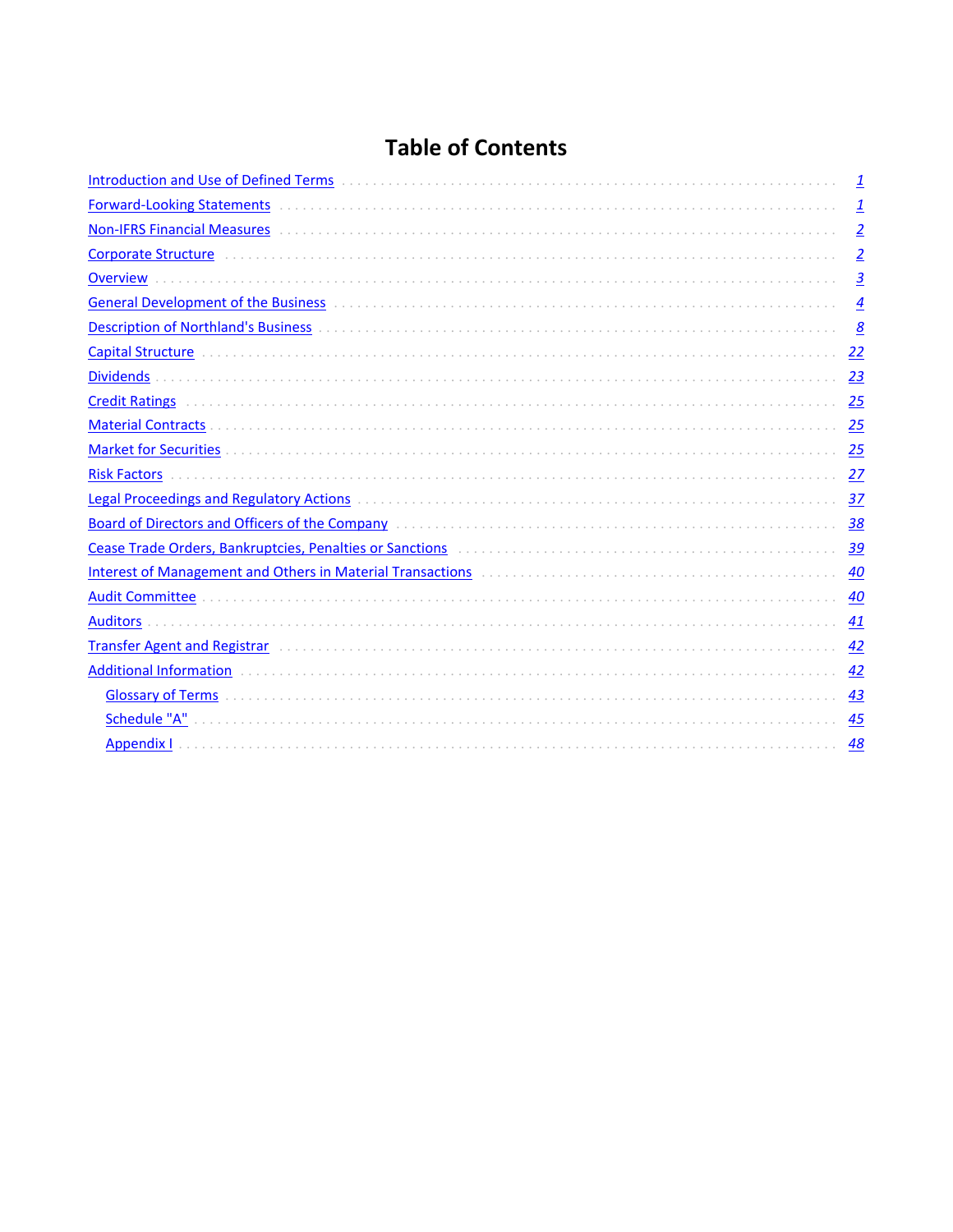## **INTRODUCTION AND USE OF DEFINED TERMS**

<span id="page-2-0"></span>All capitalized terms used in this Annual Information Form ("Annual Information Form" or "AIF") have the meanings assigned to them under the heading "Glossary of Terms", unless otherwise defined. All currency amounts in this AIF are in Canadian dollars unless otherwise indicated. Unless otherwise noted, the information contained in this AIF is given as at or for the year ended December 31, 2021.

## **FORWARD-LOOKING STATEMENTS**

This AIF contains statements that constitute "forward-looking information within the meaning of applicable securities laws *("forward-looking statements")* that are provided for the purpose of presenting information about management's current expectations and plans. Readers are cautioned that such statements may not be appropriate for other purposes. Northland's actual results could differ materially from those expressed in, or implied by, these forward-looking statements and, accordingly, the events anticipated by the forward-looking statements may or may not transpire or occur. Forward-looking statements include statements that are predictive in nature, depend upon or refer to future events or conditions, or include words such as "expects," "anticipates," "plans," "predicts," "believes," "estimates," "intends," "targets," "projects," "forecasts" or negative versions thereof and other similar expressions or future or conditional verbs such as "may," "will," *"should," "would" and "could." These statements may include, without limitation, statements regarding future Adjusted*  EBITDA, Free Cash Flow and Adjusted Free Cash Flow, respective per share amounts, dividend payments and dividend payout ratios, *guidance, the timing for the completion of construction, attainment of commercial operations, the potential for future* production from project pipelines, cost and output of development projects, litigation claims, plans for raising capital, and the future operations, business, financial condition, financial results, priorities, ongoing objectives, strategies and the *outlook* of Northland Power Inc. ("**Northland**" or the "**Company**") and its subsidiaries. These statements are based upon *certain material factors or assumptions that were applied in developing the forward-looking statements, including the design specifications of development projects, the provisions of contracts to which Northland or a subsidiary is a party,* management's current plans and its perception of historical trends, current conditions and expected future developments, as well as other factors that are believed to be appropriate in the circumstances. Although these forward-looking statements are based upon management's current reasonable expectations and assumptions, they are subject to numerous risks and uncertainties. Some of the factors include, but are not limited to, risks associated with sales contracts, impact of COVID-19 pandemic, Northland's reliance on the performance of its offshore wind facilities at Gemini, Nordsee One and Deutsche *Bucht for approximately 50% of its Adjusted EBITDA and Free Cash Flow, counterparty risks, contractual operating* performance, variability of sales from generating facilities powered by intermittent renewable resources, offshore wind *concentration, natural qas and power market risks, operational risks, recovery of utility operating costs, Northland's ability* to resolve issues/delays with the relevant regulatory and/or government authorities, permitting, construction risks, project *development risks, acquisition risks, financing risks, interest rate and refinancing risks, liquidity risk, credit rating risk, currency fluctuation risk, variability of cash flow and potential impact on dividends, taxation, natural events, environmental* risks, health and worker safety risks, market compliance risk, government regulations and policy risks, utility rate regulation risks, international activities, reliance on information technology, labour relations, reputational risk, insurance risk, risks relating to co-ownership, bribery and corruption risk, legal contingencies, and other factors described in this AIF and in the *Management's Discussion and Analysis (MD&A)* included in Northland's 2021 Annual Report ("Annual Report"), which can be found on SEDAR at www.sedar.com under Northland's profile and on Northland's website at northlandpower.com. *Northland's* actual results could differ materially from those expressed in, or implied by, these forward-looking statements and the events anticipated by the forward-looking statements may not transpire or occur. The forward-looking statements *contained in this AIF are based on assumptions that were considered reasonable as at February 24, 2022. Other than as* specifically required by law, Northland undertakes no obligation to update any forward-looking statements to reflect events or circumstances after such date or to reflect the occurrence of unanticipated events, whether as a result of new information, future events or results, or otherwise.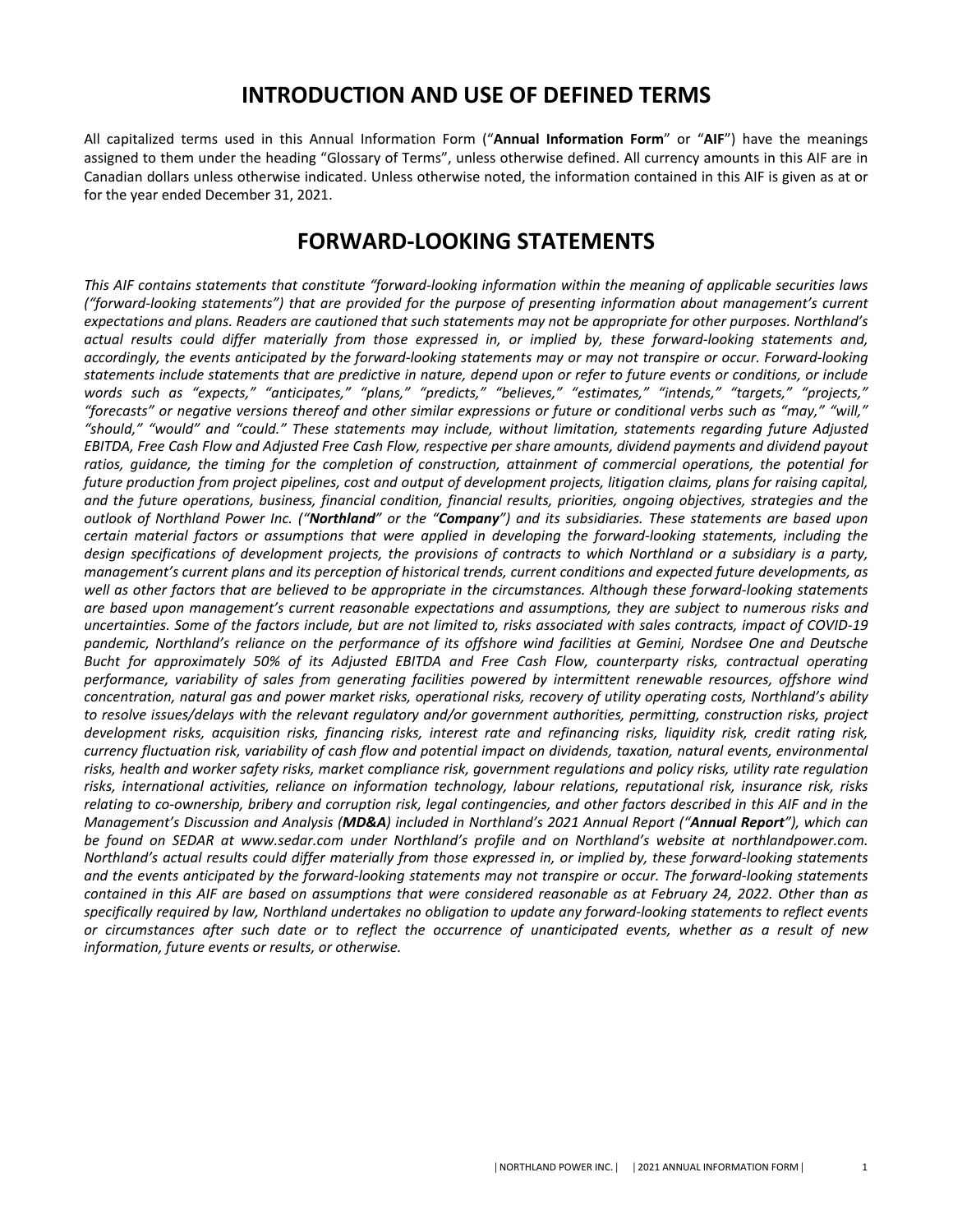## **NON-IFRS FINANCIAL MEASURES**

<span id="page-3-0"></span>This AIF includes references to the Company's adjusted earnings before interest, income taxes, depreciation and amortization ("Adjusted EBITDA"), Free Cash Flow, Adjusted Free Cash Flow and applicable payout ratios and per share amounts, measures not prescribed by International Financial Reporting Standards (IFRS), and therefore do not have any standardized meaning under IFRS and may not be comparable to similar measures presented by other companies. Non-IFRS financial measures are presented as at Northland's share of underlying operations. These measures should not be considered alternatives to net income (loss), cash flow from operating activities or other measures of financial performance calculated in accordance with IFRS. Rather, these measures are provided to complement IFRS measures in the analysis of Northland's results of operations from management's perspective. Management believes that Northland's non-IFRS financial measures and applicable payout ratio and per share amounts are widely accepted and understood financial indicators used by investors and securities analysts to assess the performance of a company, including its ability to generate cash through operations.

Readers should refer to the MD&A included in the 2021 Annual Report for an explanation of key non-IFRS measures and for a reconciliation of consolidated net income (loss) under IFRS to reported Adjusted EBITDA and a reconciliation of cash provided by operating activities under IFRS to reported Free Cash Flow and Adjusted Free Cash Flow.

## **CORPORATE STRUCTURE**

Northland is a corporation governed by the *Business Corporations Act* (Ontario). The head and registered office of Northland is located at 30 St. Clair Avenue West, 12th floor, Toronto, Ontario, M4V 3A1.

The following is a list of Northland's principal subsidiary entities, showing the jurisdiction where they were incorporated or otherwise established and Northland's direct or indirect voting interest. Further information on key operating facilities is provided in "Description of Northland's Business".

|                                                             | Place of incorporation | <b>Voting interest</b><br>as at Dec. 31, 2021 |
|-------------------------------------------------------------|------------------------|-----------------------------------------------|
| <b>Offshore Wind</b>                                        |                        |                                               |
| Northland Deutsche Bucht GmbH ("Deutsche Bucht")            | Germany                | 100.0 %                                       |
| Buitengaats C.V. and ZeeEnergie C.V. ("Gemini")             | The Netherlands        | 60.0 %                                        |
| Nordsee One GmbH ("Nordsee One")                            | Germany                | 85.0 %                                        |
| <b>Efficient Natural Gas</b> <sup>1</sup>                   | Canada                 | 100.0 %                                       |
| North Battleford Power L.P. ("North Battleford")            | Saskatchewan, Canada   | 100.0 %                                       |
| Spy Hill Power L.P.                                         | Saskatchewan, Canada   | 100.0 %                                       |
| Thorold CoGen L.P. ("Thorold")                              | Ontario, Canada        | 100.0 %                                       |
| Kirkland Lake Power Corp. ("Kirkland Lake") <sup>(1)</sup>  | Ontario, Canada        | 100.0 %                                       |
| <b>Onshore Renewable</b>                                    |                        |                                               |
| Northland Power Espana ("Spanish portfolio") <sup>(2)</sup> | Spain                  | 98.5 %                                        |
| Four solar facilities ("Cochrane")                          | Ontario, Canada        | 62.5 %                                        |
| Nine solar facilities ("Solar")                             | Ontario, Canada        | 100.0 %                                       |
| Grand Bend Wind L.P. ("Grand Bend")                         | Ontario, Canada        | 50.0 %                                        |
| McLean's Mountain Wind L.P. ("McLean's")                    | Ontario, Canada        | 50.0 %                                        |
| Saint-Ulric Saint-Léandre Wind L.P.                         | Québec, Canada         | 100.0 %                                       |
| Mont-Louis Wind L.P.                                        | Québec, Canada         | 100.0 %                                       |
| <b>Utility</b>                                              |                        |                                               |
| Empresa de Energía de Boyacá S.A E.S.P ("EBSA")             | Colombia               | 99.4 %                                        |

(1) Northland wholly-owns all of its efficient natural gas facilities with the exception of Kirkland Lake which the Company indirectly controls 100% of the voting interest, but third-parties have non-voting ownership interests. Northland's effective net economic interest in the facility is approximately 87% as at December 31, 2021.

(2) On August 11, 2021, Northland acquired a Spanish operating portfolio of 33 onshore renewable sites comprised of onshore wind, solar photovoltaic and a concentrated solar, subsequently amalgamated under one subsidiary.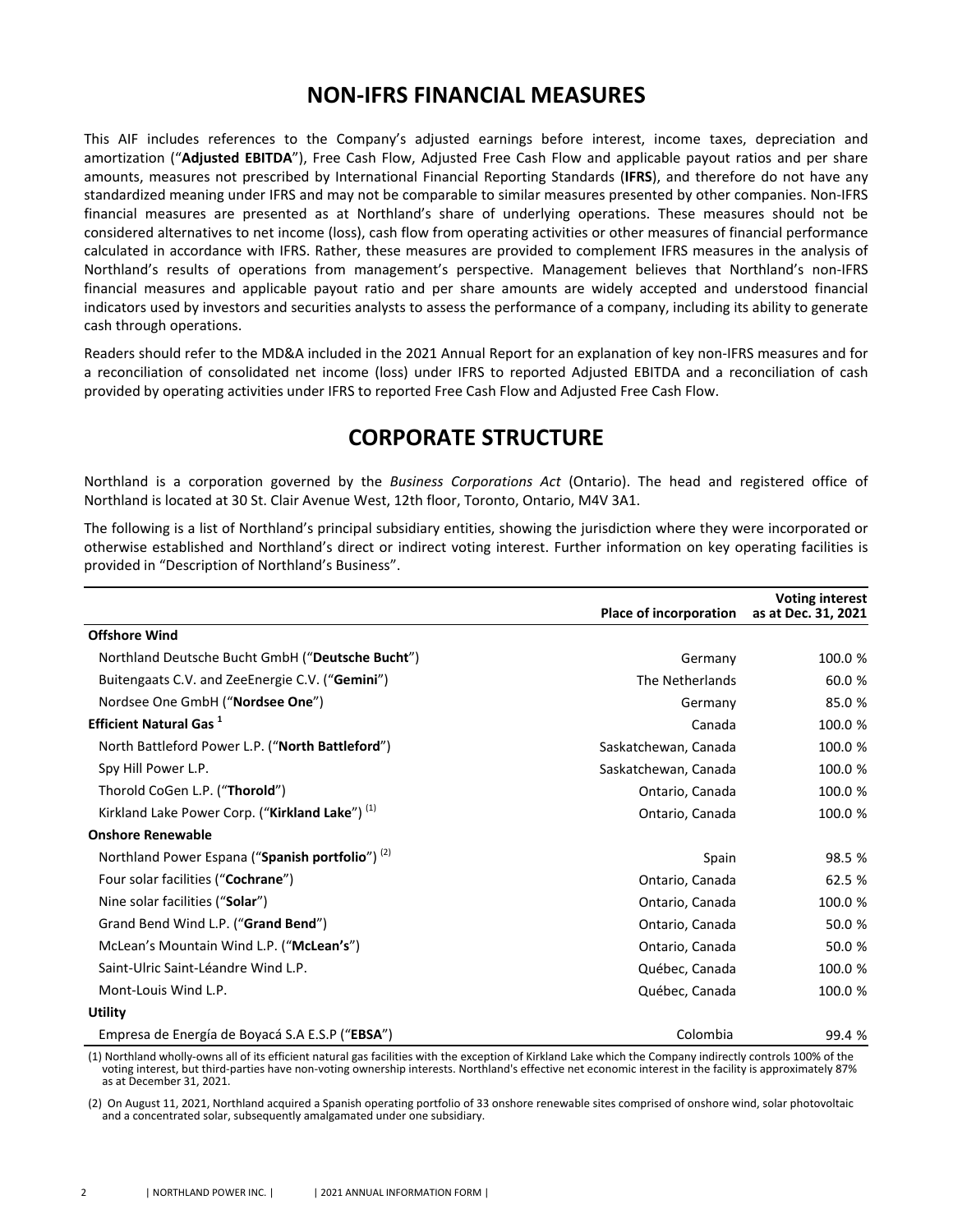# **OVERVIEW**

<span id="page-4-0"></span>Over the next decade, the global transition to renewable energy is expected to accelerate as de-carbonization efforts by the public and private sector increase and further electrification of the global economy gathers momentum. This is expected to result in significant opportunities for continued growth in renewable power generation and green infrastructure, especially in offshore wind. Countries with land constraints and high carbon energy usage are increasingly adopting offshore wind to support their de-carbonization objectives and their renewable energy targets. As a global developer with extensive expertise in developing offshore wind projects, Northland is strategically positioned to compete in this global transition and further grow its global portfolio and market share.

Northland's objective is to provide its shareholders with a total return comprising dividends and share value growth from the successful management of its assets, businesses and investments related to the production, delivery and sale of energyrelated products.

Northland's vision is to be a top global developer, owner, and operator of sustainable infrastructure assets, inspiring its people to achieve a sustainable and prosperous future for all of its stakeholders.

Northland's business strategy is centered on establishing a significant global presence as a sustainable power provider with a primary focus on offshore wind. Northland aims to increase shareholder value by leveraging its expertise and early mover advantage to create and operate high-quality, sustainable projects in key target markets that are supported by long-term sales contracts that deliver predictable cash flows. Northland utilizes its operational knowledge and the application of appropriate technology to optimize the performance of its operating facilities to ensure delivery of essential power to its offtake counterparties.

To successfully execute its strategy, Northland focuses on each of the following strategic objectives:

- **Winning Business** The global shift to renewable energy is accelerating as government de-carbonization polices and corporate net-zero targets are expected to drive significant growth in renewable development over the next decade. This creates significant opportunities for renewable energy developers, like Northland, who are seeking to help reduce greenhouse gas emissions to meet de-carbonization targets. Northland is well positioned through its regional development offices to capture development opportunities that should help facilitate the global advancement of renewable energy targets. Northland develops, constructs, and operates sustainable infrastructure projects across a range of clean and green technologies, such as wind (offshore and onshore), solar as well as supplying energy through a regulated utility. Northland is focused on pursuing renewable growth opportunities in jurisdictions that meet its risk management criteria such as North America, Europe, Latin America, and Asia. Northland seeks to manages its development processes prudently by regularly balancing the probability of success against associated costs and risks.
- **Building Facilities** Northland aims to increase shareholder value by creating high-quality projects that earn recurring income from long-term sales contracts with creditworthy counterparties (i.e. government or corporate offtakers). Northland exercises judgment, discipline and acumen in its construction activities to ensure maximum success. Northland's successful record of project execution results from these core strengths and contributes to consistent investor returns.
- *Operating Facilities* A core element of Northland's strategy is the optimization of sales and predetermined costs through sales contracts with creditworthy counterparties. For renewable power generation facilities, Northland does not incur an associated cost of sales, and generally enters into long-term operating and maintenance (O&M) contracts with leading service providers at predetermined rates. For the efficient natural gas generation facilities, the key terms of our operating facilities' long-term power purchase agreements (PPA) and fuel supply contracts are aligned such that revenues and cost escalations are substantially linked for each facility. Northland's utility asset operates under a regulatory framework with the vast majority of sales derived from its regulated methodology, which provides it with substantially fixed remuneration and pass-through of major costs to customers. This approach provides largely predictable operating income and cash flow, while ensuring ongoing environmental sustainability and the health and safety of stakeholders. Northland's management aims to maximize returns through a focus on efficient and effective facility operations; longer-term asset management; and structuring sales supply and maintenance agreements to maximize sales, while carefully managing risk. In addition, Northland applies an active approach to overall portfolio management, which may result in optimizations from asset sales and financing/re-financing opportunities as part of its return objectives and funding strategy. With a commitment to continuous improvement, Northland's operations group shares its experiences with the development, engineering and construction groups on an ongoing basis, to ensure all knowledge gained is factored into the development and construction of any new projects Northland undertakes.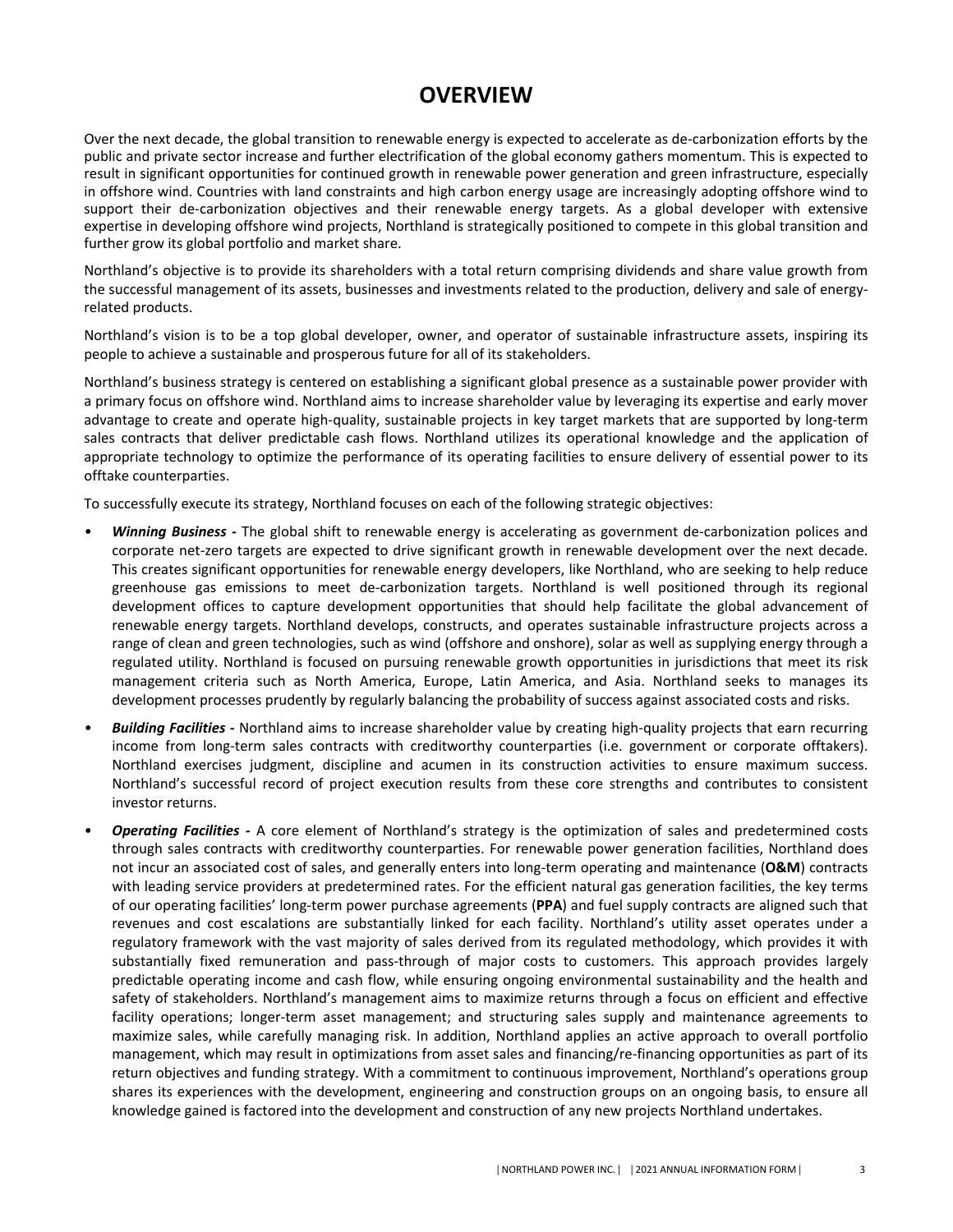<span id="page-5-0"></span>*Organizational Effectiveness -* Underpinning Northland's strategy is a focus on strong management of key corporate functions such as: human resources and talent management; construction; environmental management; health and safety; finance and accounting; management information systems, Environmental, Social and Governance (ESG) strategy and reporting, and communications. Our growth ambitions require a robust human capital strategy to ensure we have the necessary competencies and capabilities to delivery on our strategy. Within offshore wind, a key differentiator will be attracting and retaining the best talent to develop, construct, and operate large complex projects. Management is committed to organizational effectiveness as an essential component of Northland's long-term success and continued growth.

Northland continues to position itself for future growth and expects its strategy will continue to generate growing shareholder value over the coming years. The next growth phase for Northland offers the opportunity to deploy \$12 to \$15 billion of capital investment (\$7 to \$9 billion at Northland's share) into renewable projects over the next five years, anchored by identified offshore wind projects that are currently capitalized on the balance sheet and are in active development. These projects have the potential to more than double the Northland's Adjusted EBITDA at a compounded annual growth rate (CAGR) of 7-10% from current levels, once commercially operational. In addition, Northland is targeting new opportunities in onshore renewables, utilities as well as establishing a position in hydrogen and energy storage. Northland's allocation to utilities is targeted to account for approximately 10 to 15% of total adjusted EBITDA over time. This should enable Northland to maintain solid and diversified cash flows thereby supporting a strong balance sheet and credit rating to fund expenditures related to securing and developing offshore wind development projects.

As of December 31, 2021, Northland owns or has a net economic interest in 2,817 megawatts (MW) of power-producing facilities with a total operating capacity of approximately 3,240MW and a regulated utility. Northland's operating assets provide stable cash flow and are located in Canada, Germany, the Netherlands, Spain and Colombia. Northland's facilities produce electricity from clean energy sources for sale primarily under long-term PPAs or other revenue arrangements with creditworthy counterparties. Northland's regulated utility is a distributor and retailer of electricity compensated under a regulated framework. Northland's significant assets under construction and development are located in Mexico, Taiwan, Poland, Germany, Colombia and the United States.

As of December 31, 2021, Northland had 366MW of generating capacity under construction, representing the La Lucha solar project ("La Lucha") in Mexico, the Ball Hill and Bluestone New York onshore wind projects in the United States as well as the Helios solar project in Colombia. In addition, Northland has several projects in advanced development which will achieve financial close within the next 24 months including its 60% equity stake in the 1,044MW Hai Long project and 49% stake in the 1,200MW Baltic Power project, both of which are under development in Taiwan and Poland, respectively, the 433MW Nordsee Two project in Germany (49% ownership) and the 130MW Suba project in Colombia (50% ownership). Furthermore, Northland actively pursues projects in various stages of development in Europe, North America, Latin America and Asia.

# **GENERAL DEVELOPMENT OF THE BUSINESS**

### **ESG at Northland**

Northland's primary focus of its Environmental, Social and Governance (ESG) strategy is to build a sustainable and carbonfree world. Northland's ability to achieve its objectives is based on its ability to safely supply reliable, affordable, and clean energy while delivering long-term economic value for shareholders. This has been Northland's commitment for over 34 years and continues to be core to how projects are developed, constructed, and operated.

The focus of Northland's ESG framework is on the continued decarbonization efforts through our renewable energy developments, while effectively managing our resources. This entails developing and empowering our people, creating meaningful and collaborative relationships and partnerships with local and Indigenous communities, and upholding the highest standards of good and responsible governance.

Northland's continues to identify climate-related opportunities for access to capital, growth opportunities in new areas (energy storage and hydrogen), markets and human capital growth.

As Northland continue to focus on enhancing the reporting around its ESG-related activities, programs, and performance the Company will be reporting this in line with the recommendations of the Task Force for Climate Related Disclosure (TCFD).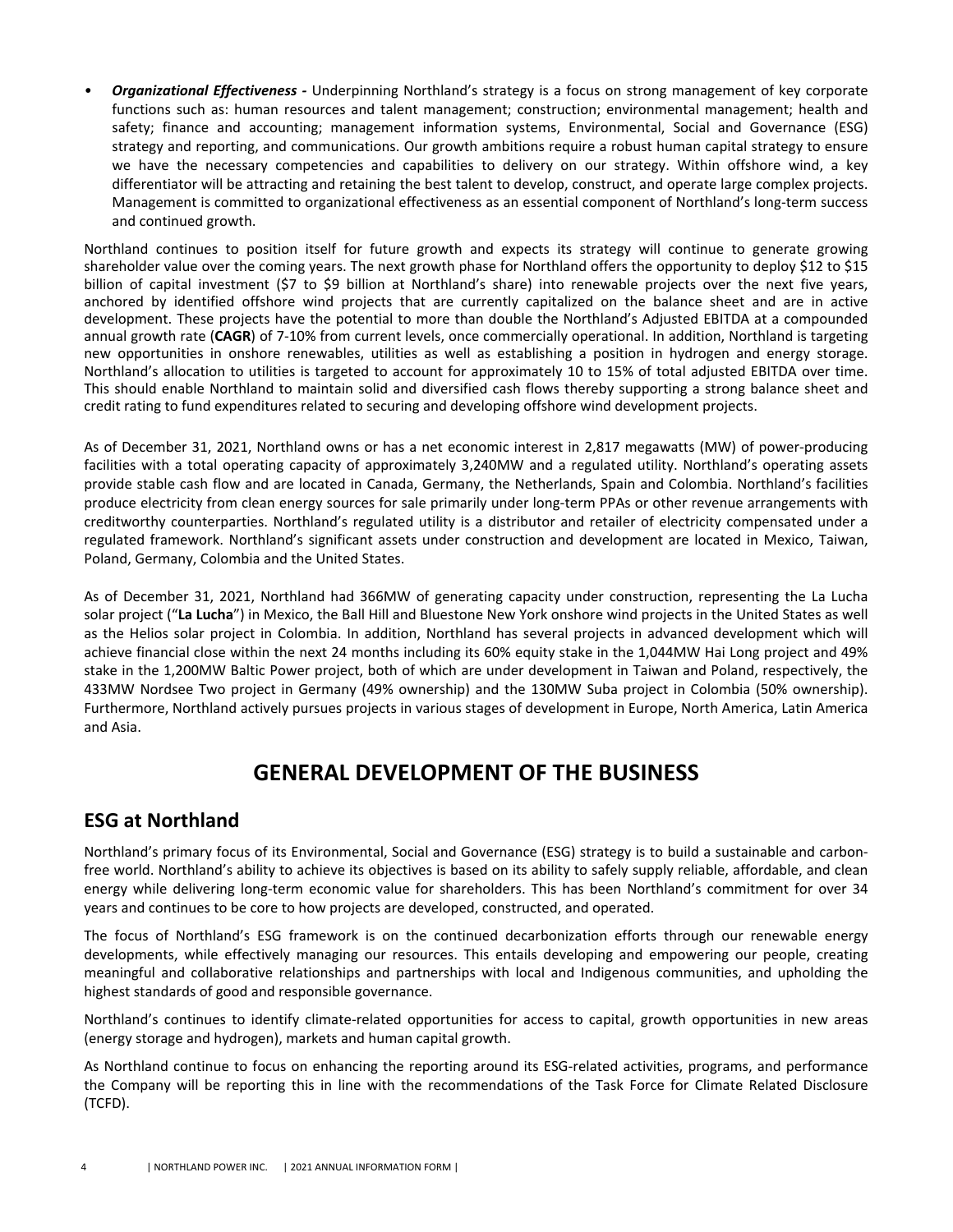## **Summary of Business Activities**

To achieve our long-term growth objectives, Northland has established regional development offices to secure certain growth opportunities across the globe. The activity from these offices has generated a robust portfolio of projects at various stages of development and construction. The successful achievement of commercial operations of these projects is expected to deliver long-term, sustainable growth in the Company's Adjusted EBITDA, Free Cash Flow and Adjusted Free Cash Flow. The following provides updates on the progress being made on Northland's active development portfolio.

- On January 17, 2022, Northland announced that it was awarded two offshore wind leases in the Crown Estate Scotland auction with a total combined capacity of 2,340MW. The two leases, one fixed foundation (840MW) and one floating foundation (1,500MW), will extend Northland's development runway into the next decade, with commercial operations expected at the end of 2029/2030 for the fixed and early 2030s for the floating
- On January 6, 2022, Northland announced that, it and its German partner, RWE Renewables GmbH (RWE), had formed a 1,333MW Nordsee Offshore Wind Cluster partnership encompassing Nordsee Two (430MW), Nordsee Three (420MW) and Nordsee Delta (480MW). The formation of the cluster is expected to allow the realization of synergies in development, construction as well as operating costs, leading to enhanced returns for the projects. In September 2021, Northland and RWE exercised their step-in rights to secure the lease for Nordsee Two, following a competitive auction that resulted in the winning bid being a zero bid. Northland and RWE also have similar stepin rights for Nordsee Three and Delta, which are expected to come to auction in 2023.

Northland holds a 49% interest in the new partnership, with RWE holding 51%. The projects are expected to be developed and managed on a joint basis by both parties and are expected to achieve commercial operations between 2026 and 2028.

- In November 2021, Northland, in partnership with EDF Renewables, a subsidiary of Électricité de France S.A. (EPA:EDF), successfully submitted a joint-bid into the renewables auction in Colombia and was awarded the right to build two solar projects with a total combined capacity of 130MW. The solar projects will benefit from a 15-year PPA with multiple energy distribution and commercial entities in Colombia, starting in 2023. The PPA will be denominated in Colombian pesos and will have annual indexation to the Colombian Producer Price index (PPI). In addition, the projects will receive a reliability charge in US dollars, which is expected to account for approximately 10% of total revenues of the projects. Northland has a 50% interest in the projects with commercial operations expected in the second half of 2023. These projects represent further execution on Northland's growth platform in Colombia, leveraging its existing position in EBSA to secure and develop additional renewable projects.
- In September 2021, the Japanese government designated four new sea areas as "promising areas" for the development of offshore wind projects under its Round Three process. Included in these four areas was Isumi City, Chiba Prefecture, where Northland is progressing with the development of its Chiba offshore wind project, in consortium with Shizen Energy Inc. (Shizen Energy) and Tokyo Gas. Additionally, Northland continues to explore an opportunity, the Katagami offshore wind project, in the Akita Prefecture, through a consortium with Mitsui and Osaka Gas, that was also designated in the promising areas list. The designation as "promising areas" for these two regions is a key milestone in the early-stage development processes for these two projects, that could have a total productive capacity of up to 900MW when complete.
- In August 2021, Northland completed the acquisition of the Spanish portfolio with a total combined net capacity of 551MW. The portfolio includes 33 operating assets comprised of onshore wind (435MW), solar photovoltaic (66MW), and a concentrated solar (50MW) located throughout Spain. Total cash consideration at closing was €348 million (\$511 million), including working capital amounts, with the assumption of debt totaling  $\epsilon$ 766 million (\$1,124 million). The acquisition was funded using proceeds from Northland's common equity offering completed on April 14, 2021.
- Northland continues to progress its three onshore wind projects in New York State ("NY Wind"), with two of the projects, Ball Hill and Bluestone, comprising 220MW, achieved financial close in the second quarter of 2021 and secured green financing in the form of a non-recourse project/construction loan, tax equity bridge loan and letters of credit, with a consortium of lenders totaling US\$381 million (approximately C\$476 million), at a 1.45% interest rate during construction. Northland funded investment in the two projects from the equity offering in April 2021 and also expects to secure permanent tax equity investments for the two projects ahead of commercial operations in 2022. Construction activities for both projects are in progress. The total capital cost for the first two projects is expected to be approximately \$0.6 billion. Northland's third New York onshore wind project, High Bridge (100MW), is under active development. In early 2020, the three projects were awarded 20-year indexed Renewable Energy Certificate (REC) agreements with the New York State Energy Research and Development Authority as part of renewable energy solicitations.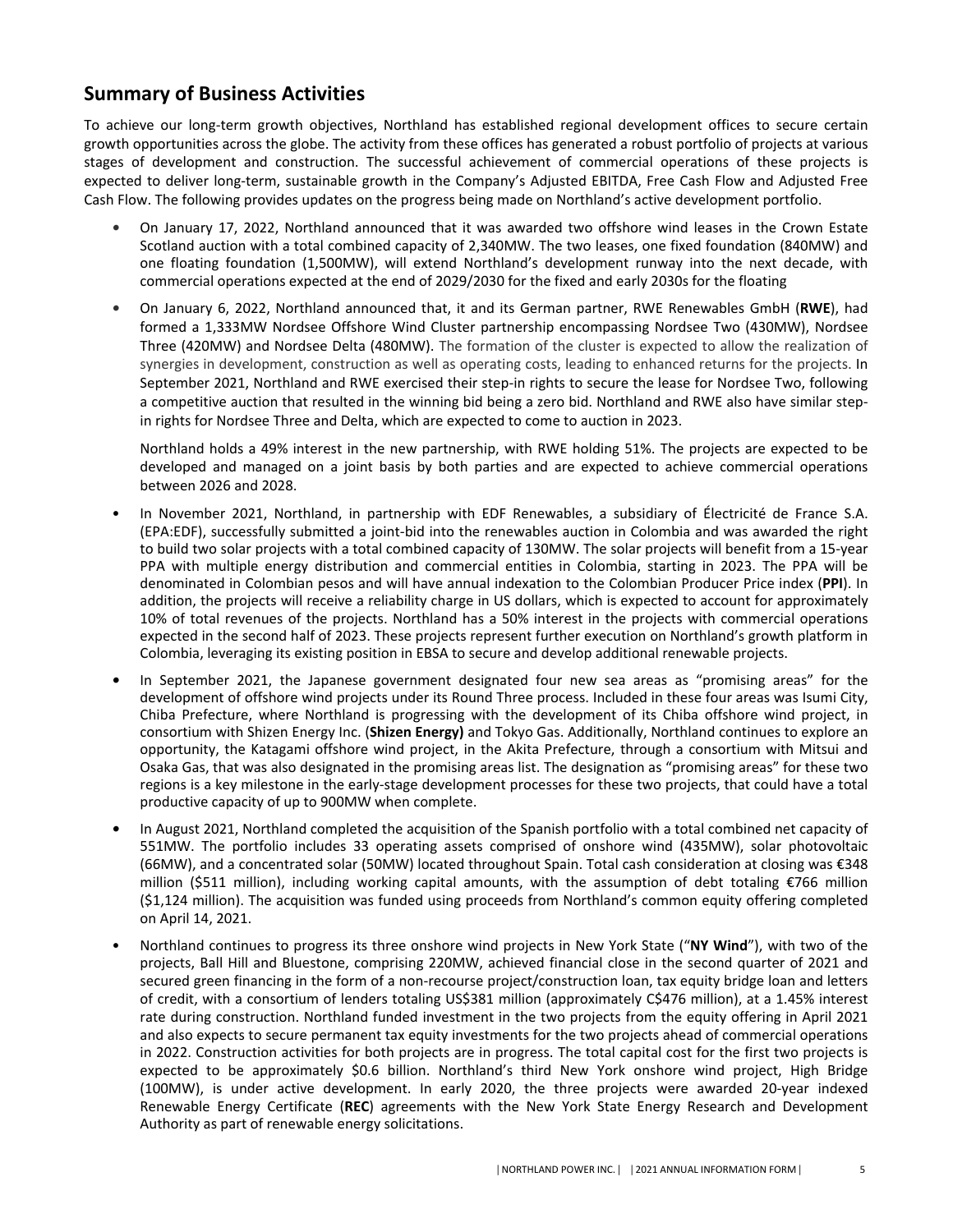- **Northland's 16MW Helios solar project in Colombia achieved financial close in 2021. The project secured a green** loan and commenced construction, with commercial operations expected in the first quarter of 2022. Helios represents Northland's first development project in Colombia which capitalizes on EBSA's grandfathered rights, allowing it to expand into the energy generation market in Colombia, to service the power needs of non-regulated municipal, commercial and industrial (C&I) customers. Helios has secured a 12-year PPA with EBSA, which, in turn, will secure offtake agreements with non-regulated customers. The total capital cost for Helios is expected to be under \$20 million.
- The 130MW La Lucha solar project in the State of Durango, Mexico, has completed its activities relating to the physical construction, however, certain activities relating to the energization of the project continue to be delayed. In order to achieve commercial operations, the facility requires energization followed by testing, which is conducted by CENACE (Independent System Operator) and CFE (Federal Electricity Commission). Final approvals, energization, testing and interconnection of renewable power projects have generally been delayed in Mexico by pandemic related government and CFE temporary office closures and reduced operating capacity. In addition, these processes have seen further delays that are likely related to the uncertainty created by the Mexican government's so far unsuccessful attempts to amend electricity sector regulations and constitutionally embedded legislation and timelines remain uncertain as a result. Efforts to secure commercial offtake and project financing are expected to be finalized only after commercial operations. Total capital costs for the project are expected to be around \$200 million.
- In March 2021, Northland completed its acquisition of a 49% interest in the Baltic Power offshore wind project ("Baltic Power") in the Baltic Sea with a total capacity of up to 1,200MW of offshore wind generation, for total cash consideration of PLN 255 million (\$82 million). Pursuant to the joint venture agreement, Northland made development commitments of approximately €33 million (\$49 million) to be funded over the next two years, of which  $\epsilon$ 7 million (\$11 million) was funded during 2021. As contractual milestones are met, Northland expects to contribute additional development funding.

In June 2021, the Baltic Power project, secured a 25-year Contract for Differences ("CfD") from Poland's Energy Regulatory Office under the Polish Offshore Wind Act. Under the 25-year contract, the project is guaranteed a price of PLN 319.60 per megawatt hour (MWh), which is adjusted to annual indexation by Poland's annual average consumer price index. The CfD is subject to review and final approval from Polish authorities and the European Commission. Upon successful achievement of all necessary approvals, construction of Baltic Power is expected to commence in 2023 following financial close, with commercial operations anticipated in 2026.

- In July 2021, Hai Long received an amendment to the project's EIA from Taiwan's Environmental Protection Agency to accommodate a larger, 14MW turbine with longer blade lengths. Receipt of the EIA amendment allows Hai Long to complete further fieldwork to improve wind generation yields. In April 2021, Hai Long received confirmation from the Taiwan Bureau of Energy that Hai Long 2A had secured approval for the Industrial Relevance Proposal, which sets out Northland's commitments to local supply chain and procurement, marking the achievement of a significant milestone. The project continues to progress towards financial close expected in the second half of 2022.
- In the third quarter of 2020, Northland expanded its North American portfolio with its entry into the U.S. renewables market through the closing of the acquisition of three onshore wind projects in New York State.
- In July 2020, Northland finalized the purchase price for its acquisition of a 99.2% interest in a power distribution utility, EBSA, in Colombia for a total purchase price of COP 2,530 billion (\$1,007 million) including existing debt of COP 550 billion (\$219 million).
- In November 2019, Northland signed an agreement with Shizen Energy to jointly establish Chiba Offshore Wind Inc. ("Chiba") to develop early stage offshore wind development opportunities in Japan. The prospective projects have an expected combined capacity of approximately 600MW. Northland and Shizen Energy intend to collaborate to further develop these and other opportunities.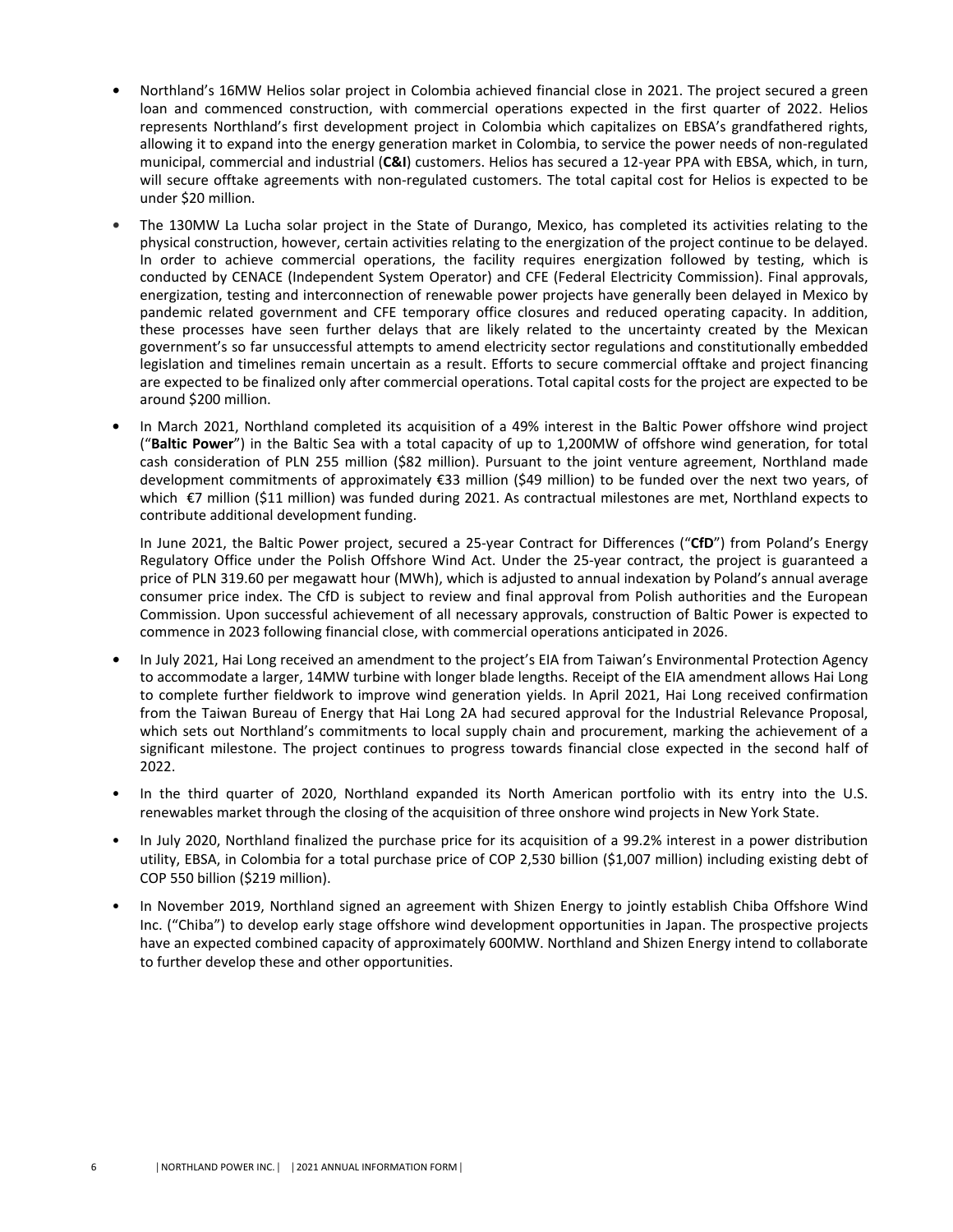## **Summary of Corporate Activities**

- In June 2021, after having received approval from shareholders at the annual meeting held on May 19, 2021, Northland amended and restated its articles of amalgamation to, (i) change the range of directors presently in the articles from a minimum of three (3) and a maximum of nine (9) to a minimum of three (3) and a maximum of twelve (12), and (ii) remove all references in the articles to the Class A Shares, Class B Convertible Shares and Class C Convertible Shares and delete such shares from the authorized capital of the Corporation.
- In March 2021, Northland entered into an enhanced dispatch contract for its Kirkland Lake facility with Ontario's Independent Electricity System Operator. Effective July 2021, this contract succeeded the baseload PPA for the remainder of its term to 2030. The arrangement results in reduced greenhouse gas emissions and cost savings for Ontario electricity consumers while improving economics for Northland as a result of savings from reduced costs related to greenhouse gas emissions, maintenance, natural gas and gas transportation, as well as other variable cost savings.
- In August 2020, Northland announced a change to the discount rate applicable to its DRIP, whereby common shareholders may elect to reinvest their dividends in common shares of Northland, to a 3% discount, from the previous 0% discount. Additionally, Northland elected to issue shares from treasury for purposes of the DRIP. but continues to reserve the right to source shares through market purchases.
- In September 2020, as part of a large donation made by entities controlled by Mr. James C. Temerty to the University of Toronto, all of the Class A Shares held by Mr. Temerty were converted into Common Shares, following which no Class A Shares were outstanding. In April 2019, a secondary offering of 36,938,000 Common Shares held by entities controlled by James C. Temerty was completed. Northland did not receive any proceeds from this transaction.

### **Summary of Financing Activities**

- **Northland introduced its Green Financing Framework in February 2021, to allow the Company and its subsidiaries** to issue green bonds, loans (corporate and project level) and other financing instruments for Eligible Green Projects. Northland successfully executed its first two green financings with its onshore wind projects in New York and Helios solar project in Colombia; the latter being one of the first renewable project financings in the country.
- In December 2021, Northland restructured and upsized EBSA's long-term, non-recourse financing (the "EBSA Facility"), resulting in \$84 million of incremental cash proceeds to Northland, net of closing costs. The aggregate amount of the financing was upsized to \$533 million, driven primarily by expected growth in EBSA's EBITDA. The EBSA Facility is structured as a \$521 million term loan and a \$12 million debt service reserve credit facility. The restructured facility is denominated in Canadian dollars, and the principal amount is currently 100% hedged against the Colombian peso. The interest rate on the debt facility, before foreign exchange hedging costs is 3.7%. In addition, the EBSA Facility now has longer term (3 years compared to 2 years previously). The upsizing proceeds are expected provide Northland with additional liquidity to fund its Capitalized Growth Projects. Under the terms of the EBSA Facility, management intends to execute recurring upsizings of the debt, supported by continued growth in EBSA's EBITDA..
- In September 2021, Northland extended its \$1 billion revolving corporate credit facility with a syndicate of both Canadian and global financial institutions to 2026 (from 2024) and executed several amendments to increase liquidity available to fund growth. Concurrently, the Company implemented a Sustainability Linked Loan (SLL) overlay. The implementation of the SLL is an important milestone for Northland and is aligned with the Company's ESG initiatives and green financing framework introduced in February 2021. The SLL is based on achieving defined targets related to both increasing renewable generating capacity and reducing carbon emissions intensity and is expected to provide Northland with cost savings if the targets are met.
- In the third quarter of 2021, Northland restructured and upsized the senior debt on a number of its Canadian solar facilities, resulting in one-time cash distributions to Northland totaling \$40 million. This refinancing constitutes green project financing supporting Northland's ESG initiatives.
- In September 2021, Northland received a second corporate credit rating of BBB (stable) from Fitch Ratings Inc., a global rating agency, in addition to S&P which also has a BBB (stable) rating.
- In June 2021, Northland filed a base shelf prospectus with the securities regulatory authorities in Canada to replace and increase the size of its expiring base shelf prospectus. The base shelf prospectus will enable Northland to offer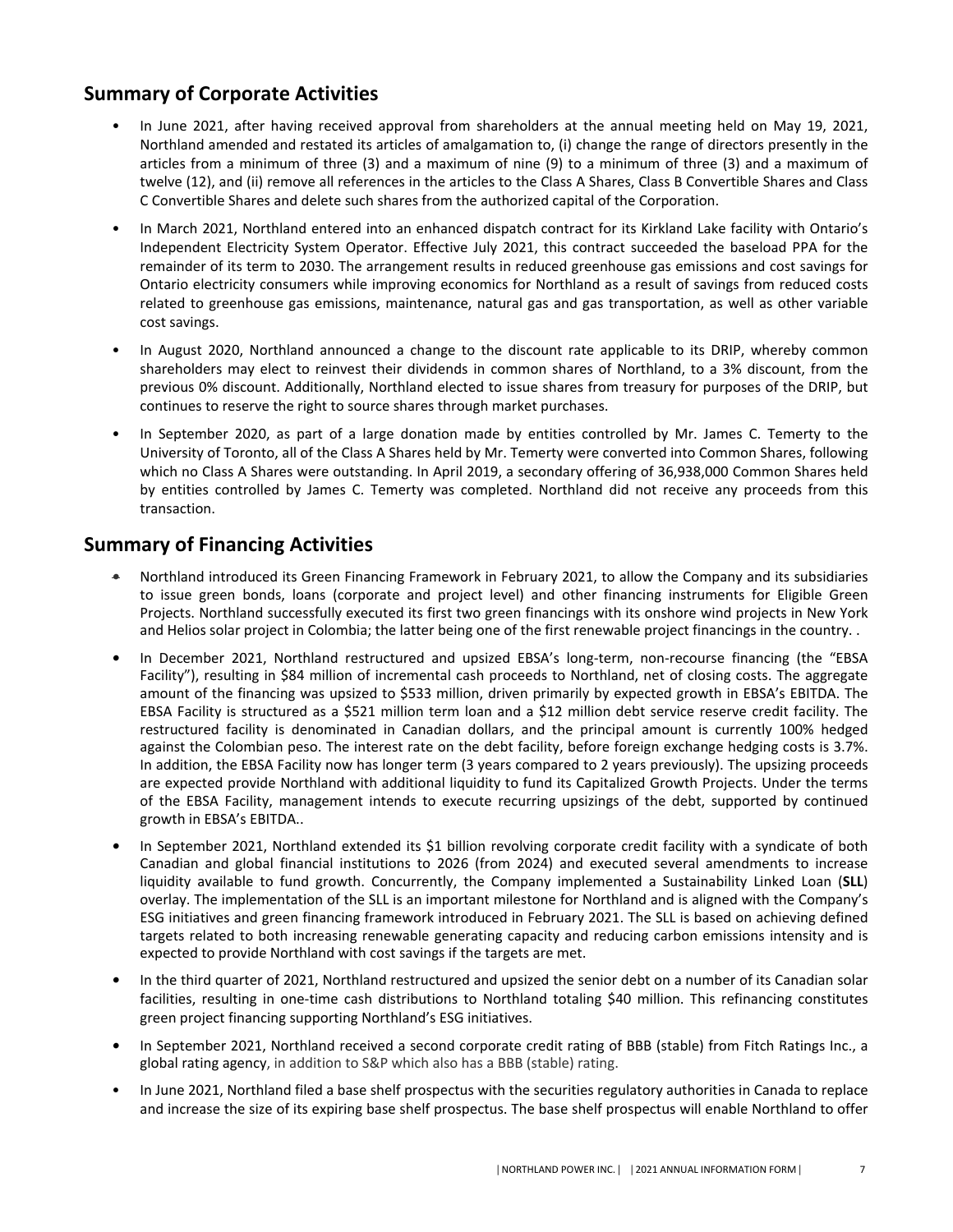<span id="page-9-0"></span>an aggregate of up to \$2 billion of Common Shares, preferred shares, warrants, unsecured debentures, subscription receipts and units or any combination thereof, over a 25-month period.

- In April 2021, Northland completed a bought deal equity offering (the "2021 Share Offering") of 22.5 million common shares for aggregate gross proceeds of \$990 million. The net proceeds of the 2021 Share Offering were used to fund the cash purchase price of the Spanish portfolio and equity capital requirements, including cost of the acquisition of Baltic Power and near-term capital commitments for identified development projects, including the Ball Hill and Bluestone onshore wind projects in New York and to repay borrowings under Northland's corporate revolving credit facility.
- In March 2021, Deutsche Bucht amended its debt facility agreement to reduce the interest rate on the facility's senior debt to 2.3% (from approximately 2.6%). The amendment also included the addition of a debt service reserve facility, which released €50 million (\$74 million) from funds previously restricted for debt service.
- In June 2020, Northland entered into a \$465 million credit facility on behalf of EBSA, inclusive of a Canadian dollar tranche and a Colombian peso tranche. The EBSA Facility replaced an interim bridge credit facility previously in place as well as facility-level borrowings.
- In June 2020, Northland filed a base shelf prospectus with the securities regulatory authorities in Canada to replace Northland's then expiring base shelf prospectus. This base shelf prospectus was replaced in June 2021. The 2020 base shelf prospectus enabled Northland to offer an aggregate of up to \$1 billion of Common Shares, preferred shares, warrants, unsecured debentures, subscription receipts and units or any combination thereof, over a 25month period.
- In May 2020, Northland completed the early redemption of all of its outstanding 4.75% extendible convertible unsecured subordinated debentures, Series C, due June 30, 2020. Holders converted approximately \$149 million of these debentures into 6.9 million Common Shares prior to the redemption date.

# **DESCRIPTION OF NORTHLAND'S BUSINESS**

Northland develops, constructs, and operates sustainable infrastructure projects across a range of clean and green technologies, such as wind (offshore and onshore), solar as well as supplying energy through a regulated utility. Northland is focused on pursuing renewable growth opportunities in jurisdictions that meet its risk management criteria such as North America, Europe, Latin America, and Asia. Northland seeks to manages its development processes prudently by regularly balancing the probability of success against associated costs and risks.

### **Electricity Industry Overview**

The following provides an overview of the electricity industry in each jurisdiction where Northland's operating facilities and projects under construction and in advanced development are located.

#### *European Union (EU)*

In 2021, the European Commission released the long-awaited "Fit for 55" legislative reform proposal outlining an increased emissions reductions target for the EU of 55% (up from 37%) by 2030, relative to 1990 emissions levels. The revised targets build on Europe's Green Deal published in 2019, in which the European Commission committed to climate neutrality for the continent by 2050. Moreover, the European Union's Emissions Trading Scheme (EU ETS) directive has since expanded the emissions reduction program to include buildings and transport, as well as the shipping sector. These changes are expected to enable an overall emissions reduction of 61% by 2030, according to the European Commission. Furthermore, the EU ETS program now includes a carbon border tax adjustment mechanism and contract for difference which effectively shifts the focus from power sector abatement to industrial decarbonization.

As part of the Fit for 55 packages, the EU released a Gas Markets and Hydrogen package in December 2021 further outlining the EUs plans to enable a pan-European energy transition towards cleaner fuels. The landmark legislation package is a comprehensive proposal which heavily impacts existing gaseous fuels in Europe. The proposal aims to reduce methanerelated emissions and lays out an enabling framework for hydrogen (H2) to be more fully integrated into existing European pipeline infrastructure by 2025. This legislation paves the way for hydrogen infrastructure development opportunities across Europe in the coming decade. To be clear, the Gas Markets and Hydrogen proposal package requires ratification from the EU Parliament in 2022 to be enacted, and if it proceeds as planned, the EU estimates that  $\sim$ 65% of European natural gas demand will be met by renewables and low-carbon gaseous fuels, including hydrogen, by 2050.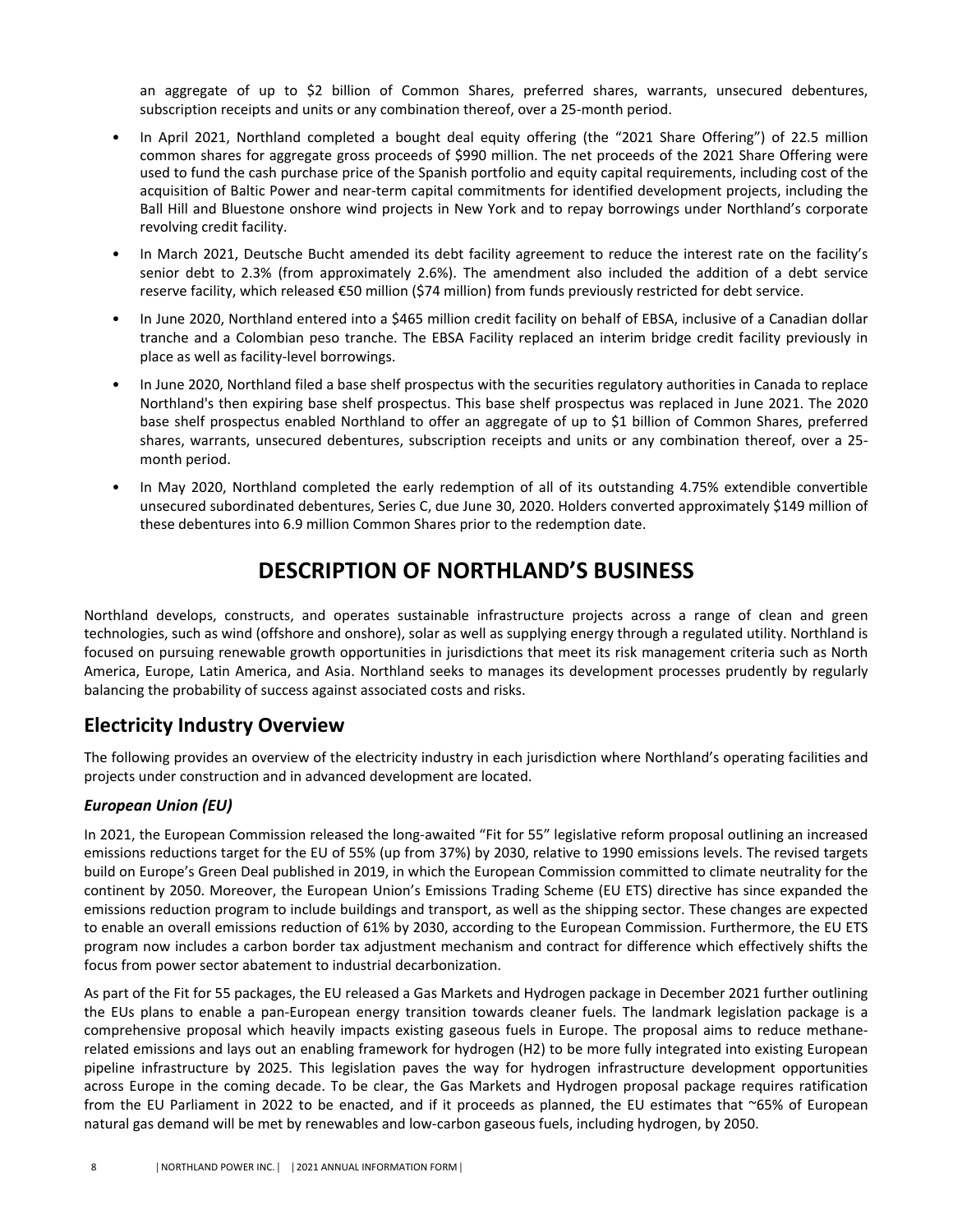Over the prior year, an escalation in broader European natural gas and power prices have left contracted European renewables producers well-positioned. This is a due to a combination of factors including reduced natural gas supply from Russia and an extended cold winter heating season last year, which depleted European natural gas storage inventories and had knock-on effects in European wholesale power markets.

#### *The Netherlands*

The Dutch power fleet is the most carbon-intensive of all Western Europe, with 70% of power generation sourced from fossil fuels (55% from natural gas and 15% from coal). This is set to change over the decade as the Netherlands implements its 2030 coal phase-out, is expected to introduce a floor price of carbon, and moves away from burning natural gas.

The current Dutch Government has raised the climate ambitions set by the Dutch Climate Agreement ("Klimaatakkoord") setting a national emissions reduction target of 55% by 2030, and a reduction of 95% by 2050, relative to 1990 emissions levels. This is an economy-wide target with significant impact on the electricity industry, transport sector, building heat, and other carbon-intensive industries. Support for renewable generation is provided through financial incentives, the most important being the subsidy under the Ministerial regulation Stimulation of Sustainable Energy Production (Stimulering *Duurzame Energieproductie*; "SDE"). 

The SDE subsidy will be expanded to provide an operating subsidy to sustainable energy beyond electricity generation, including hydrogen production, renewable natural gas production, and green fuels. The SDE subsidy plan will aim to deliver €985 million in funding to sectors including renewable power, biofuels and clean heating by 2030. Projects are also expected to be supported through corporate PPAs. Offshore wind is expected to be the largest contributor of new renewable energy in this market over the coming decade and supported by tenders.

#### *Germany*

The energy transition in Germany is laid out in the *Energiewende* Law, or the EEG, which sets economy-wide emission reduction targets. The new nominated Government decided to increase these targets by doubling the share of renewable electricity to 80% by 2030, with its expansion to be defined as a "public interest" and given priority over other areas of environmental protection, such that, a wind farm cannot be objected to on environmental grounds.

To achieve its goal, the German government is targeting to phase out coal-burning generation of approximately 23 GW by 2030, and it is targeting 80% of the nation's electricity be sourced by renewable generation by 2030. In addition to reducing carbon emissions, the German government is committed to a phase out of nuclear power, and deemed indispensable for a transitional period, the government has given clean-burning natural gas a large role in replacing coal and nuclear. It is estimated that an additional 23GW of hydrogen-ready gas plants would be necessary to enable a 2030 coal exit. Furthermore, in 2021, the German Government re-affirmed its commitment to net-zero emissions by 2045, five years sooner than the 2050 commitment made in 2019.

To that end, renewable generation has grown significantly in Germany making up 40% of Germany's total electricity mix in recent years, with gas, coal, and nuclear generation supplying the rest. Onshore wind and solar capacity have grown the most over the past decade, increasing by 20 GWs and 13 GWs respectively.

To meet their climate goals over the coming decade, the new German government set ambitious deployment targets with a steep increase for solar and offshore wind. Offshore wind should increase from 7.8GW to 30GW by 2030, 40GW by 2035 and 70GW by 2045 (instead of previously 20GW by 2030 and 40GW by 2045). Solar should increase from 54GW today to 200GW by 2030. Finally, new private commercial buildings will be required to install rooftop solar.

Germany has 7.8 GW of installed offshore wind capacity and in 2020, the country added 219 MW of capacity. The next auction for offshore wind (1.9 GW) will be held in 2022-2023, and ongoing discussion regarding new auctions design from 2024.

#### *Spain*

Spain's electricity sector operates under the regulatory body of the *Comisión Nacional de Mercados y Competencia* (CNMC). The CNMC regulates tariffs and advises on energy policy, energy law and regulations. Spain's electricity system is relatively diversified with a lower CO2 intensity and higher renewables penetration than many comparable power markets in Europe, with renewables accounting for 54% of total installed capacity. Recently, Spain decommissioned 5 GW of coal-fired generation capacity and plans to continue decommissioning the remaining 4.3 GW through the early 2020s. Additionally, the closure or lifetime extension (by 10 years) for nuclear power in Iberia has created additional opportunities for renewables project development. Under the latest Spanish nuclear plan, the seven remaining nuclear stations will be decommissioned between 2027-2035.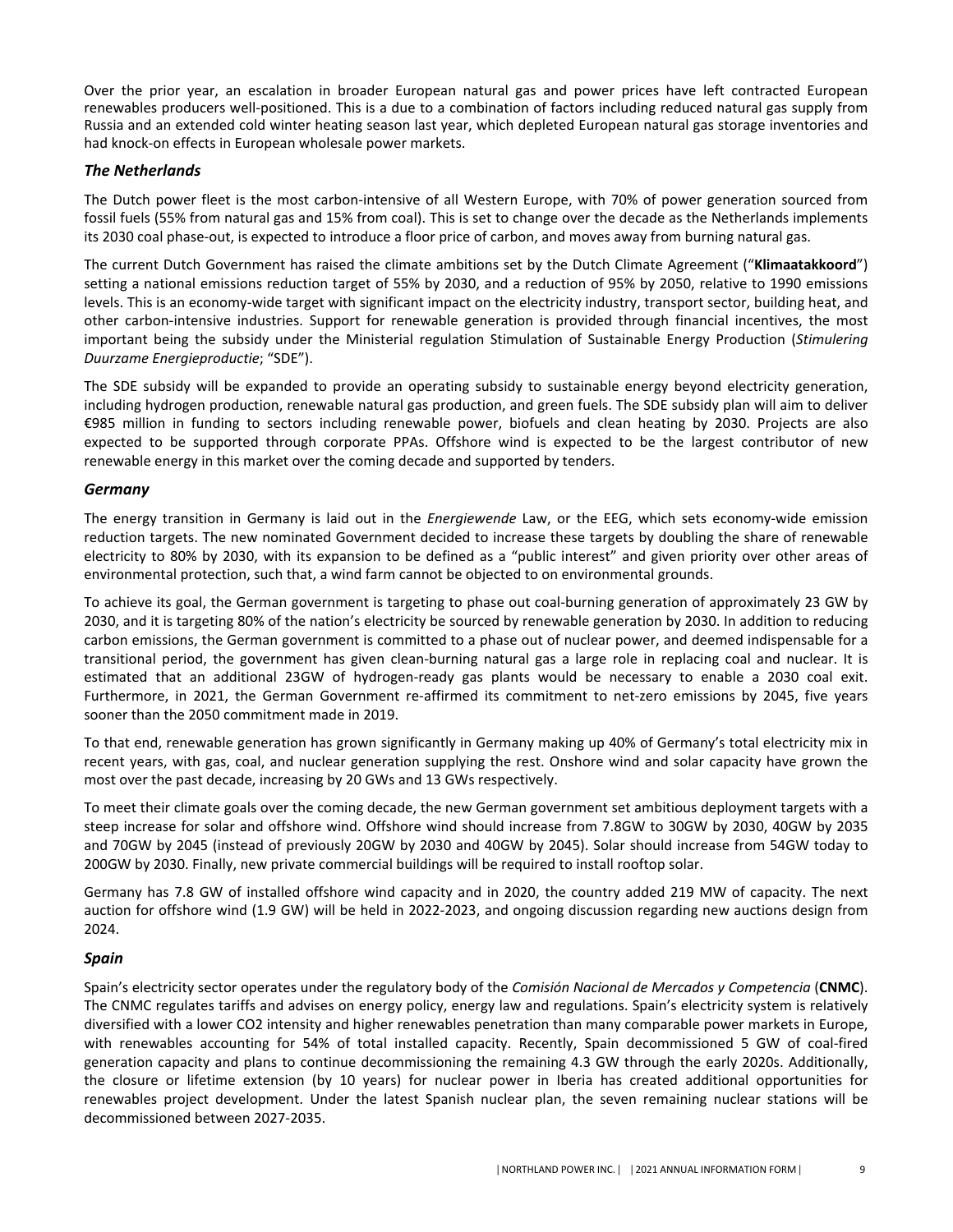In 2019, the Spanish Government published its National Energy and Climate Change plan for 2030 (NECP 2030) which aims to more than double the country's renewables and storage capacity by 2030. Spain's Law for Climate Change and Energy Transition (LCCTE) targets 74% of electricity to be sourced from renewables by 2030, with 100% of electric power drawn from renewable sources by 2050. Spain in announced in early 2021 its Strategy of Energy Storage, targeting 20 GW of energy storage capacity by 2030 and 30 GW by 2050. Additionally, the Spanish government announced they will award almost 20GW of renewable capacity by 2025 through auction processes. Looking ahead, the majority of retired generation capacity is anticipated to be replaced by wind and solar capacity which is likely to be enabled through the existing regulatory remuneration mechanism in Spain.

#### *Canada*

Northland's Canadian facilities operate primarily operate in the provinces of Ontario and Saskatchewan, each with different market dynamics and drivers.

In Ontario, the IESO's latest resource outlook shows the potential for considerable change through the 2020s and early 2030s due to the combined effect of nuclear retirements, ongoing nuclear refurbishment outages, and expiring supply contracts and commitments. Additionally, greenhouse growth, mining and industrial electrification are also creating pockets of demand throughout the province. Demand from electrification of transport to grow by as much as 20% per annum as large transit electrification projects and government incentives for both industry and consumers impacts transportation demand. 

In Saskatchewan, conventional coal-fired units are expected to be phased out, through retirement or conversion to carbon capture and storage, by 2030 due to federal mandates, this provides a constructive environment for existing operational efficient burning natural gas-fired generation, as well as renewables expected to be procured through future processes. Currently, 33% of Saskatchewan's total electricity is sourced from conventional coal-fired source; illustrating a continued system need for clean burning natural gas-fired facilitates to provide reliable baseload energy to the province.

Northland's efficient natural gas facilities in Canada have not been financially affected by the federal carbon pricing program as a result of the structure of their respective PPAs.

#### *Colombia*

The Colombian electricity industry is segmented into generation, transmission, commercialization, and distribution. The following is a brief overview of each sector:

- a. Generation: most of the energy is sold via contracts (although there's a spot market, which price is set by an economic dispatch) and prices are determined between seller and buyer. Although the grid is currently powered mainly by reservoir hydro, the majority of future expansion is expected to come from renewables. The central government is incentivizing renewables deployment via long-term auctions, a mandatory 10% renewables target for commercialization firms to meet when serving final users, and large investments in transmission.
- b. Transmission (tension levels above 220kV): large investments are being made to better connect the wind potential in the northern tip of the country with load centers. Expansion is centrally planned, tendered, and remunerated via long-term USD-denominated contracts.
- c. Distribution (tension levels below 220kV): follows a rate-regulated model that provides a regulated return for companies that own and operate a distribution network. Revenue for distribution companies is set using a building block and revenue cap approach. The building block methodology is made of a set of underlying components that add up to the total revenue attributable to the distributor. The main components are: (i) the return on capital (i.e. profit); (ii) return of capital (i.e. investment recovery); and (iii) operating and maintenance allowance. The revenue cap regulatory mechanism guarantees an annual income to the distributor, irrespective of the electricity consumption volumes or prices. Capital investment plans are reviewed and approved by the Colombian energy and utility regulator (Comisión de Regulación de Energía y Gas, "CREG") every few years.
- d. Commercialization: split between regulated and non-regulated markets. In the regulated segment, companies procure energy on behalf of clients in their service territory and manage billing and collection of all tariffs (i.e., generation, transmission, distribution, commercialization, and system charges). Rates are designed to be pass through of efficient procurement costs. In the non-regulated segment, sellers and buyers bilaterally negotiate the generation and commercialization charges.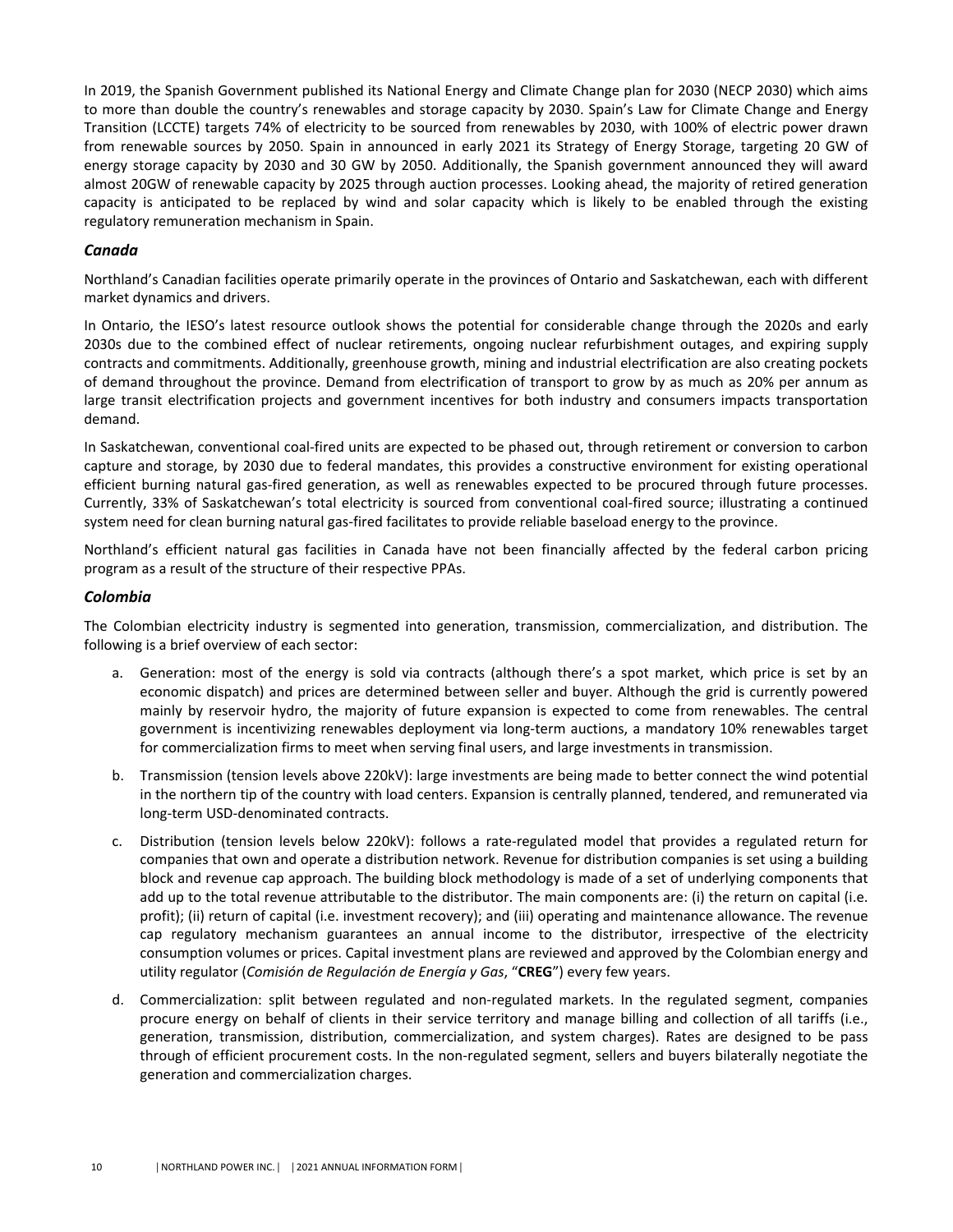#### *USA*

In New York State, the Climate Leadership and Consumer Protection Act (CLCPA) set economy-wide and electric sector carbon emission reduction targets for the State in 2019, putting the State on a path to reach net zero emissions by 2050. The CLCPA requires the State reach an economy-wide carbon emissions reduction of 40% by 2030 and 85% by 2050 (relative to 1990). 70% of the electricity industry is intended to be sourced from carbon-free energy by 2030, with 100% to be carbon-free by 2040 meaning New York has adopted the most ambitious climate targets of any state in the U.S. Clean energy is supported through long-term contracts with New York State Energy Research & Development (NYSERDA), as well as a liquid clean certificate market e.g. renewables energy credits. New York operates a modern deregulated electricity industry with wholesale energy, capacity, and ancillary markets allowing independent generators numerous channels to market electricity.

Approximately 40% of total electricity generation in New York State is sourced from fossil fuels, the vast majority of which is from the State's 23 GW of natural gas capacity. Thermal energy is set to be replaced through the development of new renewable generation over the next two decades. Explicit goals have been set by the state government, including 9 GW of offshore wind by 2035, 6 GW of solar energy by 2025 and 3 GW of energy storage by 2030. Transmission utilities are currently investing in the electricity grid to deploy 1 GW of additional transfer capacity within the state to support onshore wind and solar development in upstate New York.

#### *Mexico*

Mexico has progressively deregulated its electricity industry over the prior two decades, developing a modern wholesale market and allowing for large consumers to choose their electricity provider more freely. The energy reforms in 2014 included strong support for renewable energy, mandating 35% of power be sourced from clean sources by 2024. At present, the majority of Mexico's electricity is sourced from fossil fuels, with 73% of generation from oil, gas, and coal; natural gas is accountable for  $\sim$ 60% of the total generation. However, since 2019, renewable generation has grown materially, adding 1.7GW of onshore wind and 3.5GW of solar, for a total installed capacity of 7.6 GW of onshore wind and 7.0 GW of solar by June 2021. To meet targets, 26 GW of new renewable capacity (70% solar and 30% wind) are estimated to be needed by 2035. This expected growth is underpinned by growing energy demand, estimated to grow at 2.8% annually over the decade.

The energy reform in 2014 also states that transmission and distribution are strategic regulated activities for the Mexican government. However, the government, transmission or distribution companies may associate or execute contracts with the private sector, on behalf of the Mexican government, in order to fund, install, maintain, manage, operate and develop the transmission and distribution infrastructure needed to provide transmission and distribution services. These activities have their own regulated tariffs which are built to recover costs and provide a return to the companies.

Despite strong electricity market fundamentals in Mexico, regulatory and political risk continues to be noted as a key investment consideration for this otherwise attractive electricity market.

#### *Taiwan*

Taiwan's electricity industry is structured around Taiwan Power Company Limited, a state-owned public utility company under supervision of the Ministry of Economic Affairs ("MOEA") and the Bureau of Energy. The market is open to independent power producers and several rounds of procurement have occurred for both renewable generation and thermal generation. Taiwan's Renewable Energy Development Act ("REDA") specifically promotes the development of renewable energy. The REDA authorizes the MOEA to set targets for the promotion of renewable energy and the target share of renewable installed capacity for various types of renewable energy for a period of 20 years from the effective date of the REDA and to offer incentive feed-in tariffs. Amendments to Taiwan's Electricity Act and the REDA between 2017 and 2019 have further liberalized Taiwan's electricity industry, allowing renewable generators to market energy directly to end users. These changes have also placed a requirement on certain large energy consumers to procure renewable energy. This has created an opportunity for renewable generators sell their power through corporate PPAs.

New energy demand is driven by a need to replace retiring nuclear and coal capacity as well healthy anticipated electricity demand growth. The industrial sector is the main driver of electricity demand in Taiwan, industrial demand accounts for 60% of total electricity consumption in Taiwan. With respect to installed generation capacity, 3.9 GW of nuclear capacity is set to retire by 2025 to meet the Taiwan government's goal of being nuclear free by the middle of the current decade. Additionally, 3 GW of coal plants are expected to retire over the same time frame. To meet the country's energy needs, the government has set a renewable energy target of 20% by 2025 and a renewable capacity target of 30 GW by 2025. Specifically, the government is targeting processes to award 20 GW of solar, 5.5 GW of offshore wind by 2025, with a 1.5 GW target per year after 2025, totaling 15 GW of incremental offshore wind capacity awarded in Taiwan from 2025-35.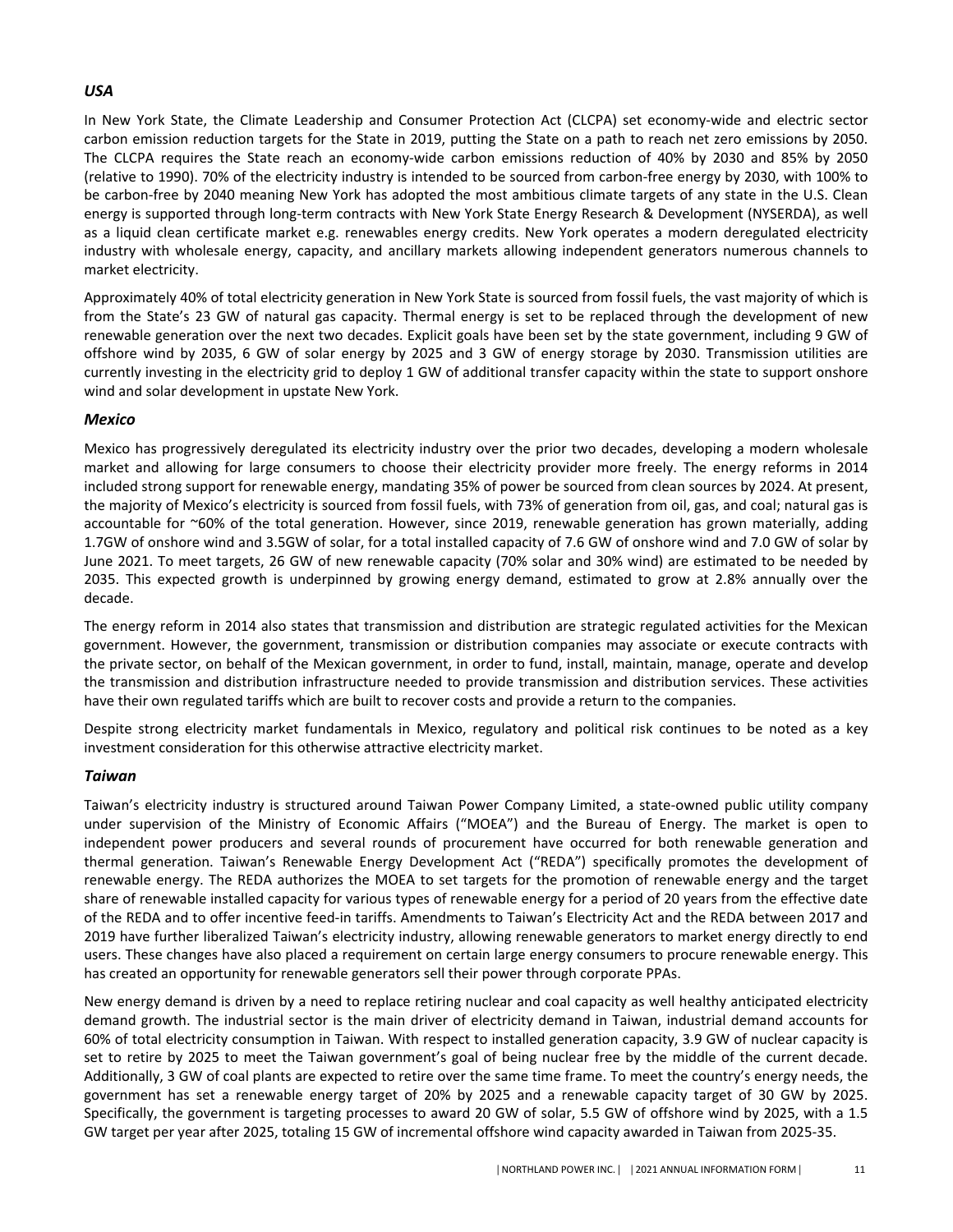#### *Poland*

Poland's power sector remains dominated by coal, with 63% of total installed Polish electricity capacity represented by hard coal and lignite in 2020 and wind and solar totaling a combined 20% capacity share. High carbon costs and low plant efficiencies have led to higher wholesale prices and Poland becoming a net electricity importer since 2016. Approximately 22 GW of the coal capacity in Poland is over 30 years old and likely to be retired over this decade due to new environmental restrictions. Renewable energy development is one of the most economical options to reduce reliance on coal generation. Onshore wind capacity has grown significantly since 2010, reaching 6 GW in 2019. The Polish Energy Policy to 2040 (PEP 2040) foresees the need to add 8 to 11 GW of offshore wind capacity and an additional 2-4 GW of onshore wind and 2-4 GW of photovoltaic capacity by 2040. Additionally, Poland reconfirmed its ambitions to deploy 6 GW of nuclear capacity by 2043 and outlined a maximum 56% share of coal in power generation by 2030. Given nuclear energy's cost and construction challenges, there may be incremental renewables deployment opportunities in Poland as the country's energy plan evolves over time. Furthermore, Poland has committed to reducing its GHG emissions by 30% relative to 1990 levels which will require a reduction of reliance on coal. An amendment of Poland's Renewable Energy Sources Act is under consideration to extend auctions through 2026 from 2021 currently. Corporate PPAs are also developing, giving renewable developers additional options to market power.

The country has a target of reaching 23% renewable energy in the gross final energy consumption by 2030 (of which at least 32% in electricity mainly wind and photovoltaic). In addition to explicit renewable energy targets, increased power demand and higher costs for an aging coal fleet are providing opportunities for renewables electricity to grow and displace thermal generation.

New renewable projects in Poland are supported through CfD awarded through auctions. The first auction was held in 2016 for onshore wind and photovoltaic projects. The *Offshore Wind Act* was enacted in February 2021 and Phase I bilaterally awarded CfDs to Poland's first offshore wind projects (Phase I: a total of 5.9 GW including Baltic Power) during 2021, which will then be subject to a further review stage by the relevant EU and domestic authorities by 2022. The remainder Phase II of up to 5 GW are expected to be procured via auctions in 2025 and 2027.

#### *Japan*

Japan's Agency of Natural Resources and Energy (ANRE) published a draft of its energy plan in 2021, in which, it proposes to reduce GHG emissions by 46% by 2030 relative to 2013 levels, up from an earlier goal of 26%, with the possibility of additional measures to achieve a 50% reduction. Japan's Basic Energy Plan unveiled the countries ambitions to achieve netzero greenhouse gas emissions by 2050, along with a call to more than triple renewables share of power generation to at least 50% vs current levels of 19%. To help support its net-zero ambitions, Japan is currently targeting renewables generation of 40% by 2030 and 50% by 2050. The plan also targets hydrogen and offshore wind, with offshore wind capacity expected to grow to as much as 45 GW by 2040. Furthermore, the plan targets consumption of approximately 20 million tons of hydrogen in 2050 and a reduction of coal-fired generation to 26% of total generation. Japan may need to accelerate its planned phase-out of coal-fired generation in order to achieve long-term aspirations to achieve net zero by 2050.

#### *South Korea*

In 2019, the Korean Government reaffirmed its commitment of shifting to green energy, planning to boost installed capacity of renewables to 33.7% by 2030, up from 13% in 2019. The plan targets the closure of any coal-fired power plants which have reached a 30-year operating life by 2034. The plan focuses exclusively on replacing coal and nuclear facilities with renewables, targeting offshore wind power's share to increase in parallel with onshore projects, given the scale of renewables site required to meet its net zero target by 2050 offshore wind will play a meaningful role in Korea's decarbonization.

With respect to Korea's national targets, the most recent Basic Plan sets a minimum 20% renewables energy target by 2030, and a 42% renewables energy target by 2034; current renewables generation in South Korea is 4%. Additionally, the Korean Government's 2021 Green New Deal announcement calls for US\$ 135 billion investments in green and digital technologies. This includes US\$ 38 billion for expansion of renewables capacity up to 42.7 GW by 2025 from its current level of 15 GW, an increase of 27.7 GW.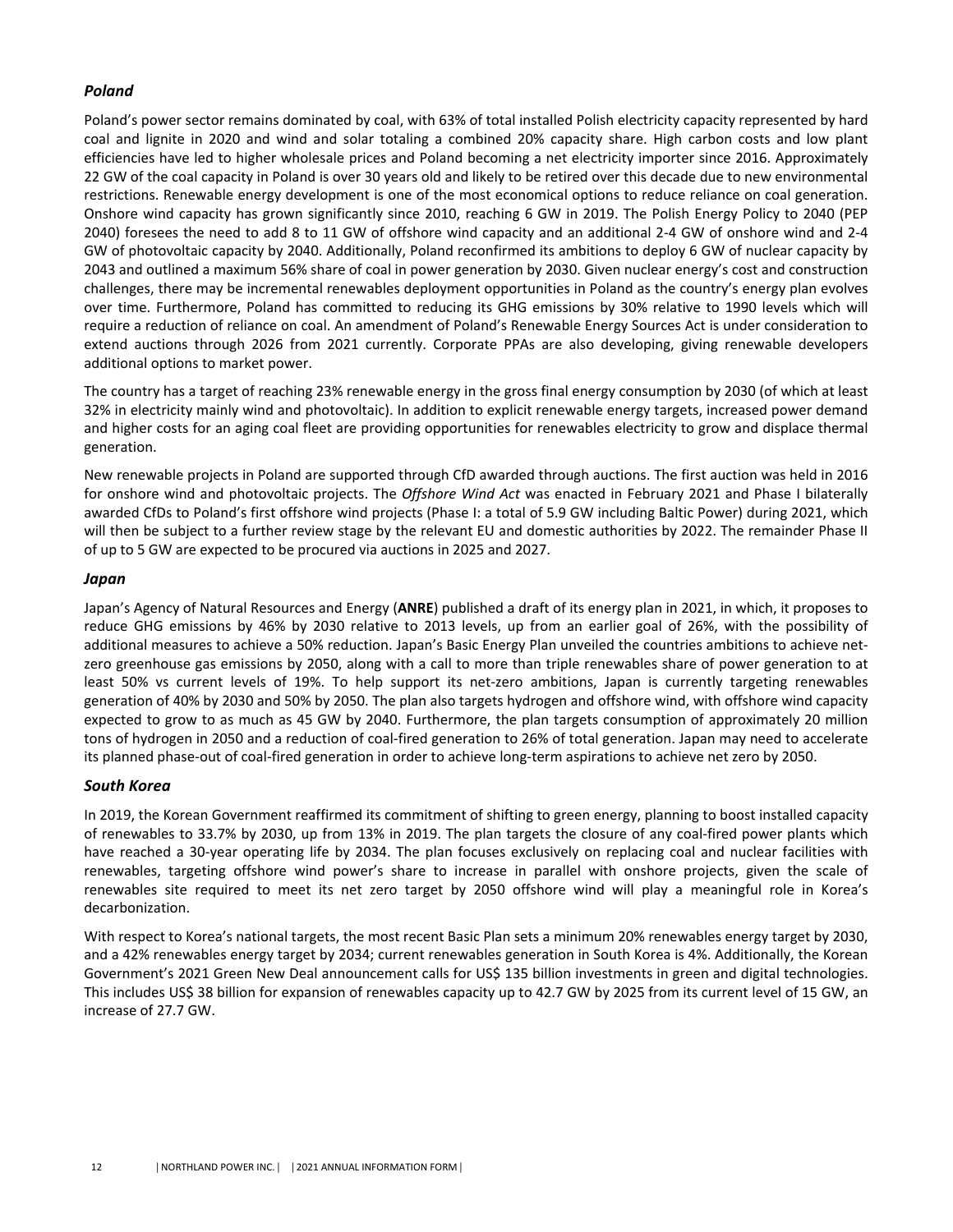## **Operating Facilities**

Northland's 2021 Annual Report includes the results of its operating facilities and the most significant power distribution facilities are listed in the section below.

|                                   | Northland's<br>economic interest<br><b>Gross capacity</b> |      | <b>PPA</b>    | Remaining<br><b>Contract</b> | % of 2021     |                                   |
|-----------------------------------|-----------------------------------------------------------|------|---------------|------------------------------|---------------|-----------------------------------|
|                                   | (MW)                                                      | %    | Capacity (MW) | expiry                       | term $^{(1)}$ | Adjusted<br>EBITDA <sup>(2)</sup> |
| <b>OFFSHORE WIND:</b>             |                                                           |      |               |                              |               |                                   |
| Gemini                            | 600                                                       | 60%  | 360           | 2031                         | 9.5           | 20%                               |
| Nordsee One                       | 332                                                       | 85%  | 282           | 2027                         | 5.2           | 17%                               |
| Deutsche Bucht                    | 252                                                       | 100% | 252           | 2032                         | 10.4          | 17%                               |
| <b>ONSHORE RENEWABLE:</b>         |                                                           |      |               |                              |               |                                   |
| Canadian solar <sup>(4)</sup>     | 130                                                       | 88%  | 115           | 2033 - 2035                  | 12.4          | 6%                                |
| Canadian onshore wind (5)         | 394                                                       | 80%  | 314           | 2029 - 2036                  | 11.1          | 5%                                |
| Spanish solar (6)                 | 116                                                       | 100% | 116           | 2035 - 2042                  | 19.0          | 4%                                |
| Spanish onshore wind (6)          | 443                                                       | 98%  | 435           | 2024 - 2032                  | 8.0           | 2%                                |
| <b>EFFICIENT NATURAL GAS:</b>     |                                                           |      |               |                              |               |                                   |
| Canadian portfolio <sup>(3)</sup> | 973                                                       | 100% | 943           | 2030 - 2036                  | 11.7          | 22%                               |
| UTILITY:                          |                                                           |      |               |                              |               |                                   |
| EBSA                              | N/A                                                       | 99%  | N/A           | N/A                          | N/A           | 7%                                |
| Total or w. average               | 3,240                                                     |      | 2,817         |                              | 9.3           | 100%                              |

(1) As at December 31, 2021. Weighted average based on contribution to 2021 Adjusted EBITDA from facilities.

(2) Represents the approximate percentage of reported Adjusted EBITDA from facilities for the respective year generated by each facility.

(3) Fees and dividends earned by Northland from Kirkland Lake are considered intercompany amounts and are eliminated on consolidation. However, in the calculation of reported Adjusted EBITDA, Northland includes those fees and dividends earned rather than the Adjusted EBITDA.

(4) The majority of Canadian solar facilities are wholly-owned and controlled by Northland, with one facility in which Northland has a 62% interest.

(5) Two of four Canadian onshore wind facilities are wholly-owned and controlled by Northland, with two facilities in which Northland has a 50% interest.

(6) Northland's acquisition of the Spanish operating facilities was completed on August 11, 2021.

With the exception of Northland's regulated operating facilities, EBSA and the Spanish portfolio, all contract counterparties are government-backed Canadian or European entities of investment grade, as rated by one or more rating agencies.

### **Revenue by Segment**

| (in millions)                        | 2021        | 2020  |
|--------------------------------------|-------------|-------|
| Offshore wind                        | 1,107<br>-S | 1,180 |
| Onshore renewable <sup>(1)</sup>     | 299         | 218   |
| Efficient natural gas                | 434         | 416   |
| Utility                              | 225         | 219   |
| Other <sup>(2)</sup>                 | 222         | 212   |
| Inter-segment revenue <sup>(3)</sup> | (194)       | (183) |
| <b>Total</b>                         | 2,093       | 2,061 |

(1) Include Spain and Canadian onshore wind and solar facilities.

(2) Includes management and operations fees, corporate energy marketing revenue, investment income, general and administrative and development expenditures. 

(3) Inter-segment revenue is eliminated upon consolidation.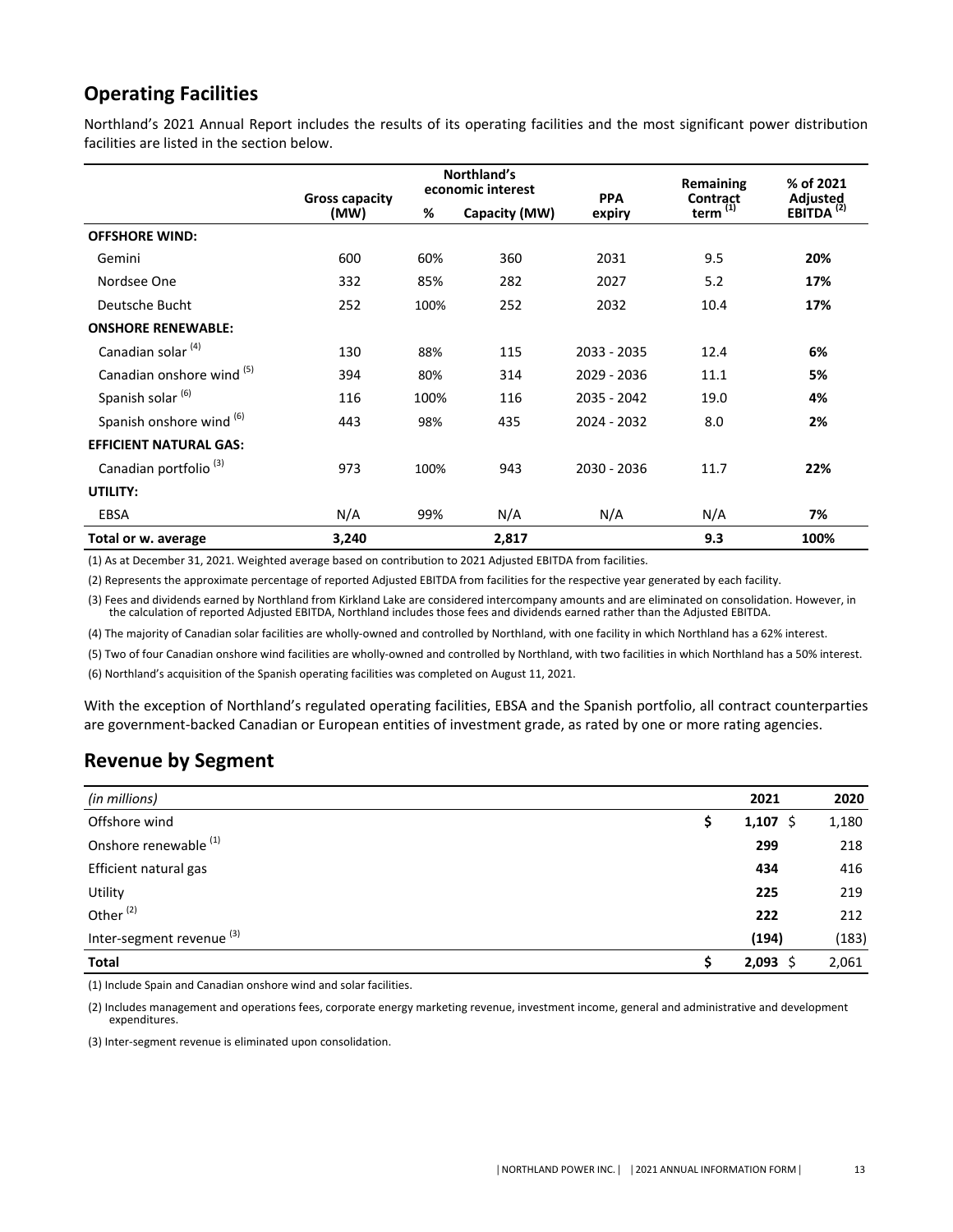## **Offshore Wind Facilities**

Northland's three offshore wind facilities, Gemini, Nordsee One and Deutsche Bucht, are located off the coasts of the Netherlands and Germany. Wind power generation harnesses renewable wind energy by converting the kinetic energy of wind into electrical energy. Wind facilities are subject to seasonality, and accordingly, tend to produce more electricity during winter due to denser air and higher winds compared to summer, the effect of which is reflected in the respective fiscal quarter's results. In addition, variability in offshore wind facilities results in similar fluctuations in quarter-to-quarter financial results. Factors such as exposure to market prices, and turbine or grid availability can also have a significant effect on financial results, though typically to a lesser extent than variability in wind resource. For the year ended December 31, 2021, Gemini, Nordsee One and Deutsche Bucht contributed approximately 20%, 17% and 17%, respectively, of Northland's reported Adjusted EBITDA from facilities.

The offshore wind facilities comprised \$1.1 billion of revenues and \$6.2 billion of assets representing 53% and 48%, respectively, of total revenues and total assets for the year ended and as at December 31, 2021.

#### *Gemini Offshore Wind Facility*

Gemini is a 600MW (360MW net Northland interest) facility owned by Northland (60%), Siemens Financial Services (20%), N.V. HVC (10%) and Alte Leipziger-Hallesche insurance group (10%).

Gemini has subsidy agreements with the Government of the Netherlands which expire in 2031. Under these agreements, revenue is earned through a combination of annual average Dutch wholesale market price (APX), a subsidy top-up (SDE) and a markup to compensate for annual profile and imbalance (P&I) costs, which are variable from year to year. The SDE mechanism tops-up the APX to effectively a set price of €211 per MWh for up to 1,908 gigawatt hours of annual production ("Gemini Subsidy Cap"). The SDE mechanism is designed to ensure the full subsidy is received by Gemini annually. For production beyond the Gemini Subsidy Cap, revenue is earned at the APX less P&I costs. Full APX prices are earned only when production exceeds 2,385GWh.

The SDE is subject to an annual contractual floor price ("**SDE floor**"), thereby exposing Gemini to market price risk when the APX falls below the effective annual SDE floor of €51/MWh for 2021. The APX has been below the SDE floor for the majority of Gemini's five years of operation, with the exception of 2021.

Gemini has a long-term service agreement ("LTSA") to provide ongoing maintenance and service on the wind turbines with the original equipment manufacturer that results in stable and predictable wind turbine operating costs over the term of the agreement, which expires in 2036, as well as other long-term arrangements to cover the balance of operating services and costs.

Northland and a Danish pension fund also provided subordinated loans, with a total outstanding balance of €310 million (\$484 million) as at December 31, 2021; Northland holds 40% of the subordinated loans that earn an interest rate of 9.0% annually. 

#### *Nordsee One and Deutsche Bucht Offshore Wind Facilities*

Nordsee One and Deutsche Bucht are 332 MW and 252 MW facilities, respectively, located in the North Sea, in German territorial waters. Northland has an 85% ownership interest in Nordsee One with the remaining 15% ownership interest held by RWE and a 100% interest in Deutsche Bucht.

Each turbine at the German facilities is entitled to a FIT subsidy from the date of its commissioning under the German *Renewable Energy Sources Act*, which is added to the wholesale market rate, effectively generating a fixed unit price for energy sold for approximately 10 years for Nordsee One at €194/MWh and 13 years for Deutsche Bucht at approximately €184/MWh for 8 years and €149/MWh for the remainder. The subsidy is intended to compensate for certain production curtailments required by the system operator from time to time. Additionally, under the German *Renewable Energy Sources* Act, the facilities do not receive revenue for periods where the market power price remains negative for longer than six consecutive hours and is also subject to unpaid curtailments by the German system operator for grid repairs, at each facility, of up to 28 days annually, which can have a significant effect on earnings. The majority of the returns are expected to be earned during the FIT subsidy period, with the remainder of the expected returns earned in the later years from the German wholesale electricity market.

In 2020, Northland Power Europe (NPE), a subsidiary of Northland signed a service agreement with Nordsee One whereby NPE will provide turbine O&M services on behalf of Nordsee One. The agreement is effective through 2027.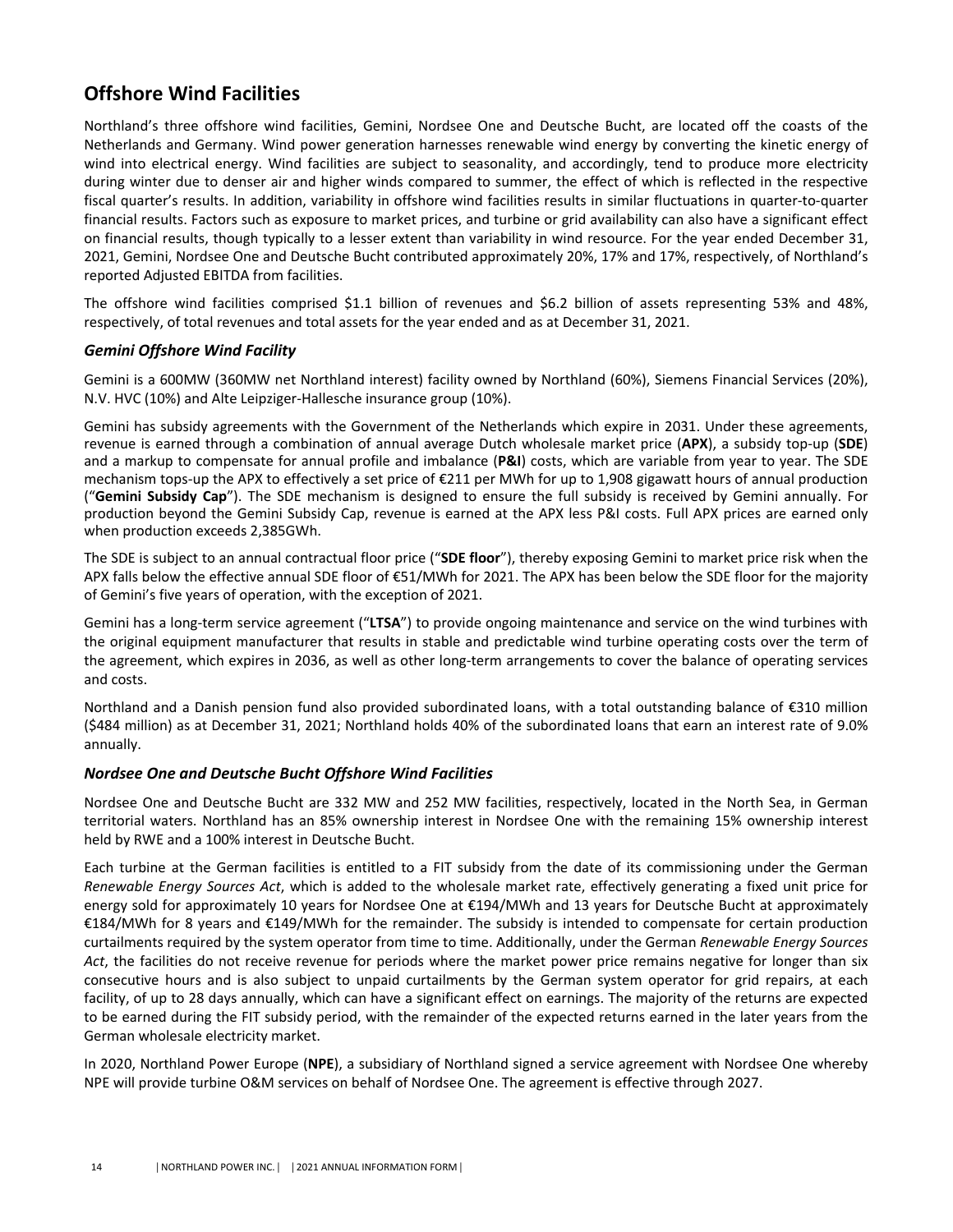Deutsche Bucht has a LTSA to provide ongoing maintenance and service on the wind turbines with the original equipment manufacturer that results in stable and predictable wind turbine operating costs over the term of the agreement, which expires in 2035, as well as other long-term arrangements to cover the balance of operating services and costs.

## **Onshore Wind Facilities**

Northland owns and operates 394 MW (314 MW net Northland interest) of onshore wind facilities in Canada and 443 MW (435 MW net) in Spain. Onshore wind projects are similar in nature operationally to offshore wind; but generally have lower operating costs and lower equipment maintenance costs. Northland's onshore wind facilities comprised \$160 million of revenues and \$2 billion of total assets, representing 7.6% and 13.8%, respectively, of total revenues and total assets for the year ended and as at December 31, 2021.

Four onshore wind facilities totaling 394 MW (314 MW net) located in Canada have PPAs with local government-backed system operators expiring between 2029 and 2036. Three of the four onshore wind facilities have LTSAs with the wind turbine original equipment manufacturer for terms lasting the term of the facility's PPA, with the exception of one facility, who's LTSA expires May 2024.

Acquired in August 2021, Northland's 14 onshore wind facilities, totaling 443 MW (435 MW net), are located in Spain and operate under a regulated framework designed to ensure onshore renewable facilities operators a specified pre-tax rate of return (over the full regulatory life of the facility), irrespective of wholesale market prices or actual production. Under the regulatory framework, regulated revenues are adjusted at the start of every three years to offset the variability of spot wholesale market prices in prior regulatory semi-periods. Spanish sites are entitled to receive a guaranteed rate of return of approximately 7.4% until 2031. The Spanish onshore wind facilities have an average remaining regulatory life of 8 years, after which, power will be sold at prevailing wholesale pool prices.

The Spanish portfolio, acquired in August 2021, includes 33 operating assets comprised of onshore wind (435MW), solar photovoltaic (66MW), and a concentrated solar (50MW) located throughout Spain. The portfolio operates under a regulated asset base (RAB) framework that guarantees a specified pre-tax rate of return of 7.4% for 23 sites and 7.1% for 10 sites over the full regulatory life of the plant, regardless of settled wholesale power prices ("**pool prices**"). Under the regulatory framework, regulated revenues are adjusted at the start of every 3- or 6-year periods, for onshore wind and solar, respectively, to offset the variability of spot wholesale market prices in the preceding 3- or 6-year regulatory period. The next regulatory semi-period will start January 2023.

Under the Spanish framework, the majority of Northland's Spanish facilities are entitled to receive a guaranteed rate of return until 2032, with ten solar sites' rate of return to be reassessed in 2026. As of December 31, 2021, the weighted average remaining regulatory life of the portfolio is 12 years, with estimated useful life of an additional ten years. The average remaining regulatory life of onshore wind facilities and solar facilities is 8 year and 19 years, respectively, after which, power can be re-contracted with alternate offtake and/or sold at prevailing wholesale pool prices.

### **Solar Facilities**

Northland owns and operates 130 MW of photovoltaic (115 MW net Northland interest) solar facilities in Canada and 116 MW in Spain, comprised of 66MW of photovoltaic and 50 MW of concentrated solar. Solar power facilities have lower fixed operating costs per unit of capacity than other renewable power technologies. Electricity production from solar facilities tends to be less variable than wind but is limited to available sunlight, which is generally higher in the summer than in the winter. Northland's solar facilities comprised \$139 million of revenues and \$2 billion of total assets, representing 6.7% and 11.7%, respectively, of total revenues and total assets for the year ended and as at December 31, 2021.

Thirteen solar installations totaling 130 MW (115 MW net) located in Canada have PPAs with the IESO expiring between 2033 and 2035. Operations and maintenance activities are performed in-house for Solar and long-term parts agreements are in place with the original equipment manufacturer of the inverters.

Acquired in August 2021, Northland's 18 photovoltaic solar facilities and one concentrated solar facility, totaling 116 MW, are located in Spain and operate under the regulated framework described above. About half of Northland's Spanish solar sites are entitled to receive a guaranteed rate of return of approximately 7.1% until 2031 and half are entitled to 7.4% until 2026 after which, the rate of return is expected to be revised. The Spanish solar facilities have an average remaining regulatory life of 19 years, after which, power will be sold at prevailing wholesale pool prices.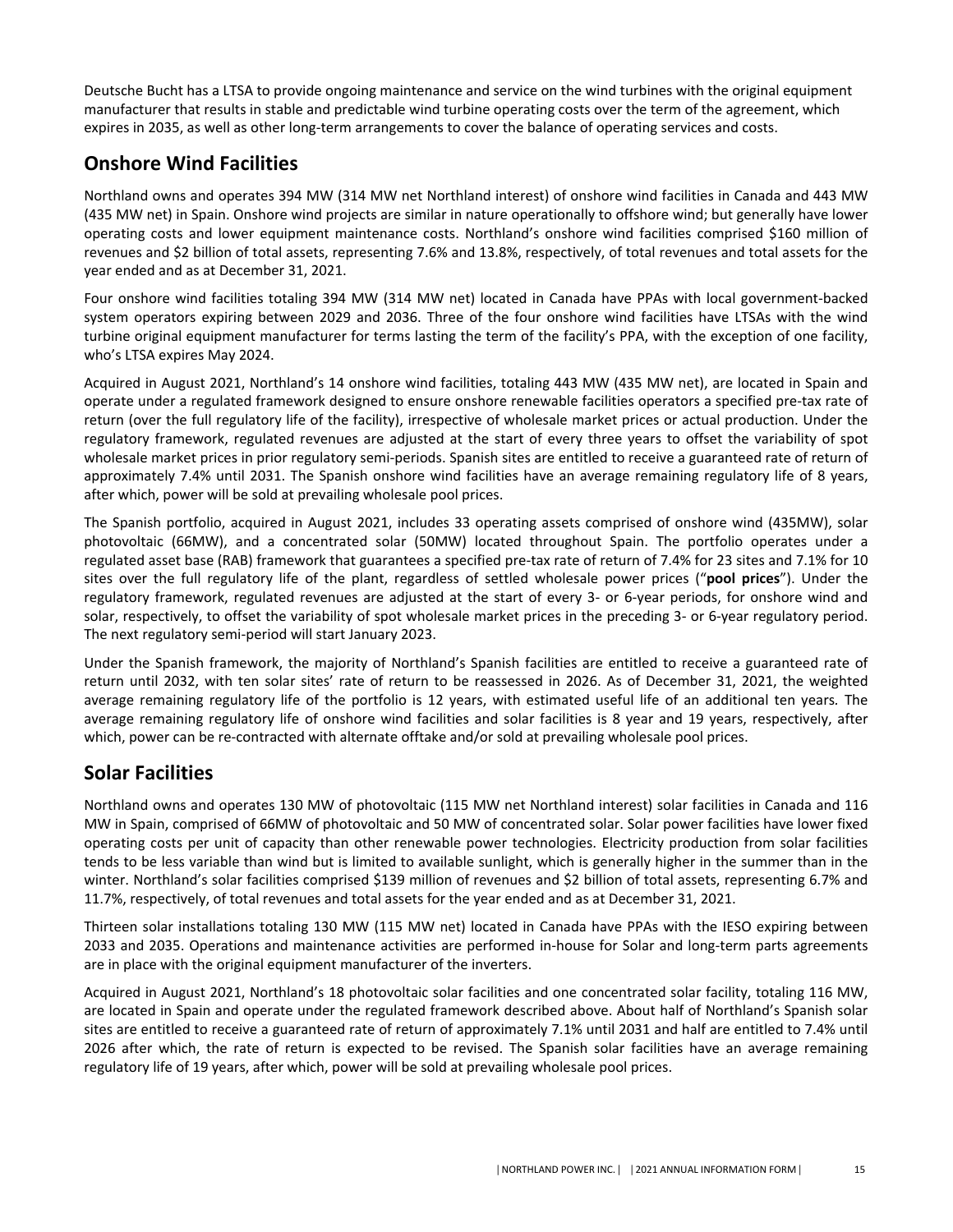## **Efficient Natural Gas Facilities**

As at December 31, 2021, Northland owns and operates approximately 973 MW (943 MW net Northland interest) of efficient natural gas generation located in Canada.

Northland's efficient natural gas facilities generate electricity through the combustion of natural gas that spins turbines coupled to electrical generators. Natural gas is the cleanest-burning fossil fuel, resulting in lower atmospheric emissions of sulphur dioxide, small particulate matter, carbon monoxide, nitrogen oxide and greenhouse gases such as carbon dioxide, than the combustion of other fossil fuels.

The efficient natural gas facilities earn revenue by selling electricity and/or capacity (i.e. the availability of generation). For certain efficient natural gas facilities, revenues earned differ for on-peak vs. off-peak time periods, as defined by their PPA, and depending on market conditions, specifically prices for electricity and natural gas. The contractual structures of Northland's efficient natural gas facilities ensure each facility's gross profit is generally stable, within a seasonal profile, regardless of production or sales levels, so long as the plant is available. Under some PPAs, the facility is reimbursed for certain costs of sales by the counterparty.

Operating efficient natural gas facilities purchase natural gas pursuant to supply contracts with creditworthy counterparties and/or from the market as required. The operating efficient natural gas facilities also have long-term gas turbine maintenance agreements, which include various provisions such as routine maintenance, repairs, upgrades and improvements. 

Efficient natural gas facilities comprised \$434 million of revenues and \$1.3 billion of assets representing 20.7% and 9.8%, respectively, of total revenues and total assets for the year ended and as at December 31, 2021.

The following describes Northland's key operating efficient natural gas facilities:

North Battleford is a 260 MW natural-gas-fired combined-cycle plant that sells electricity under its PPA with SaskPower, expiring June 2033, based on the facility's ability to deliver electricity during defined on-peak periods. The terms under the PPA are designed to cover all fixed costs, debt service and return on equity, and provides protection against changes in the market price of natural gas since all fixed fuel costs and most variable fuel costs are passed through to SaskPower.

Thorold is a 265 MW natural gas-fired co-generation facility that sells electricity to the IESO under a 20-year PPA contract expiring March 2030. Thorold generally produces electricity only when market conditions are economical but has a contract structure designed to largely insulate it from volume risk and volatility in electricity and natural gas prices. Under its PPA, Thorold earns a fixed amount from the IESO intended to cover fixed operating costs, debt service and return on equity. The structure ensures Thorold's gross profit under the PPA is generally fixed and largely dependent on its ability to operate according to the contract parameters.

Northland is responsible for operating its natural gas facilities to achieve specified efficiency and reliability levels. The contractual structure of a facility's PPA is designed to ensure predictable, stable and sustainable cash flows over the term of the PPA.

### **Utility**

#### *EBSA*

EBSA holds the sole franchise rights for electricity distribution in the Boyacá region of Colombia and is an electricity retailer for the regulated residential sector in the region. EBSA owns and operates an extensive distribution network, serving about half a million customers. EBSA's net sales are almost entirely regulated, of which the vast majority is earned from its distribution business and the remainder primarily from its electricity retail business. EBSA's results are affected by exchange rate fluctuations between the Canadian dollar and the Colombian peso.

EBSA earns revenue by charging customers a rate approved under the regulatory framework administered by the local regulator, the Comisión de Regulación de Energía y Gas ("CREG"). The rate charged is set for an expected five-year period and includes amounts retained by EBSA, as retailer and distributor, and amounts passed through to other electricity system participants, such as the transmission operator. EBSA's portion of the rate is determined based on its asset base (i.e. the "rate base"), inflation indexation per the established Colombian producer price index and a regulated weighted average cost of capital ("WACC") of approximately 11.5% for an expected five-year period. The rate base takes into account the depreciated cost of existing equipment and anticipated future investments for maintenance and growth. EBSA's portion of the rate also includes standardized allowances set by the regulator intended to cover fixed and variable operating costs,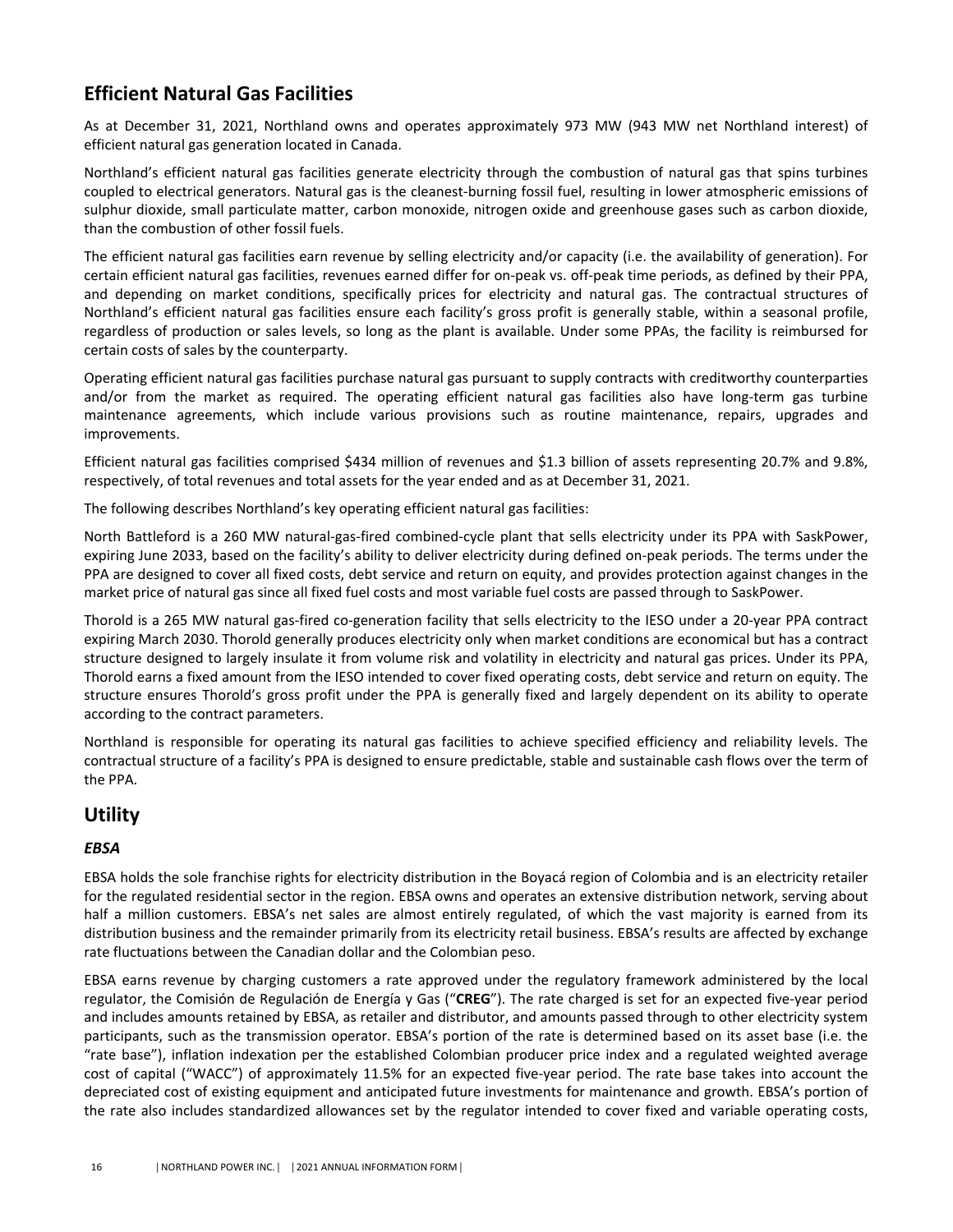including expected increases in corporate tax rates in 2022. The rate is designed to ensure EBSA earns a predictable and stable return.

## **Key Business Drivers for Significant Facilities and Segments**

Northland regularly monitors the performance of its operating facilities with a focus on the key business drivers that result in the most significant variation in financial results. Key business drivers vary by facility due to the nature of the power generation technology employed and the revenue and cost contracting structure and are outlined in the table below.

|                                        | Significant drivers of variances in financial results           |                                                                                                                                             |                                                                                     |  |  |
|----------------------------------------|-----------------------------------------------------------------|---------------------------------------------------------------------------------------------------------------------------------------------|-------------------------------------------------------------------------------------|--|--|
|                                        | Primary                                                         | Secondary                                                                                                                                   | <b>Tertiary</b>                                                                     |  |  |
| Gemini                                 | Wind resource                                                   | Market price compared to subsidy<br>floor price                                                                                             | Equipment availability, operating<br>and maintenance costs                          |  |  |
| Nordsee One &<br><b>Deutsche Bucht</b> | Wind resource                                                   | Unpaid curtailment from negative<br>market prices for longer than six<br>consecutive hours or grid<br>unavailability                        | Equipment availability, operating<br>and maintenance costs                          |  |  |
| Solar                                  | Solar resource and weather<br>events                            | Wholesale market pool price<br>volatility for Spanish solar facilities                                                                      | Effectiveness of snow removal                                                       |  |  |
| <b>Onshore Wind</b>                    | Wind resource and weather<br>events                             | Wholesale market pool price<br>volatility for Spanish onshore wind<br>facilities                                                            | Instances of unpaid curtailment<br>and permit related restrictions on<br>operations |  |  |
|                                        | <b>Efficient Natural Gas</b> Equipment availability             | Gas transportation cost<br>optimization                                                                                                     | PPA rate escalation; operating and<br>maintenance costs                             |  |  |
| <b>EBSA</b>                            | Regulatory changes and execution<br>of capital investment plans | Growth in number of customers;<br>for free cash flow, net proceeds<br>from planned upfinancings, after<br>expansionary capital expenditures | Operating costs relative to<br>recovery of regulated efficient<br>costs             |  |  |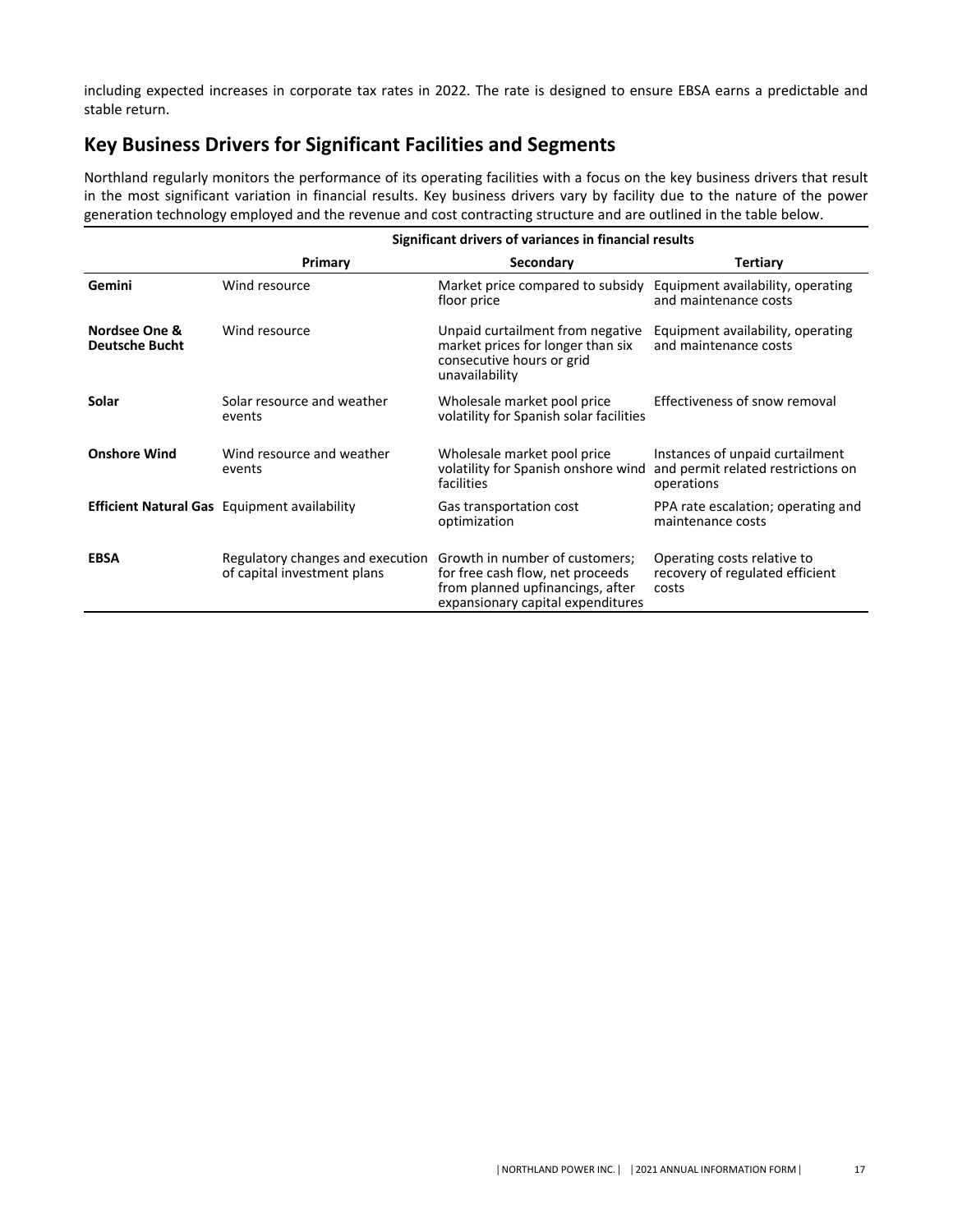### **Projects under Development or under Construction**

Northland actively pursues new power development opportunities that encompass a range of clean technologies, including wind, solar and hydro, to provide a sustainable source of energy in various geographic regions and political jurisdictions. Northland believes this diversified strategy mitigates the risk of adverse changes to local demographics or governmental policies.

During 2021, Northland continued to expand its earlier-stage development pipeline, pursuing opportunities that meet the Company's investment criteria in targeted markets including but not limited to, North America, Europe, Latin America and Asia. Northland's sustained focus is on purposefully advancing those development opportunities that align with its strategies.

Summarized below are Northland's most significant projects under construction and under development as well as other identified projects. The table below excludes the Company's larger pipeline of earlier stage development opportunities which may or may not be secured.

| Project                            | Geographic<br>Region | <b>Technology</b> | Gross<br>Capacity<br>(MW) | Current<br>ownership | Development<br><b>Stage</b> | Contract type        | <b>Estimated</b><br><b>COD</b> |
|------------------------------------|----------------------|-------------------|---------------------------|----------------------|-----------------------------|----------------------|--------------------------------|
| <b>Construction Projects</b>       |                      |                   |                           |                      |                             |                      |                                |
| <b>Ball Hill</b>                   | <b>United States</b> | Onshore Wind      | 108                       | 100%                 | Under<br>construction       | 20-year PPA          | 2022                           |
| Bluestone                          | <b>United States</b> | Onshore Wind      | 112                       | 100%                 | Under<br>construction       | 20-year PPA          | 2022                           |
| La Lucha                           | Mexico               | Solar             | 130                       | 100%                 | Under<br>construction       | <b>TBD</b>           | 2022                           |
| <b>Helios</b>                      | Colombia             | Solar             | 16                        | 100%                 | Under<br>construction       | 12-year PPA          | 2022                           |
| <b>Total</b>                       |                      |                   | 366                       |                      |                             |                      |                                |
| <b>Capitalized Growth Projects</b> |                      |                   |                           |                      |                             |                      |                                |
| Suba                               | Colombia             | Solar             | 130                       | 50%                  | Late-Stage                  | 15-year PPA          | 2023                           |
| High Bridge                        | <b>United States</b> | Onshore Wind      | 100                       | 100%                 | Mid/Late-Stage              | 20-year PPA          | 2023                           |
| Hai Long                           | Taiwan               | Offshore Wind     | 1,044                     | 60%                  | Late-Stage                  | 20-year PPA          | 2026/2027                      |
| <b>Baltic Power</b>                | Poland               | Offshore Wind     | Up to 1,200               | 49%                  | Mid/Late-Stage              | 25-year CfD          | 2026                           |
| Nordsee Two                        | Germany              | Offshore Wind     | 433                       | 49%                  | Mid-Stage                   | $TBD$ <sup>(1)</sup> | 2026                           |
| <b>Total</b>                       |                      |                   | 2,907                     |                      |                             |                      |                                |
| <b>Identified Growth Projects</b>  |                      |                   |                           |                      |                             |                      |                                |
| Nordsee Three                      | Germany              | Offshore Wind     | 420                       | 49%                  | Mid-Stage                   |                      |                                |
| Nordsee Delta                      | Germany              | Offshore Wind     | 480                       | 49%                  | Mid-Stage                   |                      |                                |
| Chiba                              | Japan                | Offshore Wind     | 600                       | 50%                  | Early/Mid-Stage             |                      |                                |
| Dado Ocean                         | South Korea          | Offshore Wind     | Up to 1,000               | 100%                 | Early/Mid-Stage             | $2027 - 2030+$       |                                |
| Scotwind                           | Scotland             | Offshore Wind     | 2,340                     | 100%                 | Early-Stage                 |                      |                                |
| Hecate                             | Canada               | Offshore Wind     | 400                       | 100%                 | Early-Stage                 |                      |                                |
| <b>Total</b>                       |                      |                   | 5,240                     |                      |                             |                      |                                |
| Total Pipeline <sup>(2)</sup>      |                      |                   | 8,513                     |                      |                             |                      |                                |

(1) Nordsee Two has secured interconnection rights for zero subsidy bid, with the intention to secure a long-term corporate agreement.

(2) Excludes ~5,900MW of other pipeline projects.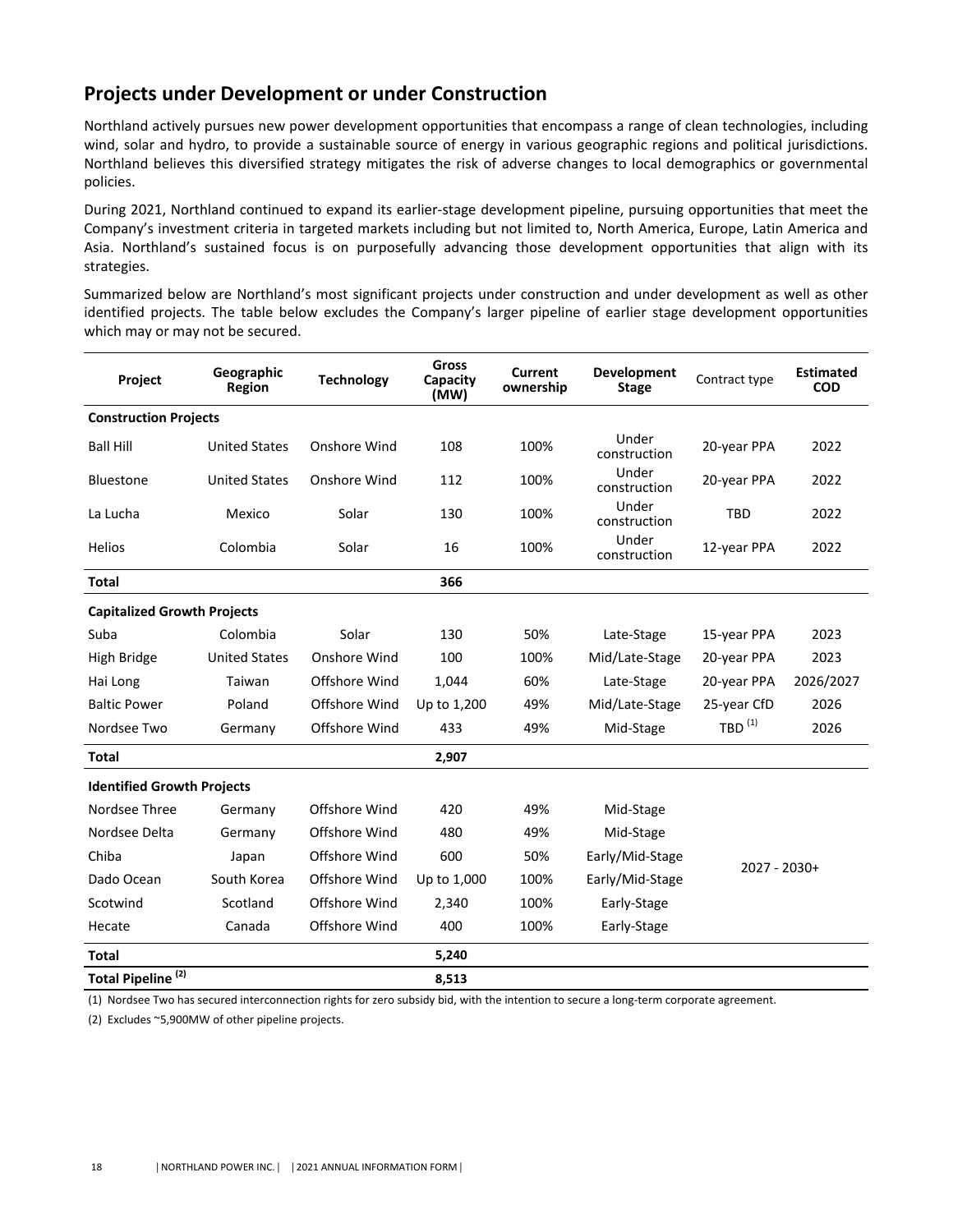#### *La Lucha Solar Project under Construction*

The 130MW solar project in the State of Durango, Mexico, has completed its activities relating to the physical construction, however, certain activities relating to the energization of the project continue to be delayed. In order to achieve commercial operations, the facility requires energization followed by testing, which is conducted by CENACE (Independent System Operator) and CFE (Federal Electricity Commission). Final approvals, energization, testing and interconnection of renewable power projects have generally been delayed in Mexico by pandemic related government and CFE temporary office closures and reduced operating capacity. In addition, these processes have seen further delays that are likely related to the uncertainty created by the Mexican government's so far unsuccessful attempts to amend electricity sector regulations and constitutionally embedded legislation and timelines remain uncertain as a result. Efforts to secure commercial offtake and project financing are expected to be finalized only after commercial operations. Total capital costs for the project are expected to be around \$200 million.

#### *New York Onshore Wind Projects*

Northland continues to progress its three onshore wind projects in New York State ("NY Wind"), with two of the projects, Ball Hill and Bluestone, comprising 220MW, achieved financial close in the second quarter of 2021 and secured green financing in the form of a non-recourse project/construction loan, tax equity bridge loan and letters of credit, with a consortium of lenders totaling US\$381 million (approximately C\$476 million), at a 1.45% interest rate during construction. Northland funded investment in the two projects from the equity offering in April 2021 and also expects to secure permanent tax equity investments for the two projects ahead of commercial operations in 2022. Construction activities for both projects are in progress. The total capital cost for the first two projects is expected to be approximately \$0.6 billion. Northland's third New York onshore wind project, High Bridge (100MW), is under active development. In early 2020, the three projects were awarded 20-year indexed Renewable Energy Certificate (REC) agreements with the New York State Energy Research and Development Authority as part of renewable energy solicitations.

#### *Helios Colombian Solar Project*

Northland's 16MW Helios solar project in Colombia achieved financial close in 2021. The project secured a green loan and commenced construction, with commercial operations expected in the first quarter of 2022. Helios represents Northland's first development project in Colombia which capitalizes on EBSA's grandfathered rights, allowing it to expand into the energy generation market in Colombia, to service the power needs of non-regulated municipal, commercial and industrial (C&I) customers. Helios has secured a 12-year PPA with EBSA, which, in turn, will secure offtake agreements with nonregulated customers. The total capital cost for Helios is expected to be under \$20 million.

#### *Hai Long 1,044MW Offshore Wind Project*

In 2018, the Hai Long project owned 60% by Northland and 40% by its partner, Yushan Energy, was allocated a total of 1,044 MW (626 MW net to Northland) by the Bureau of Energy of Taiwan under a FIT program and an auction process. Key aspects of the Hai Long project are presented below:

| Sub-project  | <b>Gross Capacity (MW)</b> | Net Capacity (MW) <sup>(1)</sup> | <b>Year of Grid Connection</b> | <b>Type of Procurement</b> |
|--------------|----------------------------|----------------------------------|--------------------------------|----------------------------|
| Hai Long 2A  | 300                        | 180                              | 2024                           | FIT                        |
| Hai Long 2B  | 232                        | 139                              | 2025                           | Auction                    |
| Hai Long 3   | 512                        | 307                              | 2025                           | Auction                    |
| <b>Total</b> | 1.044                      | 626                              |                                |                            |

(1) Represents Northland's 60% economic interest.

In July 2021, Hai Long received an amendment to the project's EIA from Taiwan's Environmental Protection Agency to accommodate a larger, 14MW turbine with longer blade lengths. Receipt of the EIA amendment allows Hai Long to complete further fieldwork to improve wind generation yields. In April 2021, Hai Long received confirmation from the Taiwan Bureau of Energy that Hai Long 2A had secured approval for the Industrial Relevance Proposal, which sets out Northland's commitments to local supply chain and procurement, marking the achievement of a significant milestone. The project continues to progress towards financial close expected in the second half of 2022.

#### *Baltic Power, Polish Offshore Wind Project*

In March 2021, Northland completed its acquisition of a 49% interest in the Baltic Power offshore wind project ("Baltic **Power**") in the Baltic Sea with a total capacity of up to 1,200MW of offshore wind generation, for total cash consideration of PLN 255 million (\$82 million). Pursuant to the joint venture agreement, Northland made development commitments of approximately €33 million (\$49 million) to be funded over the next two years, of which \$7 million was funded during 2021. As contractual milestones are met, Northland expects to contribute additional development funding.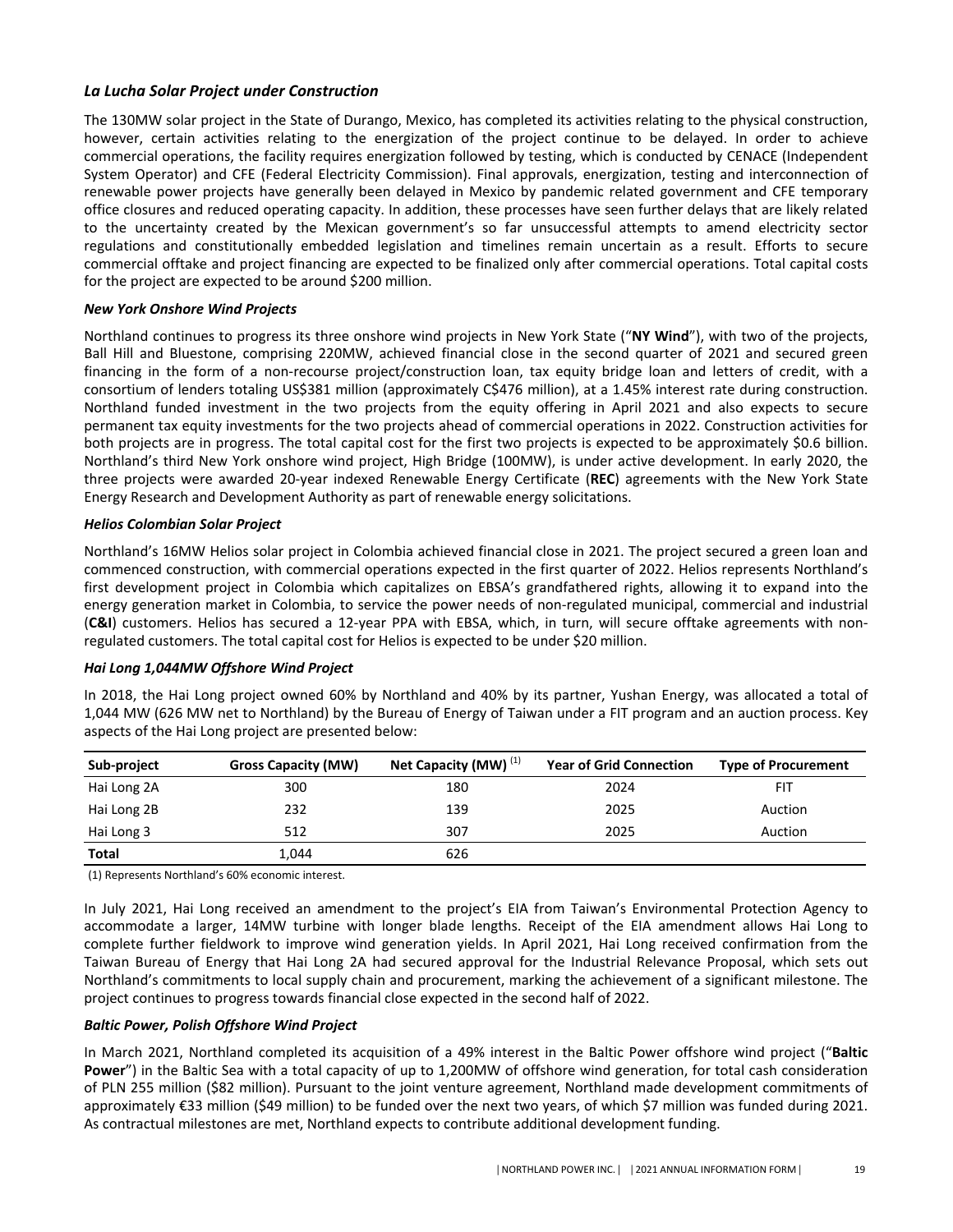In June 2021, the Baltic Power project, secured a 25-year Contract for Differences ("CfD") from Poland's Energy Regulatory Office under the Polish Offshore Wind Act. Under the 25-year contract, the project is guaranteed a price of PLN 319.60 per megawatt hour (MWh), which is adjusted to annual indexation by Poland's annual average consumer price index. The CfD is subject to review and final approval from Polish authorities and the European Commission. Upon successful achievement of all necessary approvals, construction of Baltic Power is expected to commence in 2023 following financial close, with commercial operations anticipated in 2026.

#### *Nordsee Offshore Wind Cluster*

Subsequent to December 31, 2021, Northland and its German partner, RWE announced the formation of a 1,333MW Nordsee Offshore Wind Cluster partnership encompassing Nordsee Two (430MW), Nordsee Three (420MW) and Nordsee Delta (480MW). The formation of the cluster is expected to allow the realization of synergies in development, construction as well as operating costs, leading to enhanced returns for the projects. In September 2021, Northland and RWE exercised their step-in rights to secure the lease for Nordsee Two, following a competitive auction that resulted in the winning bid being a zero bid. Northland and RWE also have similar step-in rights for Nordsee Three and Delta, which are expected to come to auction in 2023.

Northland holds a 49% interest in the new partnership, with RWE holding 51%. The projects are expected to be developed and managed on a joint basis by both parties and are expected to achieve commercial operations between 2026 and 2028.

#### *Colombian 130MW Solar Projects*

In November 2021, Northland, in partnership with EDF Renewables, a subsidiary of Électricité de France S.A. (EPA:EDF), successfully submitted a joint-bid into the renewables auction in Colombia and was awarded the right to build two solar projects with a total combined capacity of 130MW. The solar projects will benefit from a 15-year PPA with multiple energy distribution and commercial entities in Colombia, starting in 2023. The PPA will be denominated in Colombian pesos and will have annual indexation to the Colombian Producer Price index (PPI). In addition, the projects will receive a reliability charge in US dollars, which is expected to account for approximately 10% of total revenues of the projects. Northland has a 50% interest in the projects with commercial operations expected in the second half of 2023. These projects represent further execution on Northland's growth platform in Colombia, leveraging its existing position in EBSA to secure and develop additional renewable projects

#### *Japan Offshore Wind Projects*

In September 2021, the Japanese government designated four new sea areas as "promising areas" for the development of offshore wind projects under its Round Three process. Included in these four areas was Isumi City, Chiba Prefecture, where Northland is progressing with the development of its Chiba offshore wind project, in consortium with Shizen Energy Inc. **(Shizen Energy)** and Tokyo Gas. Additionally, Northland continues to explore an opportunity, the Katagami offshore wind project, in the Akita Prefecture, through a consortium with Mitsui and Osaka Gas, that was also designated in the promising areas list. The designation as "promising areas" for these two regions is a key milestone in the early-stage development processes for these two projects, that could have a total productive capacity of up to 900MW when complete.

#### *Scotwind Offshore Wind Project*

On January 17, 2022, Northland announced that it was awarded two offshore wind leases in the Crown Estate Scotland auction with a total combined capacity of 2,340MW. The two leases, one fixed foundation (840MW) and one floating foundation (1,500MW), will extend Northland's development runway into the next decade, with commercial operations expected at the end of 2029/2030 for the fixed and early 2030s for the floating

### **Competitive Conditions**

Northland operates power generation facilities and a power distribution utility, while also pursuing projects in various stages of development in North America, Europe, Latin America and Asia. The nature and extent of competition Northland faces varies from jurisdiction to jurisdiction. Within the renewable and clean energy markets, Northland primarily faces competition from large utilities, other independent power producers and in certain jurisdictions, competition from generators who utilize non-renewable sources to generate electricity including coal, nuclear and oil. Northland's power distribution utility, EBSA, competes with other utilities operating in the same region in serving customers as well as in competitive auction processes for grid expansion/improvement projects.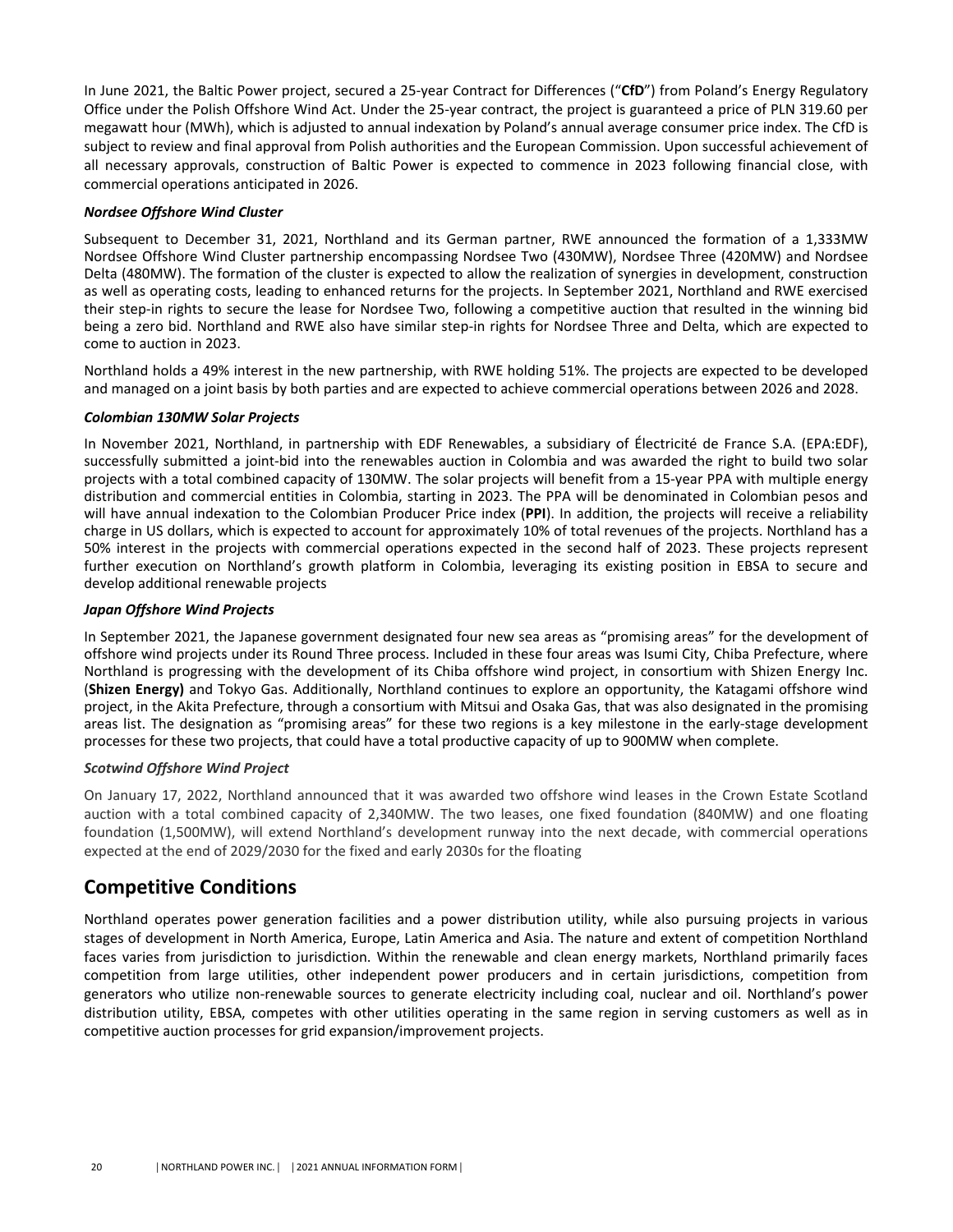In every jurisdiction in which it operates, Northland depends primarily upon the sale of its power to credit-worthy counterparties under long-term PPAs, rate-regulated frameworks or similar revenue stability mechanisms. Such counterparties include European government entities or utilities, provincial agencies or utilities in Canada, such as the IESO and SaskPower, as well as rate-regulator in Colombia. Long-term PPAs are generally the result of a competitive request for proposals process or a FIT program established by the relevant agencies or utilities in which Northland's competitors may also participate.

Globally, competitive auction processes are increasingly demonstrating that developers are willing to accept significant merchant price risk in order to secure power projects. Should this industry trend continue, Northland may increasingly choose to enter into PPAs with commercial and industrial customers, accept greater merchant revenue volatility, enter into shorter term contracts, enter into new geographical markets, pursue projects at an earlier stage of development or a combination thereof.

The cost to construct and operate a project, and the type and characteristics of governmental programs to support clean and renewable power projects or infrastructure improvements are important drivers of pricing and competition in most international markets. Numerous factors may affect governmental policy in these areas, which in turn can affect the availability of opportunities to develop new power projects.

Northland manages the risk posed by competitive conditions through its ongoing strategic planning process, geographically and technologically diverse portfolio, disciplined approach to project development, strategic partnerships, energy marketing and hedging programs, proven track-record, in-market presence, financial structuring and the experience of its management team.

### **Maintenance of Capacity**

To maintain its production capacity, defined as electricity production measured in megawatts or a facility's availability to operate, Northland (i) invests in durable assets that have a long physical life; (ii) undertakes regular predictive and preventive maintenance; and (iii) makes improvements to major equipment when economically viable.

For renewable facilities, onshore and offshore wind turbines are generally maintained by original suppliers and/or service providers under contract. For offshore wind facilities, maintenance of the balance of plant is undertaken by various contractors. In 2020, NPE, a subsidiary of Northland, signed a service agreement with Nordsee One whereby NPE will provide turbine O&M services. Inverters at the solar sites are covered under long-term warranties and parts agreements with the original equipment manufacturer. The cost of parts and maintenance under these contracts is included in operating expenses.

For most efficient natural gas facilities, gas turbines are maintained through long-term maintenance contracts that include provisions for routine inspections, maintenance and repairs, as well as major overhauls at periodic intervals. Overhauls of hot gas path components occur at intervals equivalent to approximately three operating years. Major turbine overhauls occur at intervals of approximately six operating years. Since overhaul intervals are based on operating hours, the interval period is typically longer for facilities that operate less frequently. These overhauls return the gas turbines to essentially asnew condition. 

For utility equipment, maintenance, repair and replacement work on electrical lines and substations is performed by qualified employees and contractors. Maintenance and replacement schedules take into consideration the age of the equipment relative to its useful life, results from routine inspections and the potential impact of failure.

### **Environmental Matters**

Northland's facilities are subject to environmental laws and regulations and must maintain licenses, permits and approvals established by governmental authorities and regulatory agencies in good standing. Northland is also required to comply with local and municipal approvals and actively works to establish and maintain positive relationships with the communities in which its facilities are located.

Each facility is designed, constructed and operated to meet or exceed environmental standards for air emissions, sound, and use of water and other resources. Northland has internal processes and procedures to monitor environmental conditions, changes in regulations, and to ensure each facility remains in compliance with applicable laws, codes, standards and industry practices. Changes in regulation are monitored and adjustments are made, as required, to address nonconformance.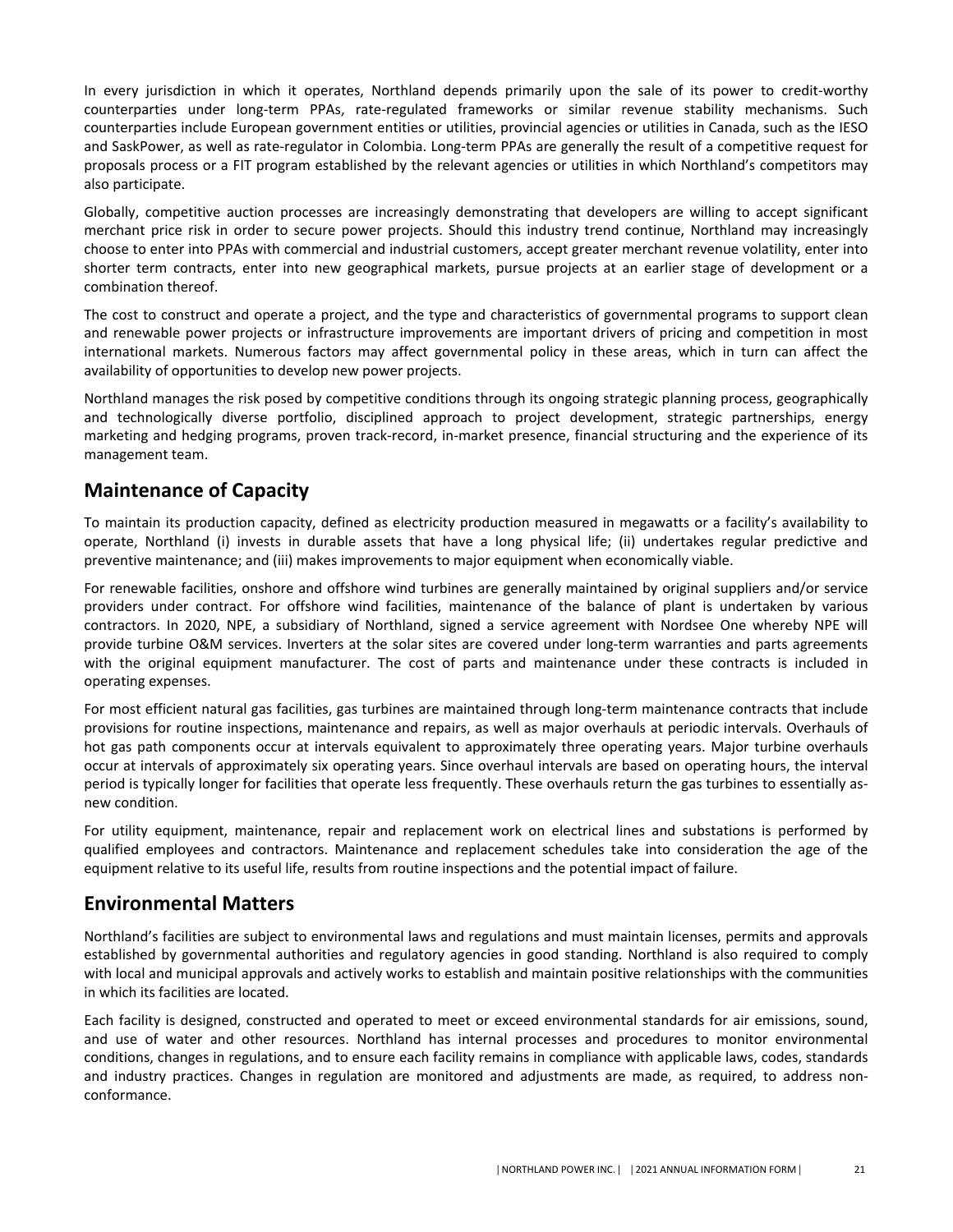## <span id="page-23-0"></span>**Employees**

As at December 31, 2021, Northland has 1,186 (2020 - 1,104) permanent full-time employees. The increase in employee headcount from December 31, 2020, was primarily due to the integration of Spanish portfolio upon its acquisition in August 2021, as well as additions to Northland's development and corporate teams to support project development.

## **CAPITAL STRUCTURE**

The Company's amended and restated articles of amalgamation authorize it to issue the following classes of shares:

- an unlimited number of Common Shares; and
- an unlimited number of Preferred Shares, issuable in series, of which:
	- 6,000,000 have been designated as 3.20% **Series 1 Preferred Shares**;
	- 6,000,000 have been designated as 3.00% **Series 2 Preferred Shares**;
	- 4,800,000 have been designated as 5.08% **Series 3 Preferred Shares**; and
	- 4,800,000 have been designated as Series 4 Preferred Shares.

As at December 31, 2021, Northland had outstanding 226,882,751 Common Shares (2020 - 202,171,075 Common Shares), 4,762,246 **Series 1 Preferred Shares**, 1,237,754 **Series 2 Preferred Shares**, 4,800,000 **Series 3 Preferred Shares**, and nil Series 4 Preferred Shares.

The following is a summary of the rights, privileges, restrictions and conditions attached to Northland's outstanding securities: 

### **Description of the Common Shares**

Holders of Common Shares are entitled to one vote in respect of each Common Share held at any meeting of the Common Shareholders except meetings at which only the holders of a specified class or series of shares of Northland are entitled to vote. Subject to the rights of holders of Preferred Shares or any series thereof, and other shares of Northland ranking in priority to the Common Shares, the holders of Common Shares are entitled to receive dividends as and when declared by the Board of Directors in its discretion from time to time. In addition, subject to the prior rights of holders of Preferred Shares or any series thereof, and other shares of Northland ranking in priority to the Common Shares, the holders of the Common Shares are entitled to the balance of the assets of Northland upon the liquidation, dissolution or winding-up of Northland or other distribution of assets of Northland among its shareholders. In September 2020, all Class A shares were converted into common share on a one-for-one basis.

### **Description of the Preferred Shares**

#### *Issuance in Series*

The Board of Directors may from time to time issue preferred shares in one or more series, each series to consist of such number of shares as will before issuance thereof be fixed by the Board of Directors who will at the same time determine the designation, rights, privileges, restrictions and conditions attaching to that series of preferred shares.

#### *Voting*

Subject to applicable corporate law, all Preferred Shares shall be non-voting and not entitled to receive notice of any meeting of shareholders, provided that the designation, rights, privileges, restrictions and conditions may provide that if Northland shall fail, for a specified period, which is at least two years, to pay dividends at the prescribed rate on any series of the preferred shares, thereupon, and so long as any such dividends shall remain in arrears, the holders of that series of preferred shares shall be entitled to receive notice of, to attend and vote at all meetings of shareholders, except meetings at which only holders of a specified class or series of shares are entitled to attend.

#### *Dividends*

Payments of dividends and other amounts in respect of the preferred shares will be made by Northland to Canadian Depository for Securities (CDS), or its nominee, as the case may be, as registered holder of the preferred shares. As long as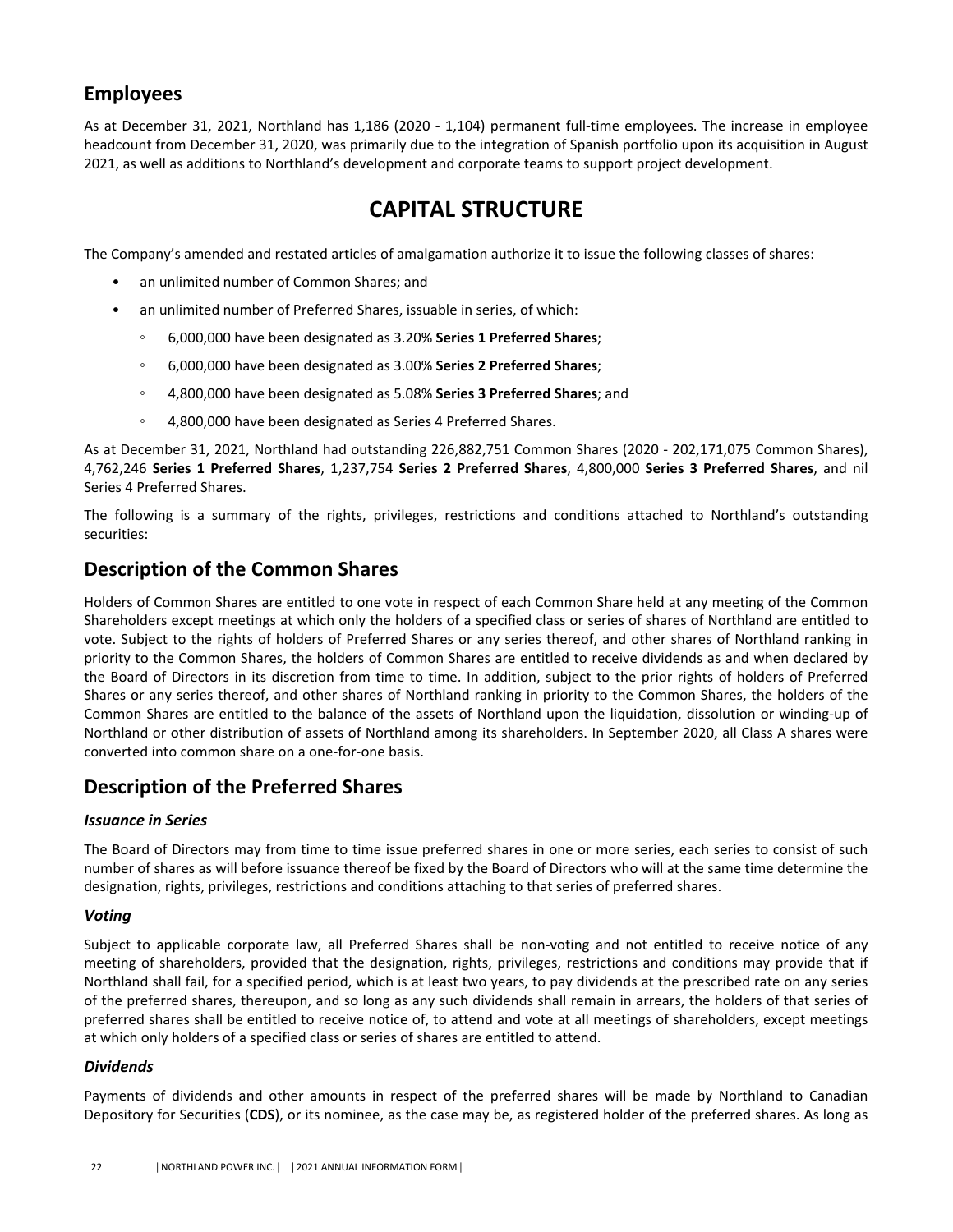<span id="page-24-0"></span>CDS, or its nominee, is the registered holder of the preferred shares, CDS, or its nominee, as the case may be, will be considered the sole owner of the preferred shares for the purposes of receiving payment on the preferred shares.

#### *Tax Election*

Northland will elect, in the manner and within the time provided under Part VI.1 of the Income Tax Act (Canada) and the regulations (the "Tax Act") thereunder, to pay or cause payment of the tax, under Part VI.1 at a rate such that the corporate holders of Preferred Shares will not be required to pay tax under Part VI.1 of the Tax Act on dividends received on such shares.

### **Series 1 and 2 Preferred Shares**

In 2010, Northland issued 6.0 million Series 1 Preferred Shares at a price of \$25.00 per share, for gross proceeds of \$150 million. The annual dividend rate resets every five years at a rate equal to the then five-year Government of Canada bond yield plus 2.80%. The holders of the Series 1 Preferred Shares are entitled to fixed cumulative dividends, payable quarterly, as and when declared by the Board of Directors.

On August 31, 2020, Northland announced the fixed quarterly dividends on cumulative rate rest preferred shares, series 1 ("Series 1 Preferred Shares") will be payable at an annual rate of 3.2% (\$0.2001 per share per quarter) until September 29, 2025. 

Holders of Series 1 Shares and the cumulative rate reset preferred shares, series 2 ("Series 2 Preferred Shares") had the right, at their option to convert all or part of their Series 1 Shares or Series 2 Shares, as applicable, on a one-for-one basis, into shares of the other series, effective September 30, 2020. Consequently, Northland now has 4,762,246 Series 1 Preferred Shares and 1,237,754 Series 2 Preferred Shares outstanding.

The Series 2 Preferred Shares carry the same features as the Series 1 Preferred Shares, except that holders are entitled to receive quarterly floating-rate cumulative dividends, as and when declared by the Board of Directors, at an annual rate equal to the then three-month Government of Canada treasury bill yield plus 2.80% (2.80% as of December 31, 2020). The holders of Series 2 Preferred Shares have the right to convert their shares into Series 1 Preferred Shares on September 30, 2025, and on September 30 of every fifth year thereafter.

### **Series 3 and 4 Preferred Shares**

In 2012, Northland issued 4.8 million Series 3 Preferred Shares at a price of \$25.00 per share, for gross proceeds of \$120 million. The annual dividend rate resets every five years at a rate equal to the then five-year Government of Canada Bond yield plus 3.46%. The holders of the Series 3 Preferred Shares are entitled to fixed cumulative dividends, payable quarterly, as and when declared by the Board of Directors.

The holders of the Series 3 Preferred Shares have the right, at their option, to convert their shares into Series 4 Preferred Shares on December 31, 2022, and on December 31 of every fifth year thereafter, subject to certain conditions.

There currently are no Series 4 Preferred Shares outstanding. The Series 4 Preferred Shares, if issued at subsequent conversion dates, will carry the same features as the Series 3 Preferred Shares, except that holders will be entitled to receive quarterly floating-rate cumulative dividends, as and when declared by the Board of Directors at an annual rate equal to the then 90-day Government of Canada treasury bill yield plus 3.46%.

## **DIVIDENDS**

#### *Sustainability of Dividends*

The Board and management are confident that Northland has adequate access to funds to meet its dividend commitment, including operating cash flows and corporate funds.

Northland's Board of Directors and management are committed to maintaining the current monthly dividend of \$0.10 per share (\$1.20 on an annual basis) and are confident that Northland has adequate access to funds to meet its dividend commitment, including operating cash flows and corporate funds. The Board of Directors reviews the dividend policy periodically as part of Northland's overall capital allocation strategy to balance growth requirements and investor preferences.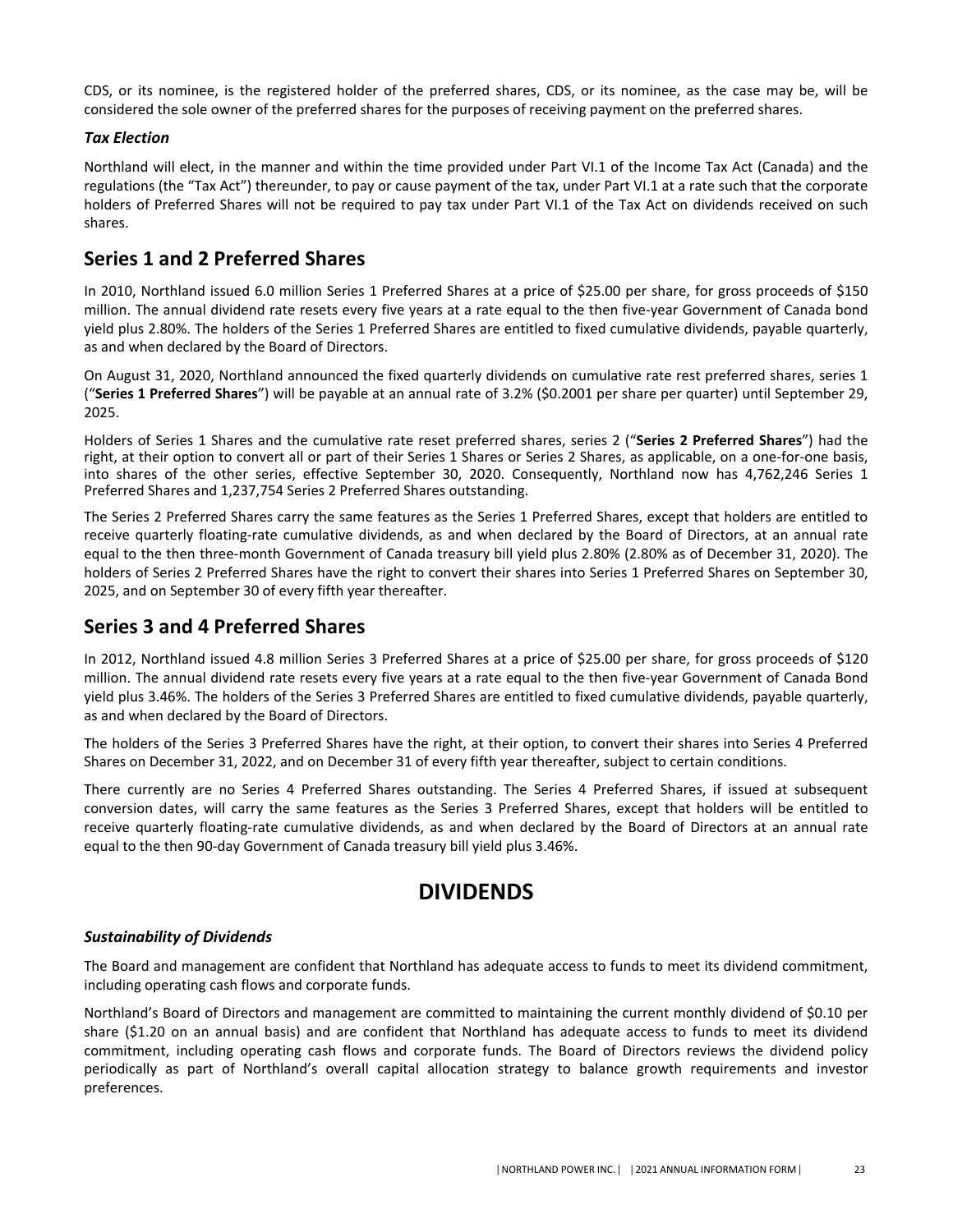Under the DRIP, shareholders may elect to reinvest their dividends in Common Shares. In 2020, Northland announced a change to the discount rate applicable to its DRIP, whereby common shareholders may elect to reinvest their dividends in common shares, to a 3% discount, from the previous 0% discount. Additionally, Northland elected to issue shares from treasury for purposes of the DRIP, but continues to reserve the right to source shares through market purchases. The net result has been a reinvestment of cash dividends into Northland, thus contributing to the funding of growth initiatives.

#### *History of Dividends*

The following table shows per Common Share cash dividends declared monthly for the past three years.

|           | 2021     | 2020     | 2019     |
|-----------|----------|----------|----------|
| January   | \$0.1000 | \$0.1000 | \$0.1000 |
| February  | 0.1000   | 0.1000   | 0.1000   |
| March     | 0.1000   | 0.1000   | 0.1000   |
| April     | 0.1000   | 0.1000   | 0.1000   |
| May       | 0.1000   | 0.1000   | 0.1000   |
| June      | 0.1000   | 0.1000   | 0.1000   |
| July      | 0.1000   | 0.1000   | 0.1000   |
| August    | 0.1000   | 0.1000   | 0.1000   |
| September | 0.1000   | 0.1000   | 0.1000   |
| October   | 0.1000   | 0.1000   | 0.1000   |
| November  | 0.1000   | 0.1000   | 0.1000   |
| December  | 0.1000   | 0.1000   | 0.1000   |
|           | \$1.2000 | \$1.2000 | \$1,2000 |

The following table shows per Series 1 Preferred Share dividends declared quarterly for the past three years. **2021 2020 2019**

| March     | \$0.2001 | \$0.2196 | \$0.2196 |
|-----------|----------|----------|----------|
| June      | 0.2001   | 0.2196   | 0.2196   |
| September | 0.2001   | 0.2196   | 0.2196   |
| December  | 0.2001   | 0.2001   | 0.2196   |
|           | \$0.8004 | \$0.8589 | \$0.8784 |

The following table shows per Series 2 Preferred Shares dividends declared quarterly for the past three years.

|                                                                                                               | 2021     | 2020     | 2019     |
|---------------------------------------------------------------------------------------------------------------|----------|----------|----------|
| March                                                                                                         | \$0.1794 | \$0.2774 | \$0.2780 |
| June                                                                                                          | 0.1789   | 0.2767   | 0.2792   |
| September                                                                                                     | 0.1834   | 0.1928   | 0.2829   |
| December                                                                                                      | 0.1878   | 0.1859   | 0.2798   |
|                                                                                                               | \$0.7295 | \$0.9328 | \$1.1199 |
| The following table shows per Series 3 Preferred Share dividends declared quarterly for the past three years. |          |          |          |
|                                                                                                               | 2021     | 2020     | 2019     |
| March                                                                                                         | \$0.3175 | \$0.3175 | \$0.3175 |
| June                                                                                                          | 0.3175   | 0.3175   | 0.3175   |
| September                                                                                                     | 0.3175   | 0.3175   | 0.3175   |
| December                                                                                                      | 0.3175   | 0.3175   | 0.3175   |
|                                                                                                               | \$1.2700 | \$1,2700 | \$1,2700 |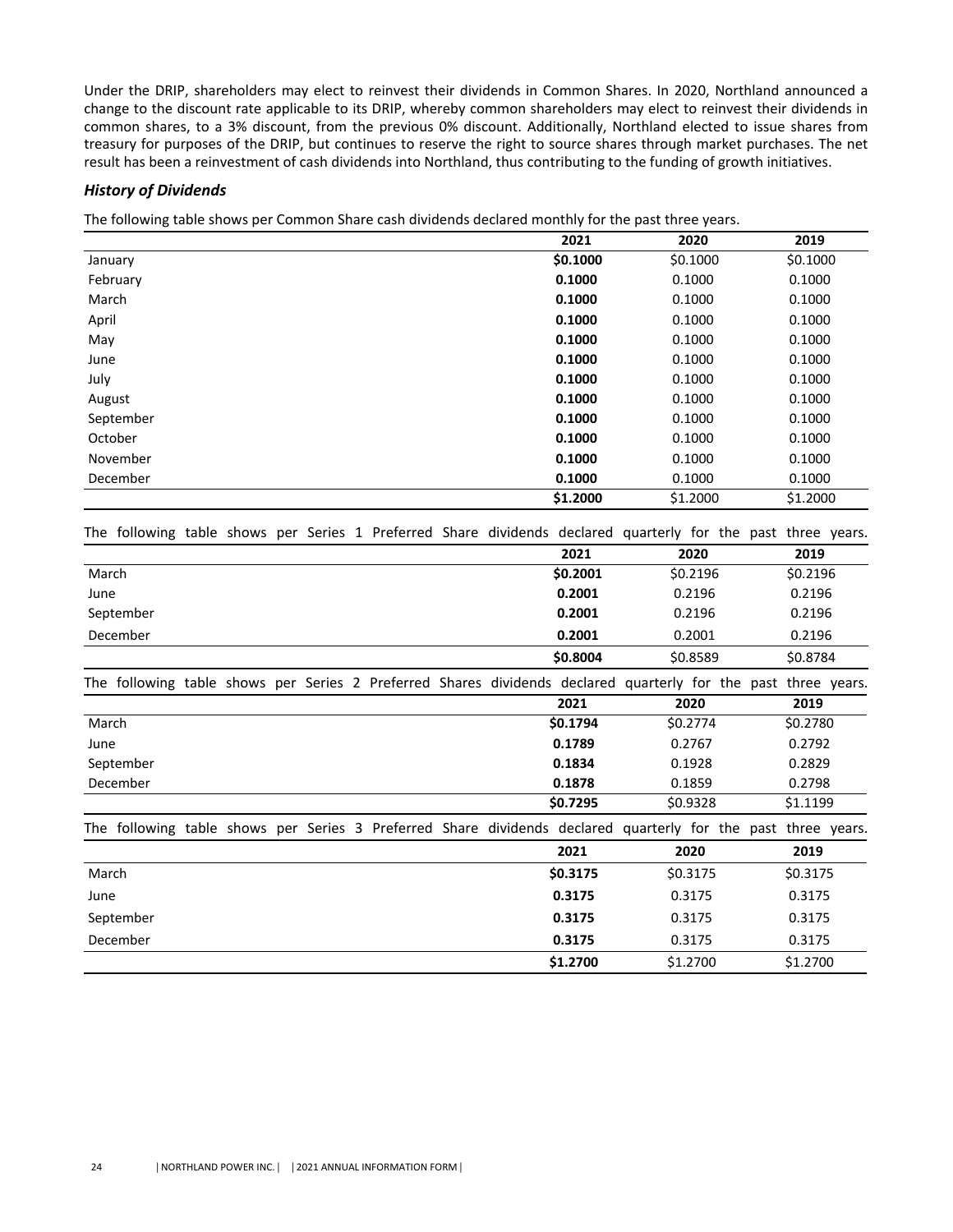# **CREDIT RATINGS**

<span id="page-26-0"></span>Credit ratings are intended to provide investors with an independent assessment of the credit quality of an issue or issuer of securities and do not speak to the suitability of particular securities for any particular investor. A security rating or a stability rating is not a recommendation to buy, sell or hold securities and may be subject to revision or withdrawal at any time by the rating organization.

Northland's corporate credit rating as rated by S&P is currently BBB (Stable), which was reaffirmed in March 2021. In addition, Northland's preferred share rating on S&P's global and Canada scale is BB+. In September 2021, Northland received a second corporate credit rating of BBB (stable) from Fitch Ratings Inc., a global rating agency.

A credit rating is a forward-looking opinion about an obligor's overall creditworthiness, focusing on the obligor's capacity and willingness to meet its financial commitments as they come due. Rating methodologies consider a number of factors, including but not limited to: Northland's business and financial risks, actual and projected financial ratios, corporate liquidity and debt levels, corporate and project financing strategies, the quality and diversity of cash flows and track record of operations and construction.

Northland pays fees to S&P and Fitch for its issuer credit rating and preferred shares rating along with the annual review thereof.

## **MATERIAL CONTRACTS**

Northland does not have any material contracts as defined under National Instrument 51-102 that remain in effect as at December 31, 2021.

## **MARKET FOR SECURITIES**

The table below presents the reported monthly high and low trading prices and trading volumes (in thousands) of the Common Shares on the TSX during 2021:

| Common Shares (TSX: "NPI") | High    | Low     | Volume     |
|----------------------------|---------|---------|------------|
| January                    | \$50.98 | \$44.95 | 13,905,470 |
| February                   | \$51.45 | \$41.57 | 15,879,787 |
| March                      | \$45.76 | \$41.31 | 18,990,024 |
| April                      | \$47.32 | \$42.22 | 31,665,849 |
| May                        | \$42.67 | \$37.25 | 17,482,706 |
| June                       | \$42.64 | \$40.05 | 12,322,432 |
| July                       | \$43.88 | \$42.07 | 9,035,676  |
| August                     | \$44.11 | \$38.56 | 12,004,399 |
| September                  | \$43.57 | \$39.71 | 13,565,163 |
| October                    | \$41.62 | \$38.16 | 14,677,751 |
| November                   | \$40.79 | \$37.84 | 12,665,514 |
| December                   | \$38.86 | \$36.07 | 9,296,946  |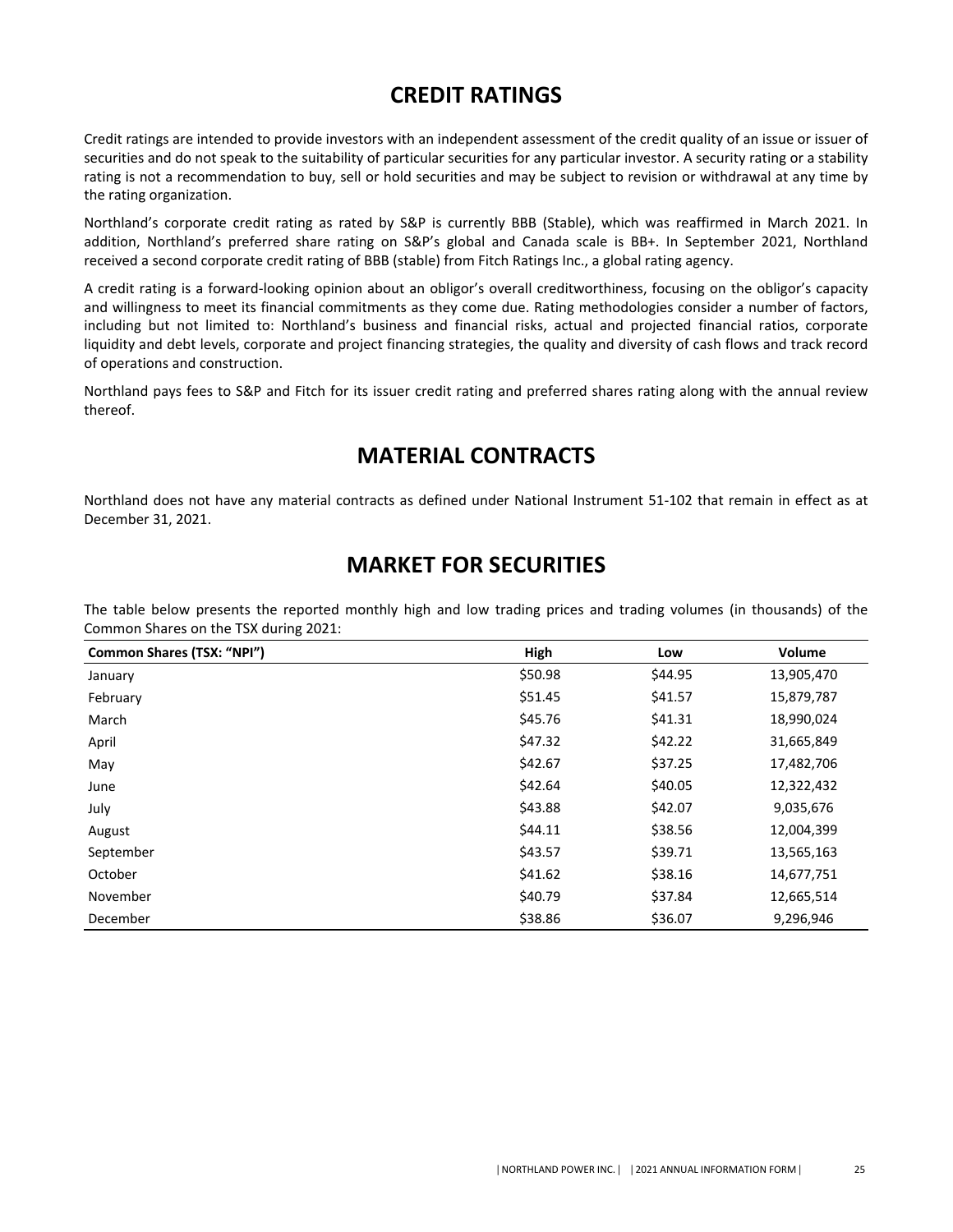The tables below present the monthly reported high and low trading prices and trading volumes of each series of preferred shares on the TSX during 2021:

| Series 1 Preferred Shares (TSX: "NPI.PR.A") | High    | Low     | Volume  |
|---------------------------------------------|---------|---------|---------|
| January                                     | \$16.60 | \$15.57 | 123,702 |
| February                                    | \$17.30 | \$16.30 | 138,039 |
| March                                       | \$18.25 | \$17.17 | 167,926 |
| April                                       | \$18.61 | \$17.99 | 63,396  |
| May                                         | \$19.55 | \$18.38 | 47,258  |
| June                                        | \$20.19 | \$19.43 | 170,962 |
| July                                        | \$19.69 | \$18.62 | 43,653  |
| August                                      | \$19.62 | \$19.19 | 20,612  |
| September                                   | \$20.14 | \$19.25 | 50,364  |
| October                                     | \$20.24 | \$19.16 | 149,148 |
| November                                    | \$21.15 | \$19.47 | 28,235  |
| December                                    | \$19.97 | \$19.12 | 26,759  |

| Series 2 Preferred Shares (TSX: "NPI.PR.B") | High    | Low     | Volume  |
|---------------------------------------------|---------|---------|---------|
| January                                     | \$16.45 | \$15.52 | 10,700  |
| February                                    | \$17.25 | \$16.10 | 31,986  |
| March                                       | \$18.59 | \$17.25 | 11,050  |
| April                                       | \$18.30 | \$17.80 | 21,910  |
| May                                         | \$19.60 | \$18.30 | 6,472   |
| June                                        | \$19.85 | \$19.40 | 13,901  |
| July                                        | \$19.45 | \$18.00 | 15,865  |
| August                                      | \$18.30 | \$17.98 | 5,815   |
| September                                   | \$18.99 | \$18.05 | 30,001  |
| October                                     | \$19.51 | \$18.75 | 11,476  |
| November                                    | \$20.02 | \$19.30 | 12,182  |
| December                                    | \$19.00 | \$18.55 | 10,280  |
|                                             |         |         |         |
| Series 3 Preferred Shares (TSX: "NPI.PR.C") | High    | Low     | Volume  |
| January                                     | \$21.10 | \$19.75 | 35,862  |
| February                                    | \$22.47 | \$20.37 | 91,815  |
| March                                       | \$24.00 | \$21.75 | 106,835 |
| April                                       | \$23.45 | \$22.20 | 260,006 |
| May                                         | \$24.75 | \$23.43 | 164,189 |
| June                                        | \$25.76 | \$24.05 | 147,382 |
| July                                        | \$26.98 | \$25.06 | 278,109 |
| August                                      | \$25.75 | \$25.10 | 44,533  |
| September                                   | \$25.50 | \$24.40 | 48,915  |
| October                                     | \$25.46 | \$24.79 | 33,868  |
| November                                    | \$25.30 | \$24.86 | 45,602  |
| December                                    | \$25.73 | \$24.91 | 66,473  |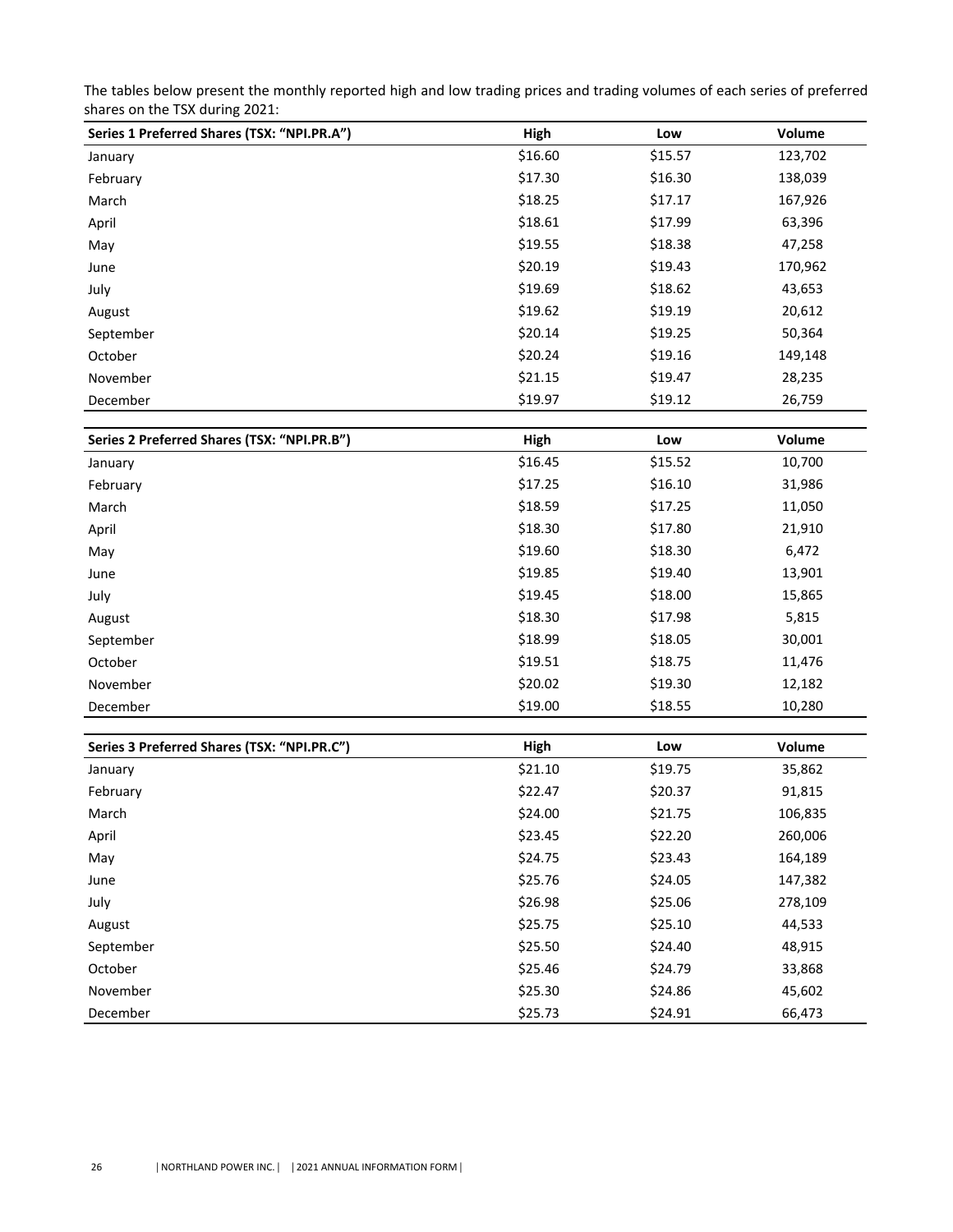# **RISK FACTORS**

<span id="page-28-0"></span>Northland is subject to a number of risks and uncertainties, certain of which are discussed in more detail below. The actual effect of any event on the Company's business could be materially different from what is anticipated or discussed below. In addition, there could be other, unknown risks not discussed below that could affect the Company's business. Northland's overall risk management approach seeks to mitigate risk, when economically feasible, in order to maintain stable predictable and sustainable cash flow to pay dividends to Shareholders.

The following information is only a summary of such risk factors and is qualified in its entirety by reference to, and must be read in conjunction with, the detailed information appearing elsewhere in this AIF and the MD&A included in the 2021 Annual Report.

### **Related to Ownership and Operation of Assets**

#### *Contracts*

The majority of Northland's consolidated revenue is generated under long-term PPAs or revenue subsidy contracts at its facilities, with initial terms of 10 to 25 years, although the remaining PPA terms for certain facilities are considerably shorter. 

As the facilities' PPAs expire, Northland may or may not be able to extend them or enter into new contracts or other revenue arrangements in the same or new markets. The renegotiation of certain contract provisions could entail capital investments for plant modifications and/or result in reduced facility profitability due to lower sales volumes, different operating modes or reduced margins. Northland may not be able to extend the existing PPAs or enter into new contracts or other revenue arrangements.

#### *Contract Counterparties*

For the majority of Northland's revenue, the amount of cash flow received by Northland is dependent upon the counterparties to Northland's long-term contracts fulfilling their contractual obligations and energy market system operators fulfilling their regulatory obligations. In particular, because electricity sales provide nearly all of the revenue generated by Northland's facilities, the failure of a counterparty or system operator to meet its contractual or regulatory obligations would have an adverse effect on cash flow. For Northland's regulated utility, EBSA, the counterparty is the endcustomer, however, as demonstrated during the COVID-19 pandemic, the regulator ensured that utilities such as EBSA were virtually fully assured of their revenue by way of a deferral payment program for select customers that ultimately had an immaterial effect on EBSA's business.

Northland's operating facilities generally contract with third-party equipment maintenance and service providers, primarily related to gas turbine and wind turbine inspections as well as equipment service and maintenance. The failure of a provider to meet its obligations could cause that equipment to experience downtime or increased maintenance costs which could reduce cash flows.

Northland and its subsidiaries engage contractors and third-party suppliers for equipment and services during the construction of new facilities. The failure of a supplier to meet its obligations could cause Northland to experience construction delays and/or cost overruns. Failure could also prevent those projects from meeting obligations under PPAs or financing agreements. Multiple physical and contractual interfaces may also increase the risks to the facility from an overall project management perspective. Increase in risks related to multiple physical and contractual interfaces include risks pertaining to coordination, compatibility errors, liability caps, warranties on an individual work package basis, delays, cost overruns, performance failures and litigation.

Northland and its subsidiaries contract with partners to collaborate on development projects, including sharing development costs in agreed upon ratios. The failure of a partner to meet its obligations could cause Northland to take on additional credit exposure or make additional development expenditures to maintain the development project's status.

Financial counterparty risk arises primarily from holding cash and cash equivalents at banks and financial institutions; counterparty exposure arising from derivative financial instruments with banks, financial institutions and other derivative providers; unfunded credit commitments from banks and financial institutions; claims receivables due from insurance providers and receivables due from customers and other counterparties. The maximum financial exposure to counterparty risk, other than for unfunded credit commitments, is equal to the carrying value of the financial assets. The inability of a financial counterparty to perform under agreements with Northland could have a material impact on Northland's assets, liabilities, earnings and/or cash flow.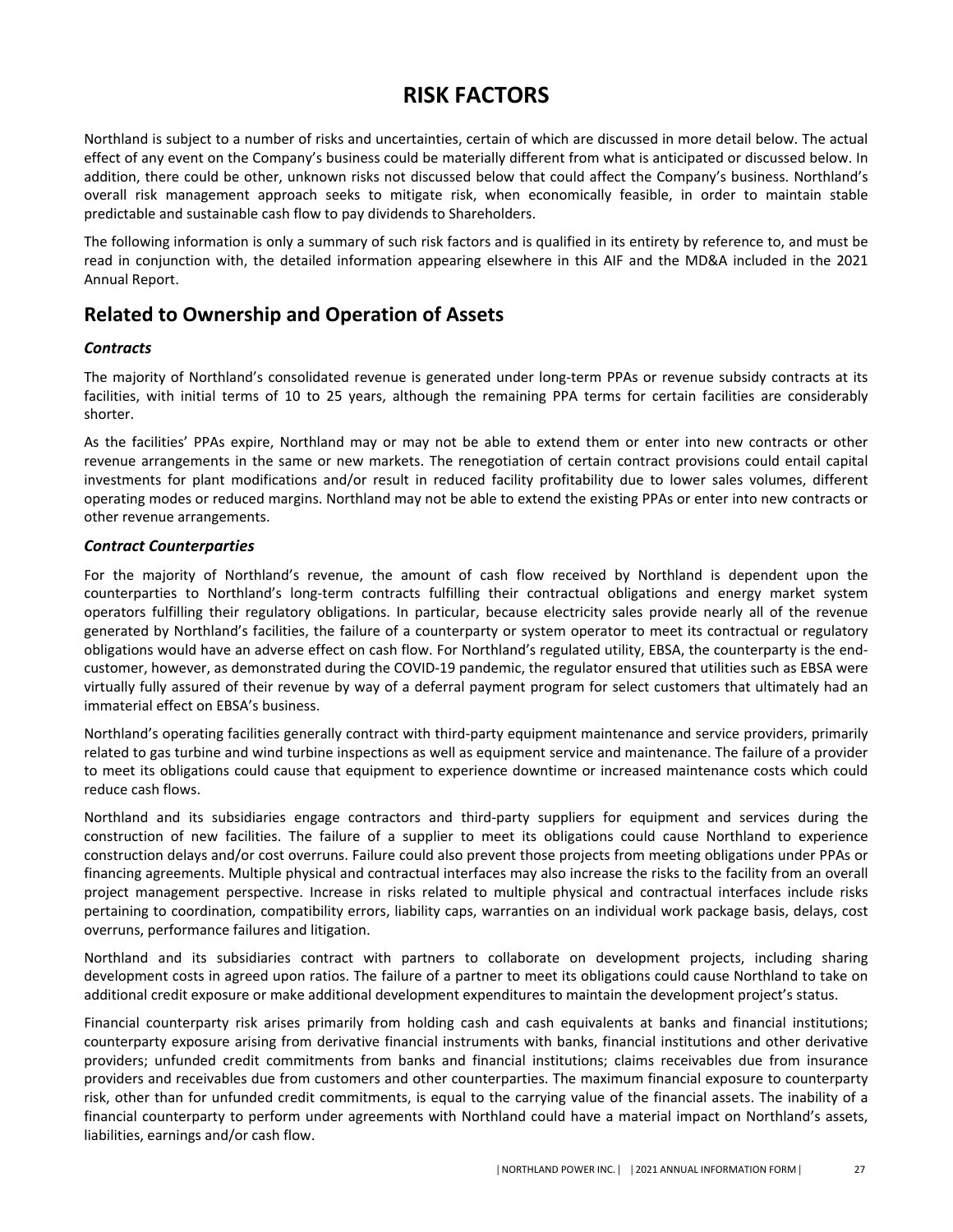#### *Operating Performance*

The contractual structure of the revenue agreements at, or the regulated framework applicable to, Northland's operating facilities requires them to operate based on certain contractual parameters, for example when requested by the offtaker or at minimum output or availability levels. If facilities are unable to operate according to their contractual parameters this could result in penalties or other financial impacts that could negatively impact financial results and cash flow.

There are no minimum production obligations at the Gemini, Nordsee One and Deutsche Bucht offshore wind facilities. Production obligations at other operating facilities are not significant to Northland's overall business.

North Battleford's PPA provides a monthly capacity-based payment that may be affected if North Battleford is unable to deliver minimum levels of electricity based on ambient temperatures specified. If North Battleford does not meet minimum delivered electricity targets it may be subject to a maximum annual penalty of \$15 million. SaskPower can terminate the PPA in certain circumstances in the event that North Battleford fails to perform certain of its obligations under the contract and claim damages in respect thereof.

EBSA's rate-regulated revenues earned for delivering electricity to customers are not subject to minimum operating performance metrics; however, poor performance on key service reliability indicators may negatively impact EBSA's reputation or future rate applications, reducing future cash flows. Key reliability indicators include System Average Interruption Frequency Index (SAIFI) and System Average Interruption Duration Index (SAIDI), which measure the frequency and duration, respectively, of interruptions in the power supply to customers.

#### *Variability of Renewable Resources*

The wind and solar resources at Northland's wind and solar farms will vary. Although management believes that the resource surveys and historical production data collected demonstrate that the sites are economically viable, historical data and technical predictions could prove not to reflect accurately the strength and consistency of the resources in the future.

#### *Offshore Wind Concentration*

Northland's consolidated financial results reflect profits and cash flows generated by a number of subsidiaries. Northland's consolidated results are significantly driven by the performance of its offshore wind facilities, with over 50% of Adjusted EBITDA and Free Cash Flow generated by Gemini, Nordsee One and Deutsche Bucht. This will further increase with the acquisition of offshore development projects and development of Hai Long and Baltic Power underway.

#### *Power Market Prices*

Northland has market price risk exposure primarily at its offshore wind facilities and newly, at the Spanish portfolio. Gemini, Nordsee One and Deutsche Bucht are exposed to a degree of market price (merchant) risk to the extent the annual average day-ahead spot electricity price in their respective markets falls below the contractual floor price for Gemini or below zero for longer than six hours for Nordsee One and Deutsche Bucht. If this pricing differential remains for an extended period it could negatively affect financial results and cash flow. Additionally, production in excess of the annual Gemini Subsidy Cap earns revenue at wholesale market prices.

Northland is also exposed to merchant risk at the Spanish facilities that have exposure to near-term volatility in wholesale market pool prices.

Globally, competitive auction processes are increasingly demonstrating that developers are willing to accept significant merchant price risk in order to secure power projects. Northland has typically sought contracted cash flows. Should this industry trend continue, Northland may increasingly choose to enter into PPAs with commercial and industrial customers, accept greater merchant revenue volatility, enter into shorter term contracts, enter into new geographical markets, pursue projects at an earlier stage of development or a combination thereof.

#### *Natural Gas Fuel Supply, Transportation and Price*

Certain natural-gas-fired facilities owned or managed by Northland may be affected by the availability, or lack of availability, of a stable supply of fuel at reasonable or predictable prices. Although these facilities attempt to match fuel cost setting mechanisms in supply agreements to PPA energy payment formulas, increases in fuel costs or insufficient fuel supply can nonetheless adversely affect the profitability of the facilities.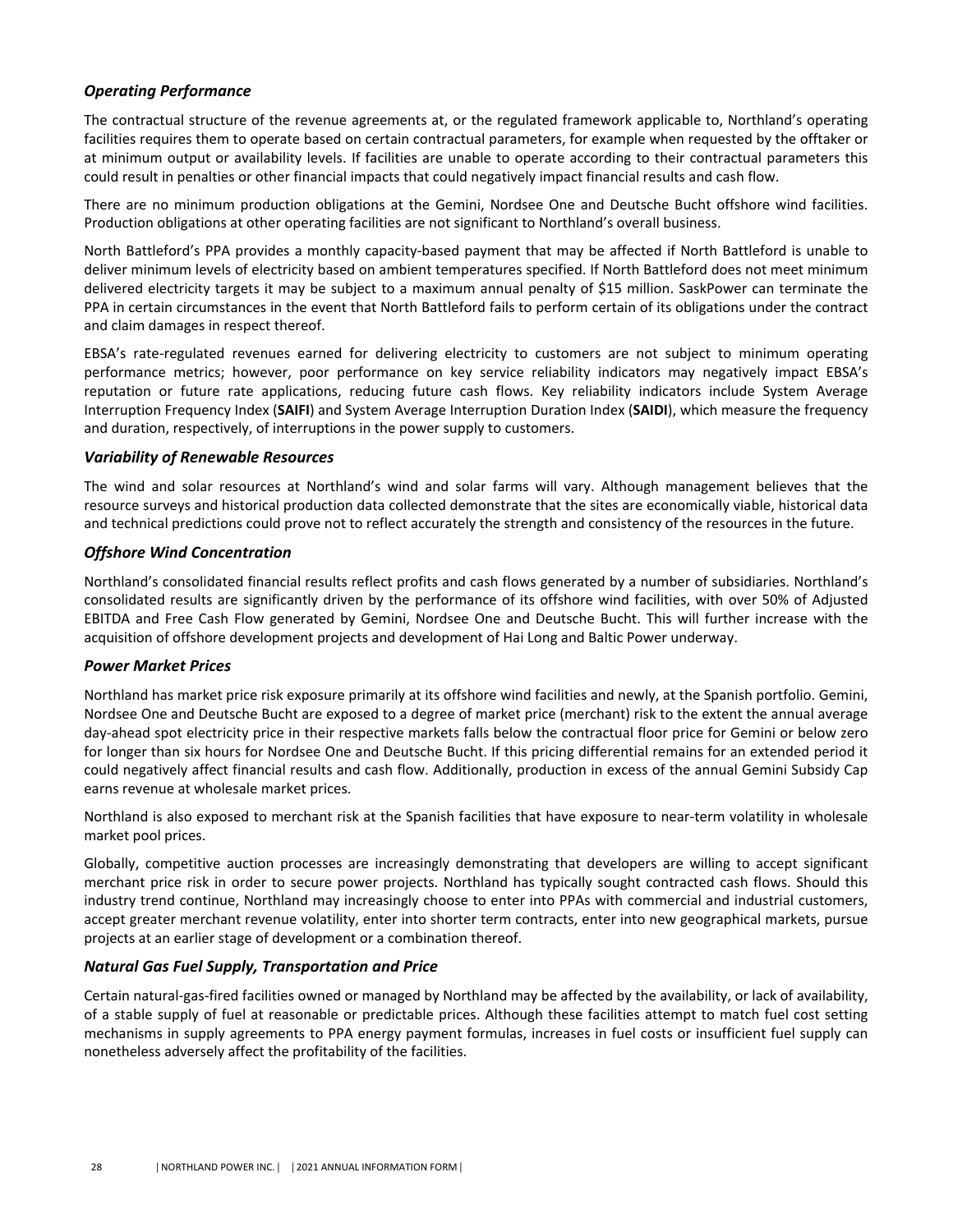The ability to produce energy at certain facilities is highly dependent on the ability to procure and transport fuel to the facility. Such facilities depend on suppliers fulfilling their contractual obligations under natural gas fuel supply and transportation agreements. The loss of significant fuel supply could have an adverse impact on the facilities' ability to produce electricity, reducing expected cash flow. To the extent possible, Northland's gas-fired facilities attempt to contract with creditworthy counterparties and/or source gas through index-based pricing from liquid trading hubs with potential alternate suppliers.

Upon the expiry or termination of existing fuel supply agreements, Northland will be required to either renegotiate these agreements or source fuel from other suppliers. Northland may not be able to renegotiate these agreements or enter into new agreements on similar or otherwise desirable terms.

#### *Operations and Maintenance*

Northland's power generation and utility facilities are subject to operational risks that could have an adverse effect on cash flow, including premature wear or failure of major equipment due to defects in design, material or workmanship or due to more stressful operating conditions. For EBSA, retirement of distribution equipment prior to the end of its rate regulated useful life reduces the rate base on which rate regulated revenues are calculated.

#### *Operating Costs*

EBSA's ability to recover the actual costs of providing service and earn the allowed weighted average cost of capital depends on EBSA realizing the cost forecasts approved in the rate-setting process. Actual costs could exceed the approved forecasts if, for example, EBSA incurs operations, maintenance, administration, capital and financing costs above those included in EBSA's approved revenue requirement. EBSA may not be able to recover significant differences between forecast and actual costs, adversely affecting EBSA's financial results. In addition, EBSA's current revenue requirements are based on cost and other assumptions that may not materialize.

The regulated revenue EBSA earns on its rate base is inflation indexed per the established Colombian PPI. There is the potential for reductions in the Colombian producer price index to have a negative impact on future cash flows.

Other Northland facilities and projects are in contracts indexed to the Canadian or local consumer price indices.

#### *Insurance*

Northland procures insurance to address material insurable risks such as property damage, business interruption and liability. Insurance coverage decisions are based on what Northland believes would be maintained by a prudent manager/ owner/operator of similar facilities or projects and certain contractual obligations. Northland reviews and benchmarks its insurance program annually, or as regularly required, to ensure terms and limits are at or above industry standards which is also required by lenders to our non-recourse project level financings. Northland's insurance is subject to deductibles, limits and exclusions that are customary or reasonable given the cost of procuring insurance, current operating conditions and insurance market conditions. Such insurance may not continue to be available or available at economically feasible costs. Some events that could give rise to a loss or liability may not be insurable, and the amounts of insurance may not be sufficient to cover each and every loss or claim that may occur involving the assets or operations of the facilities, projects or Northland. Insurance coverage of project assets and facilities may be prescribed by project financing agreements and/or PPAs.

#### *Reliance on Third Parties*

In the normal course of business, and in addition to the reliance upon counterparties as described under the heading "Contract Counterparties" above, Northland routinely relies on third parties with respect to construction services and subsequently, operations and maintenance services during the operating phase of the project.

#### **Reliance on Transportation and Distribution Infrastructure**

Northland's operations rely on assets such as transmission and distribution grids, towers and substations owned and operated by third-parties. These assets may be adversely affected by acute or chronic weather events, mismanagement, and other factors, which Northland has little ability to control. Failure of transportation and distribution infrastructure on which Northland relies may prevent Northland from delivering electricity to contract counterparties, reducing cash flows.

#### *Terrorism and Security*

Northland's physical and technological assets may be subject to acts of terrorism, vandalism or sabotage that prevent Northland from meetings its operational and contractual commitments, negatively affecting financial results. Additional expenditure may be required to restore damaged assets.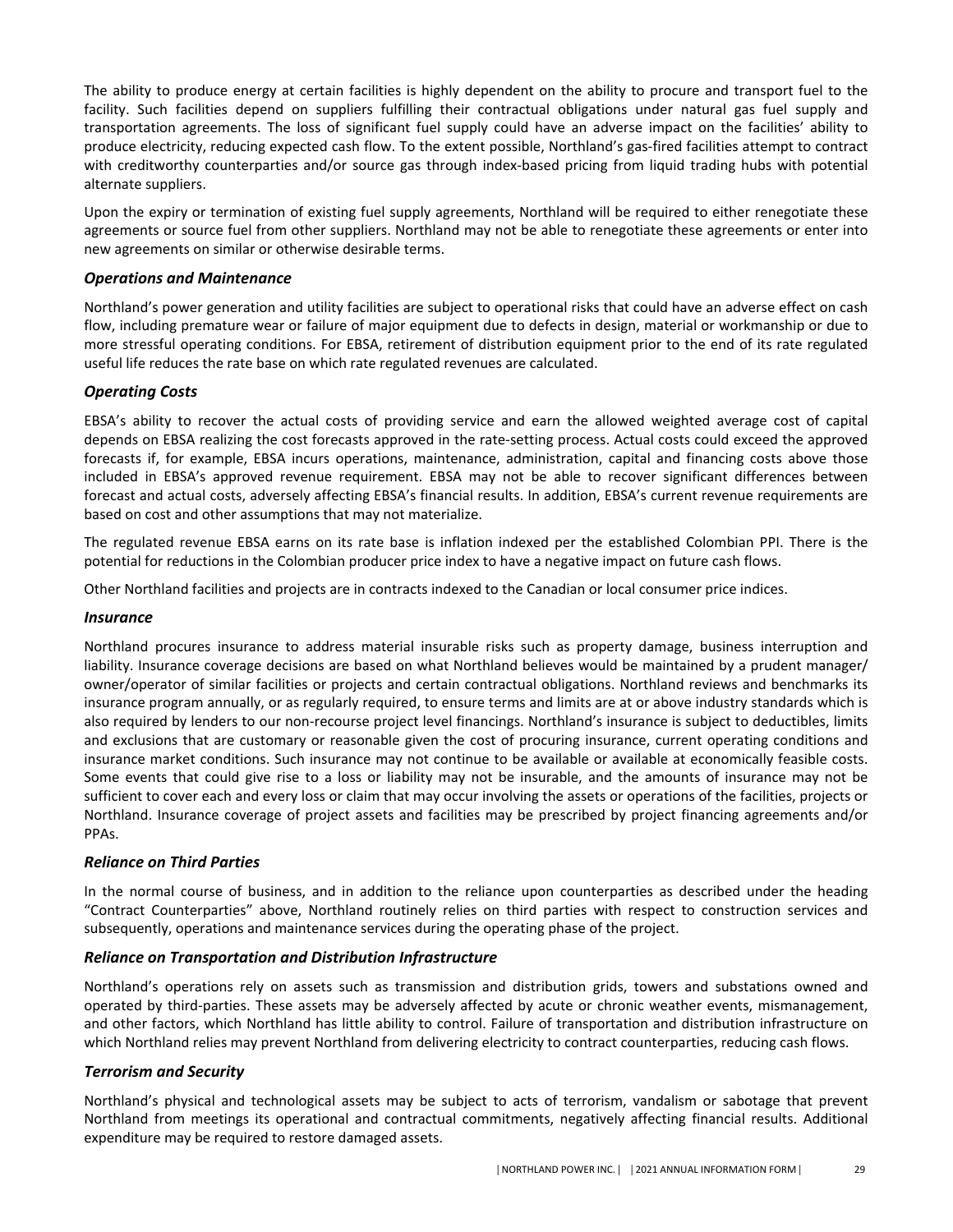## **Construction**

There is a risk that delays and/or material cost overruns will be incurred in the course of the construction of Northland's current and future development or expansion/upgrade projects. There is also a risk that a project under construction could be stopped or canceled and/or a contractor could fail to complete its contractual obligations. There is further risk that the projects, once constructed, will not immediately perform as intended. Any significant delays in construction, cost overruns, project cancellations, or project shortfalls as a result of construction activities may have an adverse impact on Northland's operations and financial performance. For EBSA, delays in executing the capital investment projects approved in its rate application are factored into the calculation of future regulated rate revenues.

## **Development Prospects and Advanced Stage Development Projects**

Northland incurs early-stage development costs before it can determine whether a prospective project is technically and financially feasible and before Northland has rights or ownership of the project. The nature of some of these expenditures is speculative. Northland may also be required to advance funds, enter into commitments and/or post performance bonds, parental guarantees or other security in the course of acquiring or developing prospects. There are a number of factors that could cause a prospective development project to fail, including: inability to secure favourable sites; inability to secure PPAs; failure to obtain permits, consents, licenses and approvals; increases in interest rates, commodity prices or unfavourable currency fluctuations; inability to acquire suitable equipment and construction services at a favourable price; inability to attract project financing, and the inability to mitigate other critical risks. Significant costs related to prospective development projects may be incurred in preparation for the associated bidding process and such costs may not be recovered if Northland fails to win the bid.

Northland pursues earlier-stage development prospects which are inherently riskier than late stage developments. In addition, increased competition in the industry and changes in the ways Northland's customers procure power require the acceptance and management of increasing amounts of merchant price risk, technology development risk, and construction risks. If these risks manifest in a material manner, overall project returns could be adversely affected.

Projects may fail to reach financial close, and all investments, cost commitments and credit support provided up to that point, which could be material, may be lost or unrealizable. Factors that could cause an advanced stage development project to fail include: (i) failure to obtain permits, consents, licenses and approvals; (ii) increases in interest rates or adverse changes in foreign exchange rates; (iii) inability to finalize equipment and construction contracts or services or financing agreements at economically viable levels; (iv) inability to obtain financing; (v) the inability to mitigate other critical risks; and/or, (vi) failure of a partner to meet its obligations with respect to the project.

## **Acquisitions**

Northland's growth strategy includes potential acquisitions of assets or companies. These acquisitions may not result in the anticipated benefits to Northland due to changes in performance compared to those on which due diligence assessments were based, reliance on information provided by the seller, loss of key members of the acquired company's management team, identification of unexpected costs or liabilities of the acquired company, difficulties integrating the new assets or companies and other factors.

## **Climate-related**

Northland recognizes the risks associated with climate (both from the transition to a lower carbon economy and from changes in weather.) Climate-related risks are assessed throughout the project lifecycle.

Northland considers climate-related risks across its business over the short-, medium- and long-term. Scenario analysis is used to understand the impact of these risks and opportunities on a per project basis across the project lifecycle relevant to market, policy and legal, reputational, technology, product and services, resilience as well as physical climate risks

Northland prioritizes risks as part of its decision-making process and incorporates them into its planning assumptions, investment decision process, project development and operational processes. Northland employs a strategy that focuses on identifying opportunities in key markets through project management, operations, market analysis, regulatory assessments, and monitoring.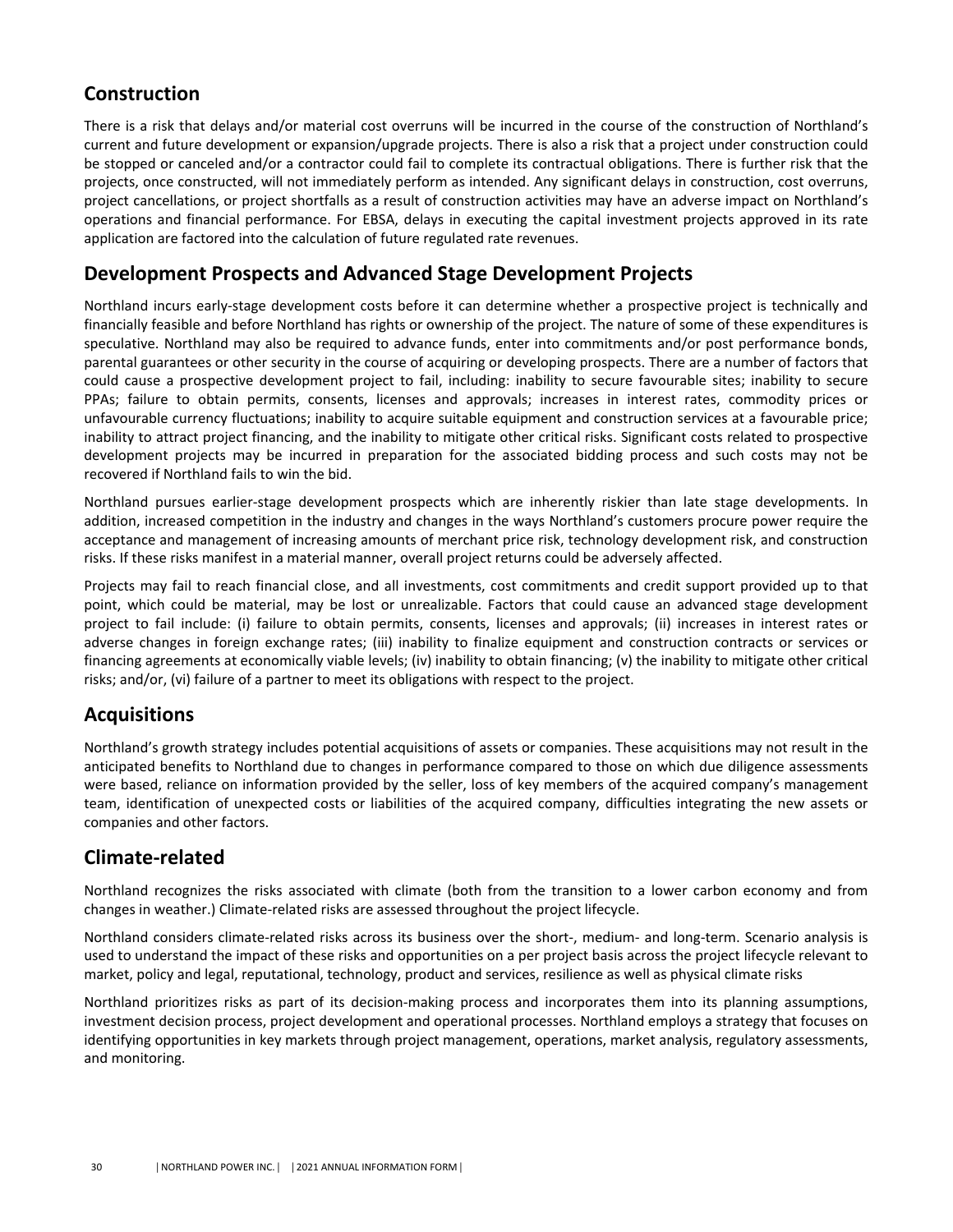Northland continues to view the climate-related risks as being associated with the variability of results risks from chronic weather changes on its physical assets. If there is reduced wind or solar resources, the underlying financial projections regarding the amount of electricity to be generated by the renewable farms may not be met, and cash flow and the ability to meet debt service obligations could be adversely affected.

Research on the impact of climate on wind and solar patterns in areas of concentrated renewable power production, though growing, remains in early stages. Under high emissions scenarios, in the long-term, it is not expected that there will be a significant change in mean wind speeds in the areas where Northland currently operates, but increased variability is possible. Thus, Northland's concentration of offshore wind facilities in the North Sea presents a performance and operating risk. Over the long-term, the effects of climate and severe weather events may also change energy demand patterns and market prices in the regions where Northland operates to the benefit or detriment of Northland's financial results

Northland also recognizes the risks from acute natural events and chronic weather changes on its physical assets. Northland's facilities and projects are exposed to various hazards today that are expected to increase in the future under various climate scenarios, including temperature extremes, heat waves, drought, extreme precipitation, flooding (sea and river), forest fires and extreme wind. Extreme weather conditions and natural disasters can cause downtime, construction delays, production losses and/or damage to equipment. Natural events may also make it impossible for operations and maintenance crews to access the disabled equipment to deliver parts and provide services.

Northland is exposed to weather risk and subsurface risk during the construction and operation of its offshore wind facilities. Northland attempts to mitigate these risks through the purchase of insurance and/or the inclusion of provisions under applicable construction agreements with contractors. However, insurance policies and/or construction agreements may not provide coverage for certain events, or coverage may be insufficient to compensate for all of the losses suffered by a project. Such insurance may not continue to be available at all or at economically feasible cost

Finally, Northland recognizes the potential for increasing costs due to more stringent regulatory and policy requirements (e.g. carbon taxes or price of carbon). See section under Environmental, Health & Safety and Government Regulations and Policies.

Northland will outline the detail risk and opportunity analysis and the metrics used as well as performance of scope 1, scope 2 and material scope 3 emissions in Northland's 2021 Sustainability Report.

### **Health and Safety of Employees, Contractors, and the Public**

Northland's activities with respect to the construction, operation, and maintenance of power generation and related facilities, including its high voltage transmission and distribution infrastructure, can present a risk to the health and safety of employees and the public. Particularly in Colombia, EBSA's distribution systems cover an extensive area, including highly populated and rural areas, where EBSA cannot always fully control public access to its assets. EBSA is required to operate and maintain its electric distribution system in a manner that enables the provision of safe and reliable utility service to customers and that will ensure the safety of employees, contractors and the general public.

Northland's facilities, construction projects and operations are exposed to potential interruption resulting from public health crises, such as pandemics and epidemics. A significant incident that may impact the health, safety, and well being of its employees may impact its human capital strategy, which may lead to negatively affect Northland's reputation, loss of revenue, future opportunities, key employees, or customers.

### **Pandemics, Epidemics or Other Public Health Emergencies**

Northland's business, financial condition, cash flows and results of operation can be adversely affected by pandemics, epidemics or other public health emergencies, such as the COVID-19 pandemic. The current COVID-19 pandemic has affected businesses throughout the world resulting in various shutdowns, work from home programs and many individuals and companies impacted by lost work days as a result of illness. The impact of any pandemic, including COVID-19 on the Corporation will depend on a variety of facts, including the overall severity and duration of such events. These factors are highly uncertain and cannot be predicted. Risks of COVID-19 and other health emergencies include, but are not limited to: more restrictive directives of government and public health authorities, including the introduction of new legislation, policies, rules or regulations; reduced labour availability; construction delays; impacts on Northland's ability to realize its growth goals, including sourcing new acquisitions; decreases in short-term and/or long-term electricity demand and lower power pricing; increased costs resulting from Northland's efforts to mitigate the impact of the pandemic; financial markets that could limit the Company's ability to obtain external financing to fund its operations and growth expenditures; a higher rate of losses on accounts receivables due to credit defaults; and disruptions to our supply chain.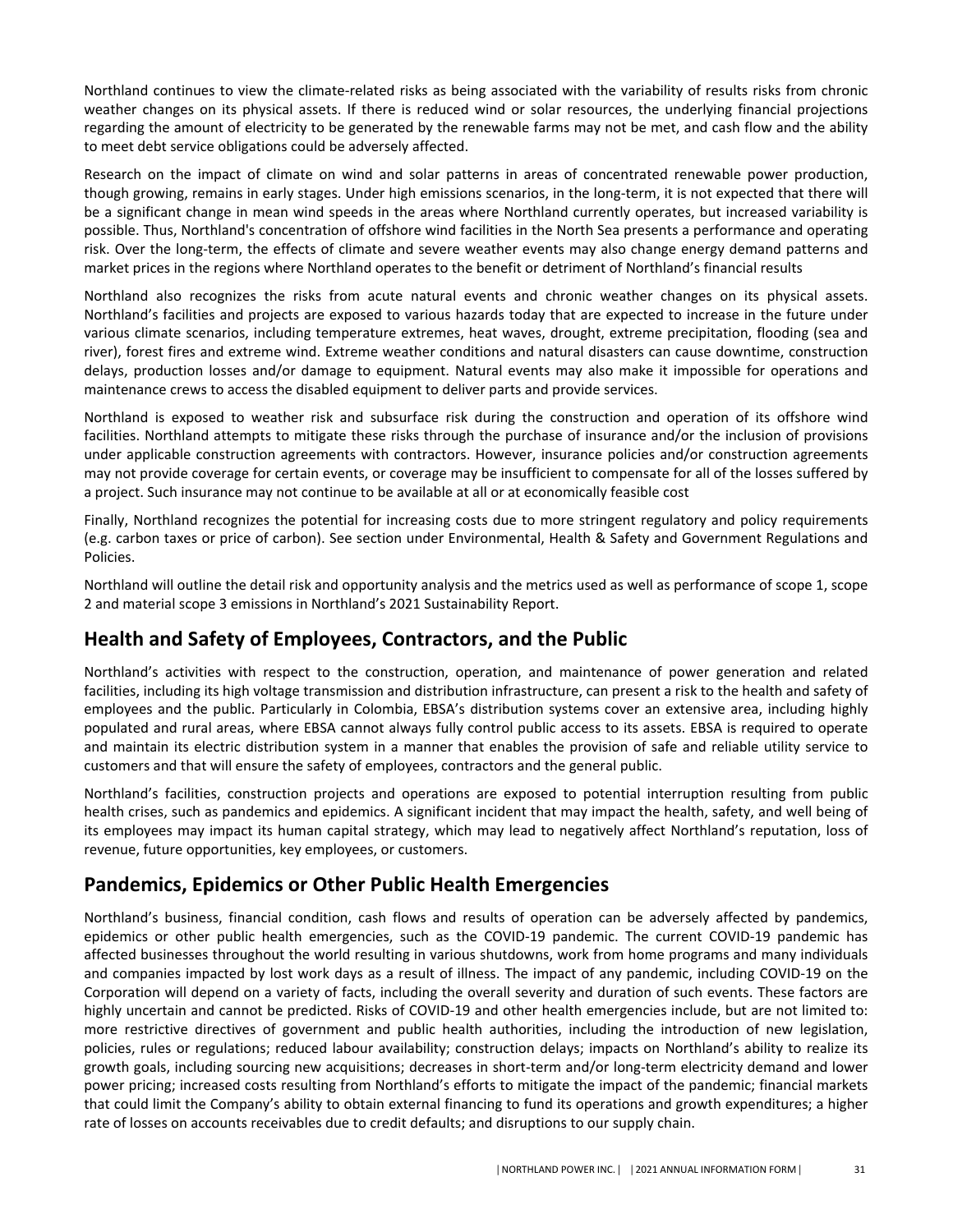## **Related to Financing**

#### *Financing*

Northland expects to employ non-recourse project financing to fund material portions of acquisitions, investments, refinancing, capital expenditures or expansion projects. However, there may not be sufficient capital available on acceptable terms. In addition, if a non-recourse loan at a Northland subsidiary is in default, Northland could lose its investment in the project.

Most of Northland's facilities and projects have financing arrangements in place with various lenders. These financing arrangements are typically secured by project assets and contracts, as well as Northland's equity interests in the project operating entity. The terms of these financing arrangements generally impose many covenants and obligations on the part of the material project operating entity and other borrowers, guarantors and sponsors. In many cases, a default by any party under a project operating agreement (such as a PPA) will also constitute a default under the project's loan or other financing arrangement. Failure to meet certain financial covenants, to comply with the terms of loans or financing arrangements, or the occurrence of an event of default, may prevent cash distributions by the project or the project operating entity and may entitle the lenders to demand repayment and enforce their security against project assets. In addition, if an event of default occurs, lenders are entitled to take possession of the equity interests in project operating entities that have been pledged to such lenders by the sponsors. The interruption of cash distributions from a project or the loss of an equity interest in a project could have a material impact on Northland's financial results and cash flow.

Northland has historically financed its equity investment in new projects through a combination of one or more of: cash-onhand, cash flow from operations, borrowings under its corporate credit facilities, and issuance of capital markets instruments. Depending on market conditions and other factors, some of which may be outside of Northland's control, sufficient capital may not be available on acceptable terms, if at all, to fund future investments when required. Capital raised through additional equity could result in dilution to current Shareholders. An increase in corporate leverage may result in a higher risk of a default if Northland is unable to comply with covenants and obligations required under the corporate financing documentation. Further, if capital is raised through debt, Northland could be subject to covenants and other obligations that could impact its operations.

For EBSA, if the weighted average cost of capital realized through its financing arrangements exceed the weighted average cost of capital determined by the regulator to be reflective of the typical Colombian utility, EBSA's regulated revenues may not fully recover its cost of capital.

#### *Interest Rates, Refinancing and Loan Margins*

The risk of interest rates is of particular concern to a capital-intensive industry such as the electricity infrastructure business. This is particularly acute during periods when many central banks are exercising fiscal and monetary policy tools to curb high levels of inflation.

Northland typically utilizes fixed-rate debt or hedges 100% of interest rate exposure on its non-recourse project financings, with hedges entered into shortly before or upon those projects reaching financial close. Northland does not typically hedge interest rates on shorter-term borrowings under its revolving credit facility. A significant rise in interest rates may materially increase the cost of Northland's development projects. This may potentially prevent certain opportunities from proceeding because the economics may no longer be feasible at higher rates, possibly resulting in asset impairment.

Most of Northland's projects have financing arrangements with terms that are matched to the underlying project revenue stream, which removes refinancing risk. Northland is exposed to refinancing risk on facility-level loans and its corporate credit facilities, which are expected to be extended on an annual basis. The ability to refinance, renew or extend debt instruments is dependent on the capital markets at the time of maturity, and the condition and prior performance of the asset, which may affect the availability, pricing or terms and conditions of replacement financing.

Although interest exposure can be effectively hedged, there is no ability to mitigate the loan margin beyond an initial loan term. The loan margin could increase materially at loan maturity, thus reducing a project's cash flow.

#### *Liquidity*

Liquidity risk arises through an excess of financial obligations over available financial assets at any point in time. Impairments in Northland's asset values or cash flows could result in Northland not having sufficient funds to settle a transaction on a due date; Northland could be forced to sell financial assets at a value that is less than what they are worth; or Northland could be unable to settle or recover a financial asset at all. Liquidity limitations may also prevent Northland from pursuing favourable development projects.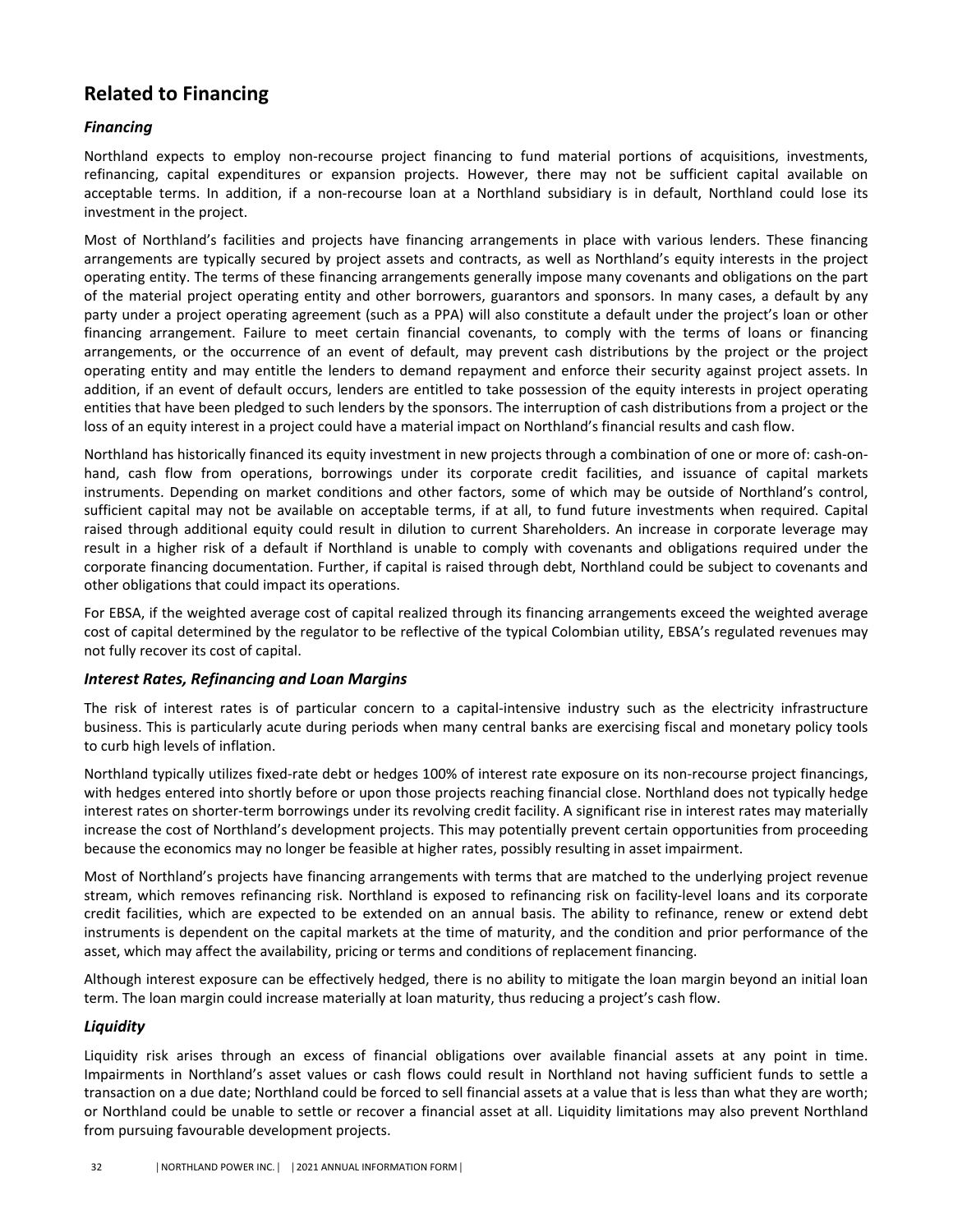Northland is also subject to internal liquidity risk since it conducts its business activities through separate legal entities (subsidiaries and affiliates) and is dependent on receipts of cash from those entities to defray its corporate expenses (including corporate debt interest and principal payments) and to make dividend payments to Shareholders.

#### *Credit Rating*

Northland is currently rated BBB with a stable outlook by S&P and Fitch rating agencies. Certain projects with non-recourse project bonds have credit ratings by Dominion Bond Rating Service. There is a risk that Northland's credit ratings may be adversely affected by changes in ratings criteria or methodology, by adverse financial or operational performance, or by other factors. Any downgrade of or other adverse rating action affecting Northland could adversely affect the trading price of Northland securities or the trading markets for Northland securities, or Northland's ability to obtain or maintain secured and/or unsecured credit with various parties.

#### *Currency Fluctuations*

Northland receives payments in Euros in respect of its three offshore wind facilities and in Colombian Pesos from EBSA. Northland also has payment obligations in U.S. dollars, primarily related to the service agreements for gas turbines. Certain development expenses may also be denominated in U.S. dollars or other currencies, including the Euro, New Taiwan dollar, Colombian peso, Mexican peso, Korean won, Japanese yen, and Polish zloty. Northland also continues to explore new geographies which introduce additional currency exposures. Exchange rate fluctuations between these foreign currencies and the Canadian dollar may affect Northland's financial results and cash flow.

Northland's development, construction and operating activities may utilize equipment and/or commodities purchased from foreign suppliers. Northland's risk management approach is to hedge such foreign exchange risks and commodities where economically feasible. However, fluctuations in exchange rates relative to the Canadian dollar could have a material impact on the cost of this equipment and thus have a negative impact on the feasibility of one or more of the projects. In addition, projects Northland is developing may require expenditures, advances, equity investments or provide project distributions that are denominated in foreign currencies. Fluctuations in foreign exchange rates relative to the Canadian dollar could have a material impact on the amount of equity investment required or the Canadian dollar equivalent of project distributions which may have a negative impact on the feasibility of one or more development projects.

#### *Commodity Price Fluctuations*

Northland has commodity price exposure at its development projects which have construction costs that are dependent on the price of certain raw materials as an input, notably steel and base metals. A portion of project construction costs relate to price of steel and other base metals whose prices can be volatile. The market price for steel and other base metals can be affected by numerous factors beyond our control, including levels of supply and demand for a broad range of industrial products, imposition or increase in tariffs, substitution of new or different products, expectations with respect to the rate of inflation, the relative strength of the foreign currencies, interest rates, speculative activities, global or regional political or economic crises and sales of steel by holders in response to such factors. Increases in the price of steel and other base metals could have a material impact on the cost, value and return of a project. In addition, increased commodity price fluctuations could impact the amount of equity required which may have a negative impact on the feasibility of one or more development projects. If commodity prices should decline below the cash costs of production for our main suppliers and remain at such levels for any sustained period, the producer could determine that it is not economically feasible to continue commercial production and as a result, curtail or suspend operations.

#### *Variability of Cash Flow and Potential Impact on Dividends*

The actual amount of cash flow to service dividends to Shareholders will depend on numerous factors, including the financial performance of Northland's subsidiary operations, ability to meet debt covenants and obligations, working capital requirements, future capital requirements, participation in the DRIP and tax related matters.

The payment and the amount of dividends declared, if any, are at the discretion of the Board and will depend on the Board's assessment of Northland's outlook for growth, capital expenditure requirements, funds from operations, potential opportunities, debt position and other conditions that the Board may consider relevant at such future time, including applicable restrictions that may be imposed under Northland's credit facilities and on the ability of Northland to pay dividends. The amount of future cash dividends, if any, could also vary depending on adverse impacts from a variety of factors, including fluctuations in energy prices, capital expenditure requirements, debt service requirements, operating costs and foreign exchange rates. The market value of the Common Shares may decline if Northland's cash dividends decline in the future and that market value decline may be material.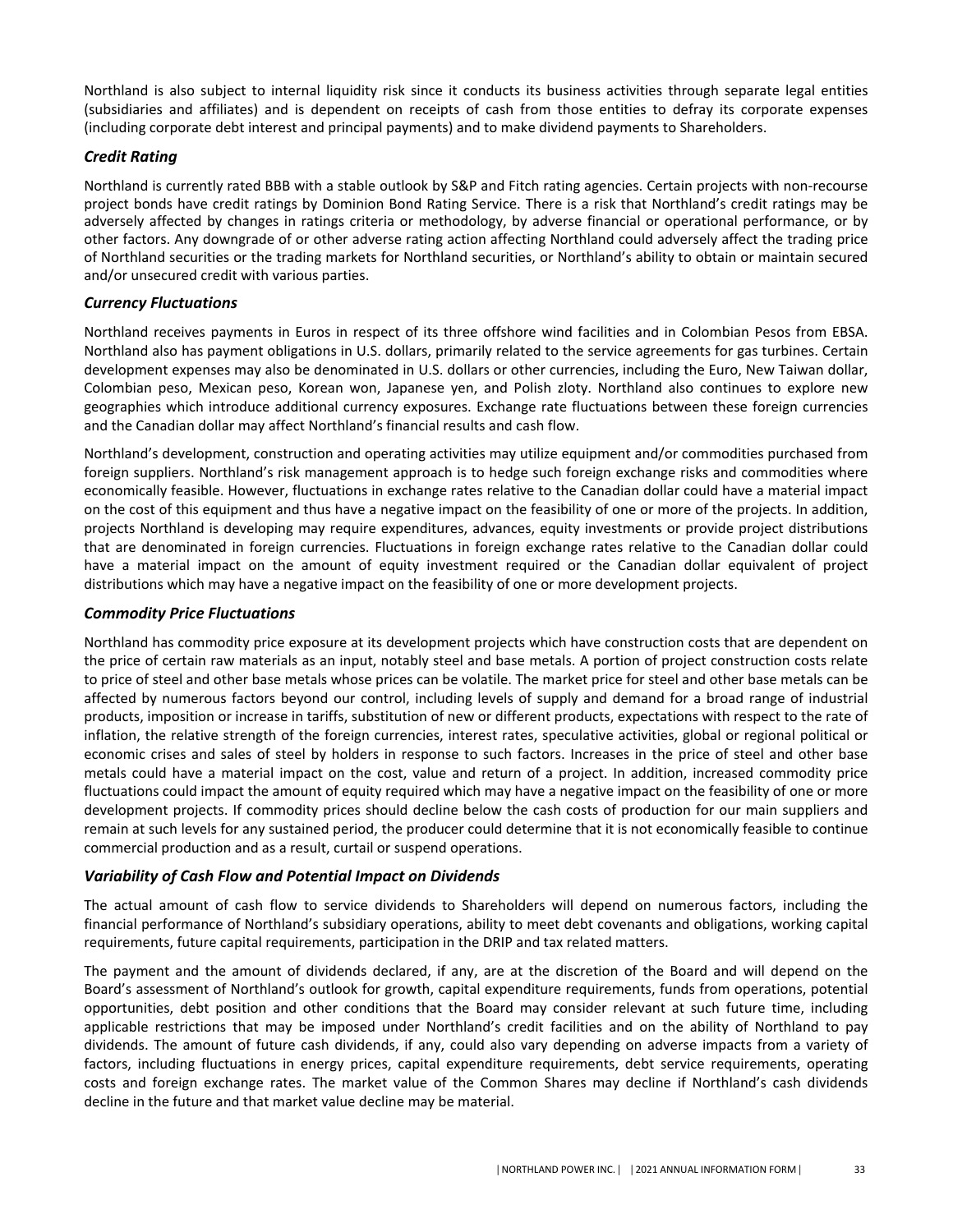## **Taxes**

Income and sales tax laws in the jurisdictions in which Northland and its subsidiaries do business could change in a manner that adversely affects Northland and its shareholders. Northland is also subject to various uncertainties concerning the interpretation and application of domestic and international laws that could affect its profitability and cash flows. Whenever possible, Northland negotiates change-in-law provisions in its contracts that include sales tax to limit the negative impact of such changes.

In September 2021, the Dutch Ministry of Finance submitted the 2022 Budget and Tax Plan to parliament for approval, which included rules within the corporate income tax act to limit the ability to deduct interest from 30% to 20% of tax EBITDA (as defined in the Dutch budget) and to increase the corporate income tax rate from 25% to 25.8%. These proposals were enacted by parliament in December and came into effect on January 1, 2022.

On February 4, 2022, the Department of Finance released for public comment, draft legislative proposals (and accompanying explanatory notes) to implement most of the remaining measures from the 2021 federal budget, including the proposed interest limitation rules that are anticipated to become effective January 1, 2023. The proposed interest limitation rules would limit net interest deductions to 40% of tax EBITDA in 2023 and 30% of tax EBITDA starting January 1, 2024. 

On October 8, 2021, the Organization for Economic Co-operation and Development ("OECD") reconfirmed their commitment to global tax reform, including a new 15% global minimum tax rate on a country-by-country basis. In December 2021, the OECD released an updated version of the proposed rules that provide a template for countries to translate into domestic law. In addition, the European Commission published a proposed European Union ("EU") Directive on ensuring a global minimum level of taxation for multinational groups in the EU that closely follows the OECD proposals. The OECD and EU proposals are expected to come into effect as early as January 1, 2023.

If enacted, the Canadian interest limitation rules and the OECD/EU minimum tax of 15%, along with any other potential tax law changes that could be enacted, may impact Northland's Free Cash Flow starting in 2023. Further analysis will be required as additional details and final legislation are released.

### **Related to Regulations and Compliance**

### *Environmental, Health and Safety*

Northland's facilities are subject to numerous and significant laws, including statutes, regulations, bylaws, guidelines, policies, directives and other requirements governing or relating to, among other things: air emissions; the storage, handling, use, transportation and distribution of dangerous goods and hazardous and residual materials, such as chemicals; the prevention of releases of hazardous or other unsuitable materials into the environment; the prevention, presence and remediation of hazardous materials in soil and groundwater, both on- and off-site; land use and zoning matters; workers' and public health and safety matters; and matters relating to the protection of migratory birds and endangered species. The operation of the facilities carries an inherent risk of environmental, health and safety liabilities (including potential civil actions, compliance or remediation orders, fines and other penalties) and may result in the facilities being involved from time to time in administrative and judicial proceedings relating to such matters, which could have a materially adverse effect on Northland's business, financial condition and results of operations.

All of Northland's combustion generating equipment is designed to produce air contaminant emissions below applicable permit limits. As the greenhouse effect's impact on climate change has raised environmental concern, certain jurisdictions have implemented legislation or regulations to regulate GHG emissions. Ontario's emissions performance standards place a limit on emissions by industrial facilities. Saskatchewan also has restrictions on GHG emissions, but the electricity sector is excluded from its main program. In the absence of a provincial GHG program, the Canadian government imposes a federal GHG program. Regardless of which provincial or federal GHG program is applicable, the financial exposure at most of Northland's efficient natural gas facilities is minimal either because it has been reduced by restructuring the PPAs to allow a pass through of compliance costs as part of the daily electricity price bid for facilities or because the existing PPAs allowed for recovery of compliance costs from the counterparty.

All of Northland's facilities (both under construction or in operations) are required to maintain permits issued by governments and agencies that govern overall facility construction or operations and place limits on the discharge or use of air, noise, water and emissions, and other permitted parameters. If Northland is unable to renew existing permits or enter into new permits, then there may be adverse effects, such as loss of revenue and/or capital expenditures to enable longterm operations, potentially under different operating profiles.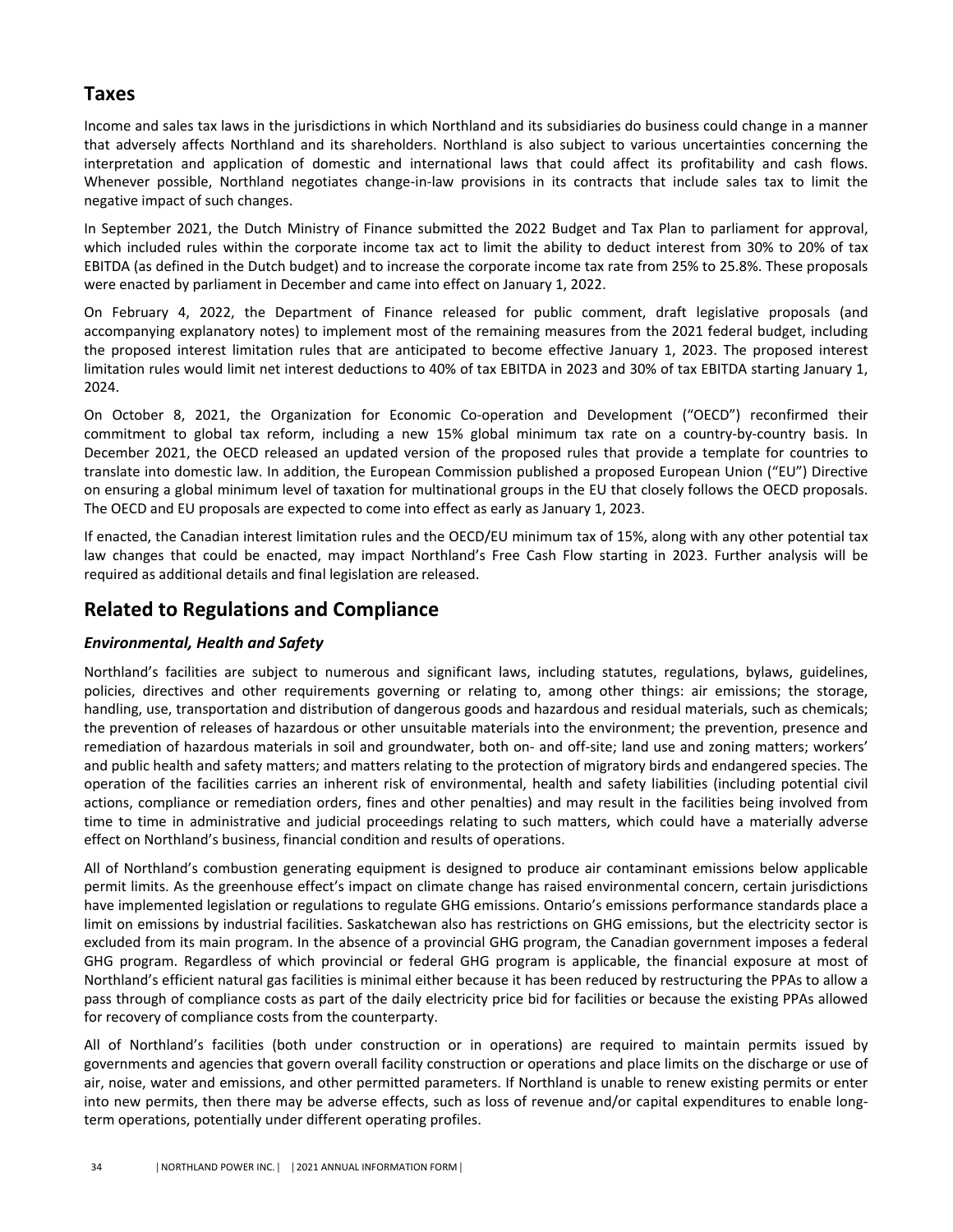Although management believes the operation of each of the facilities is currently in compliance with applicable environmental laws, licenses, permits and other authorizations required for the operation of the facilities and although there are environmental monitoring and reporting systems in place with respect to all facilities, more stringent laws or regulations may be imposed, there may be more stringent enforcement of applicable laws or that such systems may fail, which may result in material expenditures or fines. Failure by the facilities to comply with any environmental, health or safety requirements or increases in the cost of such compliance, which could be a result of unanticipated liabilities or expenditures for investigation, assessment, remediation or prevention, could possibly result in additional expenses, capital expenditures, restrictions and delays in the facilities' activities, the extent of which cannot be predicted.

#### *Reliability and Market Compliance*

Northland continues to develop its Compliance Framework and has established an Internal Compliance Program (ICP) for its North American power generation activities. Northland continuously works to maintain its compliance with regulators such as the North American Electric Reliability Corporation (NERC) and regional market operators (e.g. Independent Electricity System Operator in Ontario). Compliance with regulatory standards and regional market rules may cause modest increases in facility operating costs to maintain compliance. Instances of significant non-compliance could result in a financial penalty, and, in worst case scenarios, removal from the power system until the violation has been remedied.

As at December 31, 2021, Northland remains in good standing with market regulators regarding its compliance with the various market rules and regulations.

#### *Government Regulations and Policy*

Northland and its development and construction projects, and operating facilities are subject to policies, laws and regulations, established by various levels of government and government agencies. These are subject to change by the governments or their agencies or the courts and are administered by agencies that may have discretion in their interpretation. Future legal and regulatory changes or interpretations may have a material effect on Northland, its development prospects, its development and construction projects, and its operating facilities.

With the growing scrutiny of environmental impacts of business activities, Northland faces the risk of increased costs for regulatory compliance maintenance of air and water quality standards, limiting greenhouse gas emissions and costs of compliance during the construction phase.

Northland continually monitors global regulatory developments and acts to manage the related financial and business risks associated with its activities.

#### *Utility Rate Regulation*

As a rate-regulated utility, EBSA's revenues are based on rate application decisions made by the local regulator, CREG. EBSA is subject to the risk that CREG will not approve rate-regulated tariffs requested by EBSA in future applications. Withheld or unfavourable rate application decisions may limit EBSA's ability to reinvest capital through approved investment projects that grow rate base or prevent recovery of all costs incurred in operations, negatively affecting future cash flow.

CREG approves and periodically changes the rate-setting models and methodology for the utility businesses. Changes to the application type, filing requirements, tariff-setting methodology, or revenue requirement determination may have a negative effect on EBSA's revenue and net income.

#### *International Activities*

Northland's activities outside of Canada are subject to risks inherent in undertaking international activities. These risks could involve matters arising out of the policies of foreign governments, imposition of special taxes or similar charges by government bodies, restrictions on carrying on business or the revocation or non-issuance of licenses to carry on business by a foreign government, foreign exchange fluctuations and controls, civil disturbances and deprivation or unenforceability of contract rights or the taking of property without fair compensation. Foreign properties, operations and investments may be adversely affected by local political, geopolitical, sociopolitical and economic developments, including nationalization, laws affecting foreign ownership, acts or threats of terrorism or other hostilities, actions taken by other governments in response thereto, military actions or threats, government participation, royalties, duties, rates of exchange, exchange controls, currency fluctuation, taxation and new laws or policies as well as by laws and policies of Canada affecting foreign trade, investment and taxation.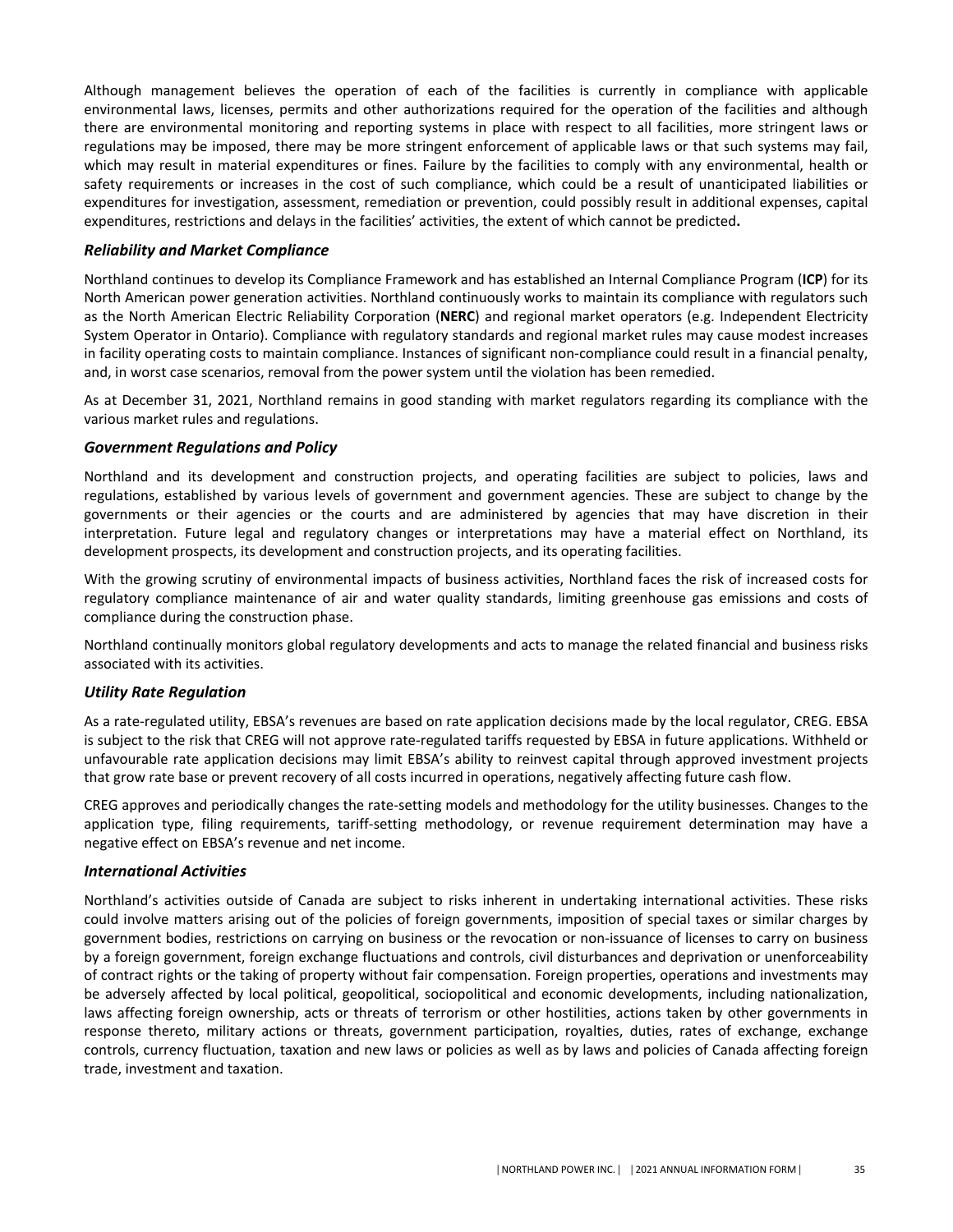#### *Cybersecurity, Data Protection and Reliance on Information Technology*

Northland's business activities rely to a high degree on information technology and systems for business operations, remote monitoring and controlling of assets, communicating with regulatory agencies, energy markets and customers, financial management and human resource systems, amongst others.

A system failure, loss of data, cybersecurity incident or breach could result in disruption of business activities, operational delays and downtimes, information losses, significant remediation costs, increased cybersecurity costs, lost revenues, diminished competitive advantage, penalties for non-compliance with privacy and security laws, effectiveness of controls over financial reporting, litigation and reputational harm affecting customer, employee and investor confidence, which could materially adversely affect Northland's business, financial condition, and operating results. Losses may be incurred related to these factors beyond the limits or coverage of current insurance and existing provisions for such losses may not be sufficient to cover the ultimate loss or expenditure.

Northland must comply to the data privacy laws in each of the jurisdictions it operates in, such as Canadian privacy laws including the Personal Information Protection and Electronic Documents Act (PIPEDA) and Freedom of Information and Protection of Privacy Act (FIPPA), General Data Protection Regulation (GDPR) in the European Union as well as many other such data privacy legislations around the world. These data privacy laws have expanded in recent years, leading to increased obligations, and fines for breaches of privacy laws have increased. Northland may incur additional costs to maintain compliance or significant financial penalties in the event of a breach.

Northland's Audit Committee is responsible for the oversight of the Company's cybersecurity and data protection protocols and implementation as related to the business and operational systems. Under the Audit Committee's supervision, management maintains a disaster recovery plan, technical and process controls, enforcement and comprehensive monitoring of systems and networks designed to prevent, detect and respond to unauthorized activity in the Company's systems. Protocols are also in place for regular awareness training for all employees on security and data privacy, while access to personal data is controlled through physical and logical security mechanisms.

Northland's customers, counterparties, business partners, employees and suppliers also face risks of unauthorized access to their information systems that may contain information related to the Company. Northland has not experienced a cybersecurity attack of a material nature to date. However, considering the growing sophistication of attacks, the complexity and evolving nature of the threats, in particular current geopolitical threats, as well as the unpredictability of timing, nature and scope of disruptions from such threats, measures taken by Northland may be insufficient to counter any such unauthorized access to information systems, or that measures are sufficient to avoid, or mitigate the impact of, a system failure.

### **Related to Organization and Structure**

#### *Relationship with Stakeholders*

The Company is sometimes required through the permitting and approval process to notify, consult and/or accommodate and obtain consent from various community groups, including landowners, fishing communities, Indigenous communities and/or governments and municipalities. Any unforeseen delays or issues in this process may negatively impact Northland's ability to complete any given project on time or at all.

#### *Employee Retention and Labour Relations*

Northland's senior management and other key employees play a significant role in its success. The loss of the services of any of these persons for any reason could negatively impact Northland's business and operations. Further, the loss of any key employees could be negatively perceived in the capital markets. Recruiting and retaining qualified personnel is critical to Northland's success. Management may not be able to retain these personnel on acceptable terms given the competition among companies for similar personnel.

In the event of a labour disruption such as a strike or lockout, the ability of Northland's facilities to generate income may be impaired. Employees at Iroquois Falls and Kirkland Lake are unionized. A large portion of EBSA employees are also unionized but do not have the right to strike. In the event of a strike or lock-out, the ability of the affected facilities to operate may be limited and their ability to generate cash available for distribution may be impaired, negatively affecting Northland's results. Employees at Northland's other facilities are not unionized.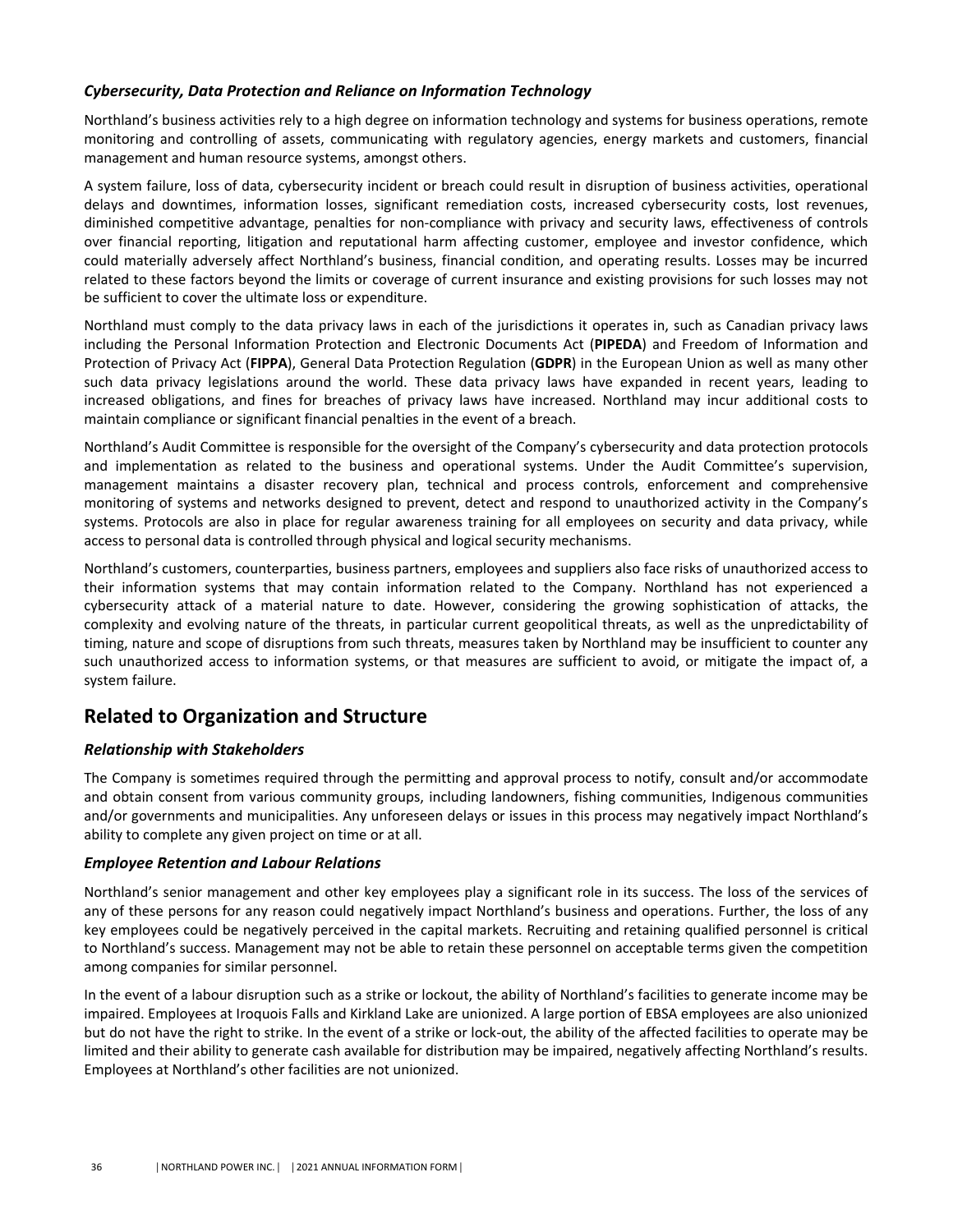#### <span id="page-38-0"></span>*Reputation*

Northland's reputation is important to its continued success. There is a risk that events could occur, or be alleged to have occurred, that could affect how the general public, governments, counterparties, employees or other stakeholders of Northland perceive the Company. Negative impacts from a weakened or compromised reputation could result in loss of revenue, loss of future opportunity or loss of key employees, any of which could adversely affect Northland.

The actions of employees, when not sanctioned or expressly contrary to Northland policies, could harm Northland's reputation, and result in potential liability for Northland.

#### *Co-ownership*

Northland relies on other investors in its non-wholly owned subsidiaries, including Gemini, Nordsee One, Kirkland Lake, Grand Bend, McLean's and Cochrane, to fulfill their commitments and obligations in respect of the project/facility. There is a risk that one or more other investors will be unable or unwilling to fulfill its obligations in respect of the project/facility. In such a case, the facility's operations may be adversely affected and therefore Northland's cash flows from the project could be negatively affected.

Certain joint venture and other equity partners with which Northland has arrangements may have, or may develop, interests or objectives which are different from or even in conflict with those of Northland. Any such differences could lead to development, construction or operations issues that could negatively impact the success of Northland's projects and its reputation.

#### *Bribery and Corruption*

Northland's activities are subject to risks associated with potentially unauthorized payments to government officials (domestic or foreign) in order to obtain an expedited or a favourable outcome to a permit, approval, action or similar requirement of a government official. All such unauthorized payments to government officials (domestic or foreign) would be in contravention of Northland's anti-corruption/anti-bribery policy ("**ABAC Policy**"). The ABAC Policy includes ongoing employee and contractor education and training, due diligence on third-party service providers and business partners, and anti-corruption and anti-bribery contract provisions with third-parties as a condition of doing business with Northland.

#### *Legal Contingencies*

Northland and its subsidiaries may be named as a defendant in various claims and legal actions. Refer to "Legal Proceedings and Regulatory Actions" for further information.

## **LEGAL PROCEEDINGS AND REGULATORY ACTIONS**

Litigation, claims and regulatory issues and proceedings arise from time to time in the ordinary course of business for Northland. To the knowledge of Northland, there is no currently outstanding litigation, claim or regulatory proceeding involving Northland that is expected to be material to Northland.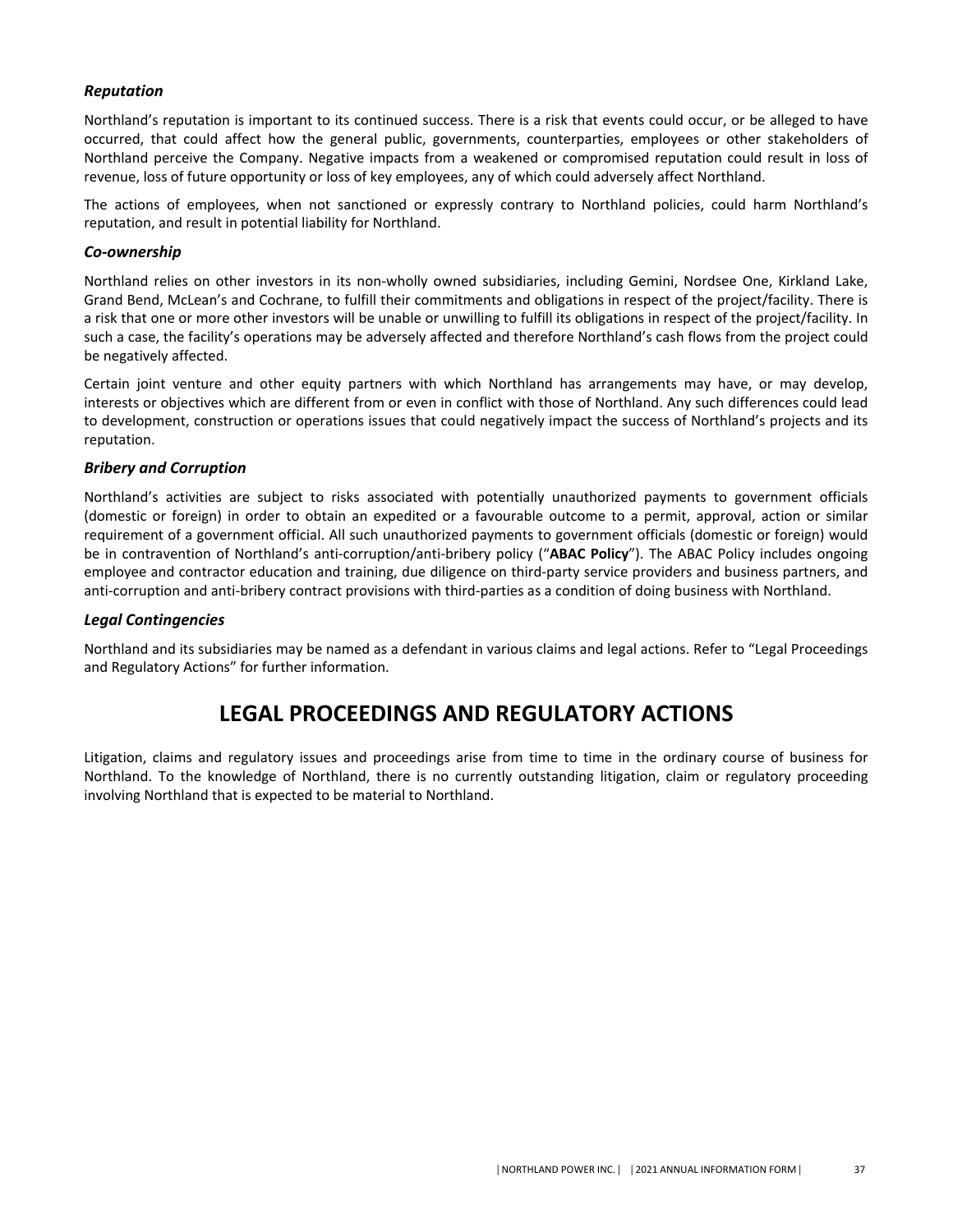# **BOARD OF DIRECTORS AND OFFICERS OF NORTHLAND**

<span id="page-39-0"></span>The following table presents the members of the Board of Directors, their principal occupations during the five preceding years and the year they first became Trustees/Directors. Each Director is appointed to serve until the next annual meeting of Common Shareholders or until his or her successor is elected or appointed.

| Name and residence                                                 | <b>Positions held</b><br><b>Director</b><br>since <sup>(1)</sup><br>at Northland |      | Principal occupation(s) during<br>the past five years                                                                      |  |
|--------------------------------------------------------------------|----------------------------------------------------------------------------------|------|----------------------------------------------------------------------------------------------------------------------------|--|
| John W. Brace<br>Ontario, Canada                                   | Chair and<br>Director                                                            | 2018 | Corporate Director; prior to August 2018, Chief<br><b>Executive Officer of Northland</b>                                   |  |
| Russell Goodman <sup>(2)(3)(5)(6)</sup><br>Québec, Canada          | <b>Lead Director</b>                                                             | 2014 | Corporate Director; formerly Partner at<br>PricewaterhouseCoopers LLP                                                      |  |
| Linda L. Bertoldi <sup>(2)</sup><br>Ontario, Canada                | Director                                                                         | 2010 | Corporate Director; formerly Senior Counsel,<br>Borden Ladner Gervais LLP                                                  |  |
| Dr. Marie Bountrogianni <sup>(2)(4)(5)(7)</sup><br>Ontario, Canada | Director                                                                         | 2009 | Corporate Director; formerly Dean of the Chang<br>School of Continuing Education at Ryerson<br>University                  |  |
| Lisa Colnett <sup>(2)(4)(5)(8)</sup><br>Ontario, Canada            | Director                                                                         | 2020 | Corporate Director; formerly Senior Vice<br>President, Human Resources and Corporate<br>Services, Kinross Gold Corporation |  |
| Kevin Glass <sup>(2)(3)(5)</sup><br>Ontario, Canada                | Director                                                                         | 2021 | Corporate Director; formerly Senior Executive Vice<br>President and CFO, CIBC                                              |  |
| Keith Halbert <sup>(2)(3)(5)</sup><br>Ontario, Canada              | Director                                                                         | 2019 | Corporate Director; formerly Chief Financial<br>Officer of Clearstream Energy Services                                     |  |
| Helen Mallovy Hicks <sup>(2)(3)(4)</sup><br>Ontario, Canada        | Director                                                                         | 2021 | Corporate Director; formerly Partner and Global<br>Valuation Leader of PricewaterhouseCoopers LLP                          |  |
| Ian Pearce <sup>(2)(3)(4)</sup><br>Ontario, Canada                 | Director                                                                         | 2020 | Corporate Director; formerly Chief Executive<br>Officer, Xstrata Nickel                                                    |  |
| Eckhardt Ruemmler <sup>(9)</sup><br>Germany                        | Director                                                                         | 2022 | Corporate Director; formerly Chief Operating<br>Officer and Chief Sustainability Officer of Uniper                         |  |

(1) Includes service under Northland's predecessor, Northland Power Income Fund and its subsidiary.

(2) Independent Director.

(3) Member of the Audit Committee.

(4) Member of Governance and Nominating Committee.

(5) Member of the Human Resources and Compensation Committee.

(6) Chair of Audit Committee.

(7) Chair of the Governance and Nominating Committee

(8) Chair of Human Resources and Compensation Committee.

(9) Mr. Eckhart joined the Board effective January 31, 2022.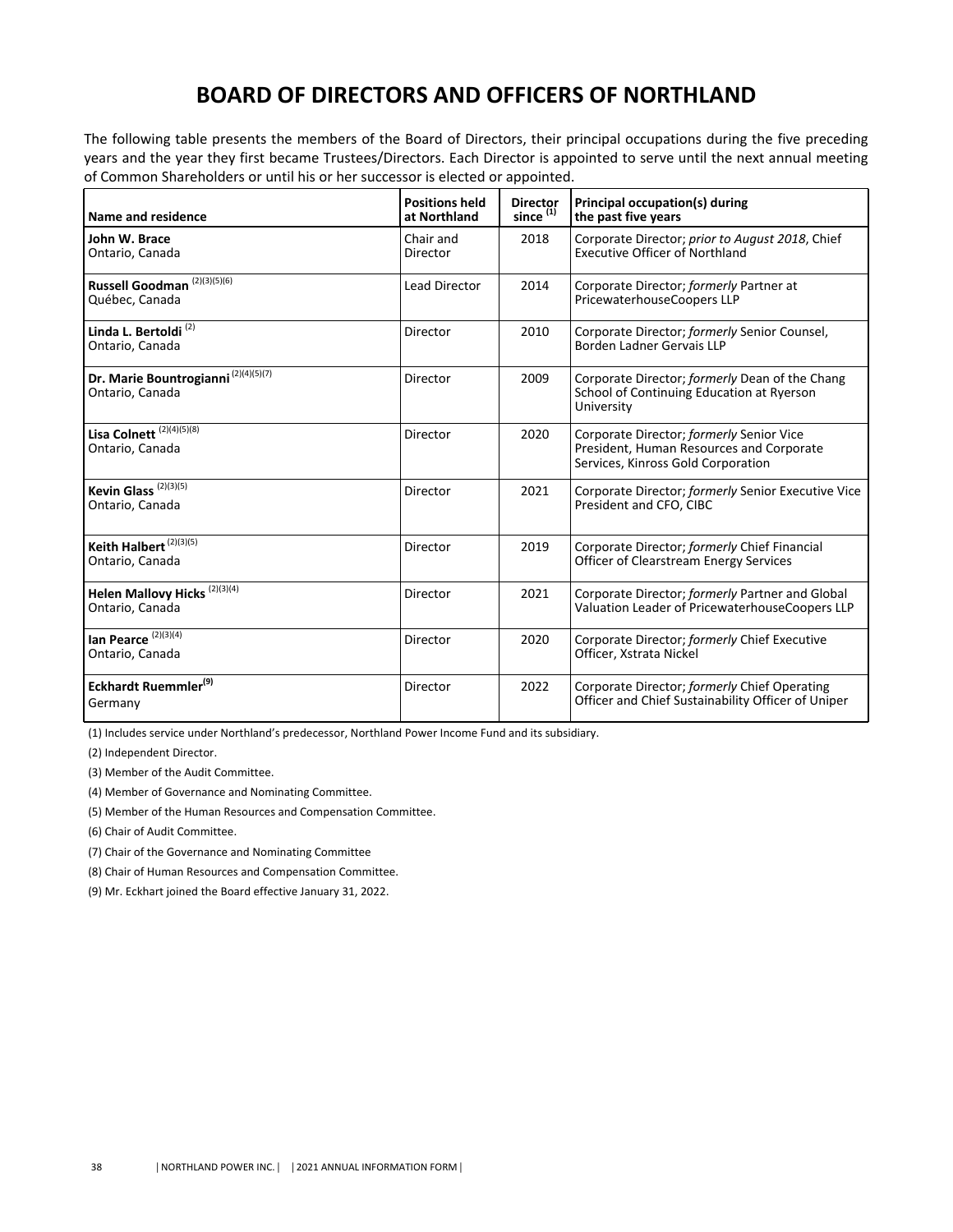<span id="page-40-0"></span>The following table presents Northland's executive officers, their positions held with the Company and their principal occupations during the past five years.

| Name and residence                            | <b>Position held</b>                                               | Principal occupation(s) during the past five years                                                                                                                                                         |  |
|-----------------------------------------------|--------------------------------------------------------------------|------------------------------------------------------------------------------------------------------------------------------------------------------------------------------------------------------------|--|
| <b>Mike Crawley</b><br>Ontario, Canada        | <b>President and Chief</b><br><b>Executive Officer</b>             | President and Chief Executive Officer of Northland; prior to August 2018,<br>Executive Vice President, Development of Northland                                                                            |  |
| l Pauline Alimchandani<br>Ontario, Canada     | <b>Chief Financial Officer</b>                                     | Chief Financial Officer of Northland; prior to April 2020, Executive Vice<br>President and Chief Financial Officer of Dream Unlimited Corp.                                                                |  |
| <b>Rachel Stephenson</b><br>Ontario, Canada   | Chief People Officer                                               | Chief People Officer; prior to January 2021, Global HR Leader of Signify<br>(formerly Phillips Lighting)                                                                                                   |  |
| <b>Wendy Franks</b><br>Ontario, Canada        | Executive Vice President,<br>Strategy and Investment<br>Management | Executive Vice President, Strategy and Investment Management of<br>Northland, prior to June 2020, Senior Principal, Relationship Investments<br>in Active Equities at Canada Pension Plan Investment Board |  |
| <b>Morten Melin</b><br>Midtiylland, Denmark   | Executive Vice President,<br>Construction                          | Executive Vice President, Construction of Northland, prior to August<br>2017, Vice President, Engineering, Procurement & Construction of Ørsted                                                            |  |
| David Povall<br>Ontario, Canada               | Executive Vice President,<br>Development                           | Executive Vice President, Development of Northland; prior to October<br>2019, Chief Executive Officer of Acacia Renewables; prior to January<br>2017, Chief Executive Officer of RES Asia-Pacific          |  |
| <b>Michael D. Shadbolt</b><br>Ontario, Canada | Vice President and General<br>Counsel                              | Vice President and General Counsel of Northland                                                                                                                                                            |  |

#### *Share Ownership*

As of February 1, 2022, 797,564 Common Shares, representing 0.4% (January 31, 2020 - 0.4%) of the total outstanding Common Shares, were beneficially owned, directly or indirectly, or controlled by the Directors and executive officers of the Company. 

## **CEASE TRADE ORDERS, BANKRUPTCIES, PENALTIES OR SANCTIONS**

To the knowledge of Northland and other than as described below, none of the directors or executive officers of Northland: (a) is, as at the date of this AIF, or has been, within the 10 years before the date of this AIF, a director, chief executive officer or chief financial officer of any company that: (i) was subject to a cease trade order (or similar order) issued while the person was acting in the capacity as director, chief executive officer or chief financial officer; or (ii) was subject to a cease trade order (or similar order) issued after the person ceased to be a director, chief executive officer or chief financial officer and which resulted from an event that occurred while that person was acting in the capacity as director, chief executive officer or chief financial officer; (b) is, as at the date of this AIF, or has been within 10 years before the date of this AIF, a director or executive officer of any company that, while that person was acting in that capacity, or within a year of that person ceasing to act in that capacity, became bankrupt, made a proposal under any legislation relating to bankruptcy or insolvency or was subject to or instituted any proceedings, arrangement or compromise with creditors or had a receiver, receiver manager or trustee appointed to hold its assets; or (c) has, within the 10 years before the date of this AIF, become bankrupt, made a proposal under any legislation relating to bankruptcy or insolvency, or become subject to or instituted any proceedings, arrangement or compromise with creditors, or had a receiver, receiver manager or trustee appointed to hold the assets of the person.

To the knowledge of the Company, none of the Directors or executive officers of Northland, nor any shareholder holding a sufficient number of securities of Northland to affect materially the control of Northland: (i) has been subject to any penalties or sanctions imposed by a court relating to securities legislation or by a securities regulatory authority or has entered into a settlement agreement with a securities regulatory authority; or (ii) has been subject to any other penalties or sanctions imposed by a court or regulatory body that would likely be considered important to a reasonable investor in making an investment decision.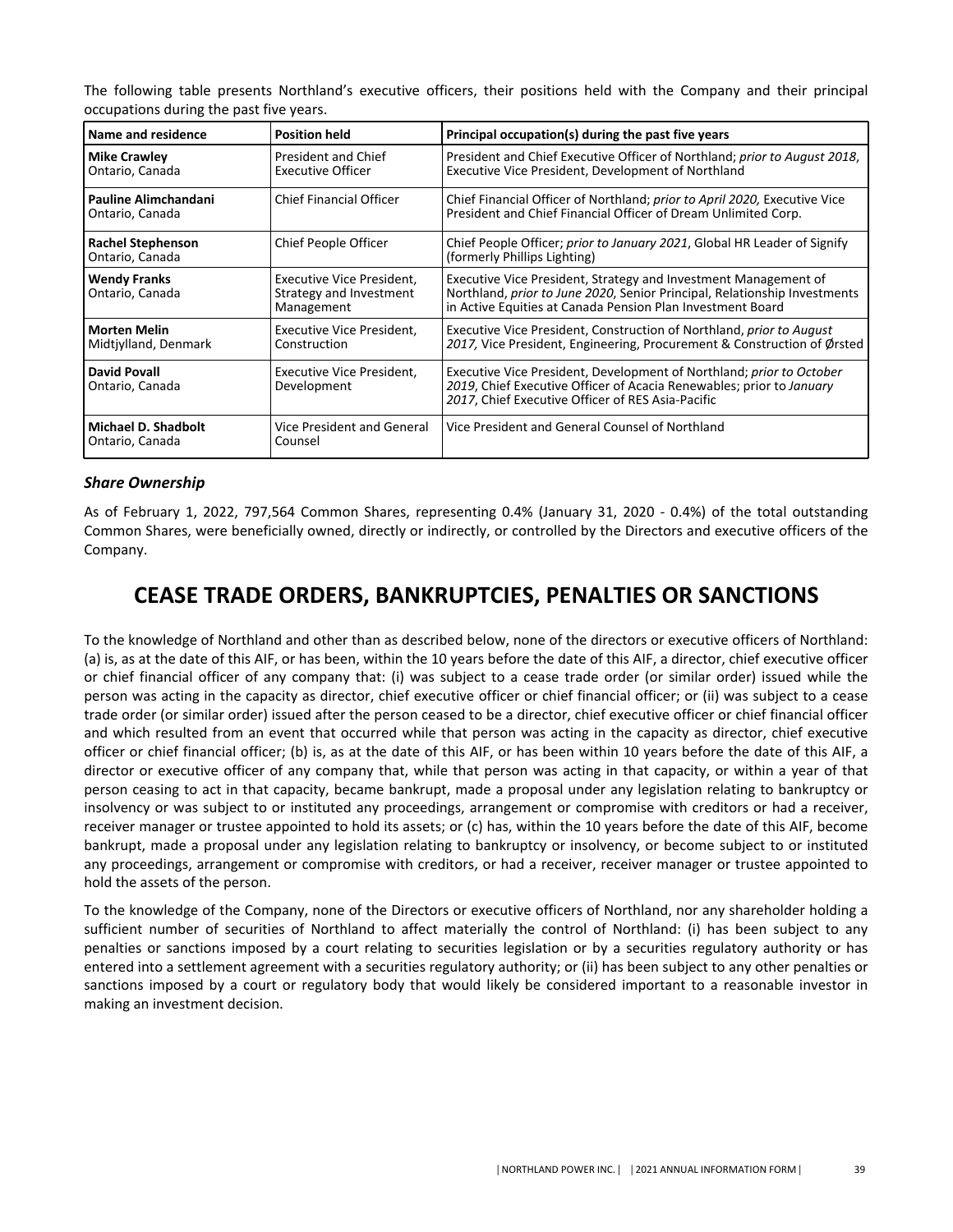# <span id="page-41-0"></span>**INTEREST OF MANAGEMENT AND OTHERS IN MATERIAL TRANSACTIONS**

Except as disclosed in this AIF, none of the Directors or executive officers of Northland, or any person or company that beneficially owns, or controls or directs, directly or indirectly, more than 10% of any class or series of Northland's outstanding voting securities, or any associate or affiliate of any of the foregoing persons or companies, has or has had any material interest, direct or indirect, in any transaction within the three most recently completed financial years or during the current financial year that has materially affected or is reasonably expected to materially affect Northland.

## **AUDIT COMMITTEE**

The Board has established an Audit Committee composed of Messrs. Goodman, Halbert, Pearce, Glass and Ms. Mallovy Hicks, all of whom are independent, as defined in the National Instrument 52-110 *Audit Committees* (the "Audit Committee **Rule**"). The Audit Committee meets with representatives of management to discuss internal controls, financial reporting issues, risk management, and auditing matters related to Northland. The Board has adopted an Audit Committee Charter which sets out terms of reference for the Audit Committee consistent with the requirements of National Instrument 52‑110. The Audit Committee Charter is attached as Schedule "A" to this Annual Information Form.

All of the members of the Audit Committee are financially literate and the Board has determined that all members of the Audit Committee are independent. The relevant experience of each of the Audit Committee members is as follows:

**Russell Goodman (Chair)** - Mr. Goodman is Lead Independent Director and Chair of the Audit Committee of Northland Power. He is also a director and chair of the Audit Committee of Metro, and former chair of the Audit and Finance Committees of Gildan Activewear and Whistler Blackcomb Holdings.. Mr. Goodman spent his business career at PricewaterhouseCoopers LLP where he was Managing Partner of various business units in Canada and for the Americas and held global leadership roles in the services and transportation industry sectors. Mr. Goodman is a Fellow Chartered Professional Accountant.

**Keith Halbert** - Mr. Halbert is a Chartered Professional Accountant and a member of the Institute of Corporate Directors. Mr. Halbert is a former CFO of ClearStream Energy Services Inc. (formerly Tuckamore Capital Management Inc.) and has an extensive background in the environmental, oil and gas, technology, and financial services sectors.

**Kevin Glass** - Mr. Glass is a Fellow Chartered Professional Accountant, holds an MBA from the University of Toronto and a Bachelor of Commerce and Bachelor of Accountancy from the University of the Witwatersrand in South Africa. Mr. Glass was held the position of Senior Executive Vice President and CFO at CIBC from 2011 to 2019, prior to which, Mr. Glass was CFO for Revera Inc., Atlas Cold Storage Income Trust, Vitran Corporation Inc. and others.

Helen Mallovy Hicks - Ms. Mallovy Hicks is a Fellow Chartered Business Valuator and Fellow Chartered Professional Accountant and holds a Bachelor of Commerce from the University of Toronto. Previously, as a partner with PricewaterhouseCoopers LLP, Ms. Mallovy Hicks was the Global Valuation Leader. Currently, Ms. Mallovy Hicks is a director, Audit Committee and Risk Committee member of the Sun Life Financial Inc., a director and Audit & Risk Committee member of the Princess Margaret Cancer Foundation, a Director and Vice-Chair and Chair of the Finance Audit & Risk Committee at the Canadian Partnership Against Cancer.

**Ian Pearce** - Mr. Pearce holds a Higher National Diploma in Engineering (Mineral Processing) and a Bachelor of Science degree from the University of the Witwatersrand in South Africa. Mr. Pearce held progressively senior engineering and project management roles with Fluor Inc., including managing numerous significant development projects in the extractive sector. He also held executive roles at Falconbridge Limited, including Chief Operating Officer and subsequently served as CEO of Xstrata Nickel, a subsidiary of Xstrata plc.

The Audit Committee is required to approve all audit services and pre-approve all non-audit services provided to Northland by its external auditor. Fees paid by Northland to its external auditors, Ernst & Young LLP are disclosed below. The Audit Committee discusses fee changes with the external auditor. Audit fees increased in 2021 compared to 2020 due to additional corporate activity, acquisitions and audit services related to prospectus filings.

The Audit Committee is involved in assessing the qualifications of the external auditor and their work quality as well as selecting the lead audit partner. To assess the quality of the external audit and auditor, the Audit Committee carries out a detailed annual assessment, which includes evaluations and audit quality measures relating to:

- independence;
- team member competencies and experience;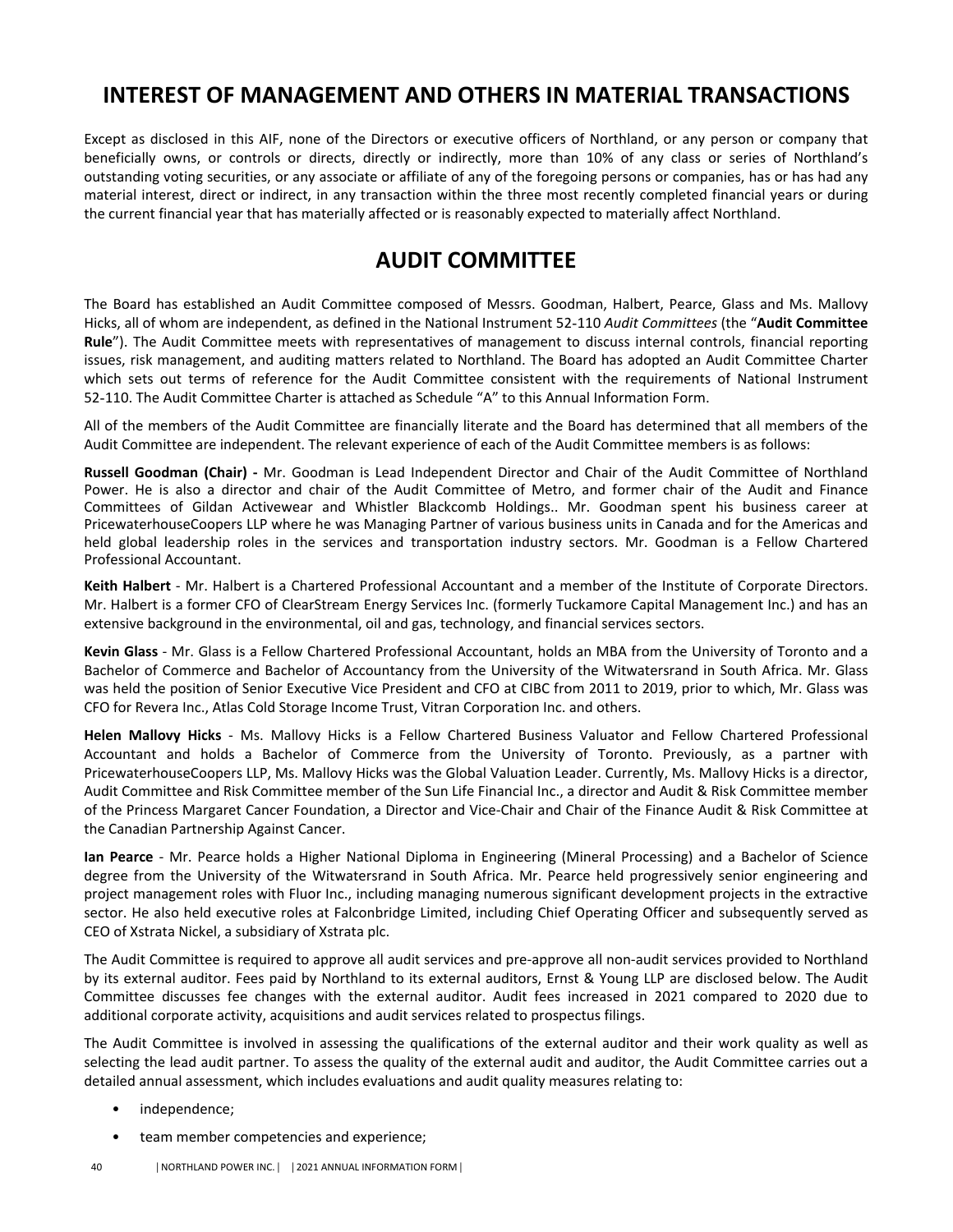- <span id="page-42-0"></span>• objectivity;
- industry knowledge;
- professional skepticism;
- direct oversight of audit services carried out by non-Canadian affiliates of the auditor;
- extent of challenge of management estimates and assumptions;
- content, timeliness and practicality of communications with both management and the Audit Committee;
- adequacy of information provided on accounting issues, audit issues and applicable regulatory developments;
- timeliness, accuracy and completeness of services;
- management feedback;
- audit firm reputation;
- results of regulatory reviews;
- timely rotation of key audit team members to ensure a mix of new members and members with continuity of relevant experience; and
- lead partner performance.

The Audit Committee considers the materiality of any non-audit fees and services when assessing auditor independence.

During the year ended December 31, 2021, in addition to the matters set out in the Audit Committee charter in Appendix A, the Audit Committee focused on the following topics:

Financial reporting of Northland's various business segments;

- Internal controls over financial forecasting models;
- Oversight of the accounting, financial disclosure and forward-looking disclosures relating development projects and acquisitions;
- Non-IFRS measures;
- Cyber security and privacy;
- Capital adequacy; and
- Enterprise risk management.

A copy of the Audit Committee Charter is included as Schedule "A" and is filed on SEDAR under Northland's profile.

## **AUDITORS**

Ernst & Young LLP, Chartered Professional Accountants, EY Tower, 100 Adelaide Street West, PO Box 1, Toronto, Ontario are the auditors of Northland. Ernst & Young LLP is independent within the meaning of the CPA Code of Professional Conduct of the Chartered Professional Accountants of Ontario.

#### *Audit and Other Fees*

For the years ended December 31, 2021 and 2020, Ernst & Young LLP were paid by Northland and its subsidiaries, approximately \$3.3 million and \$2.2 million, respectively, as detailed below, for services to the Company and its wholly owned subsidiaries.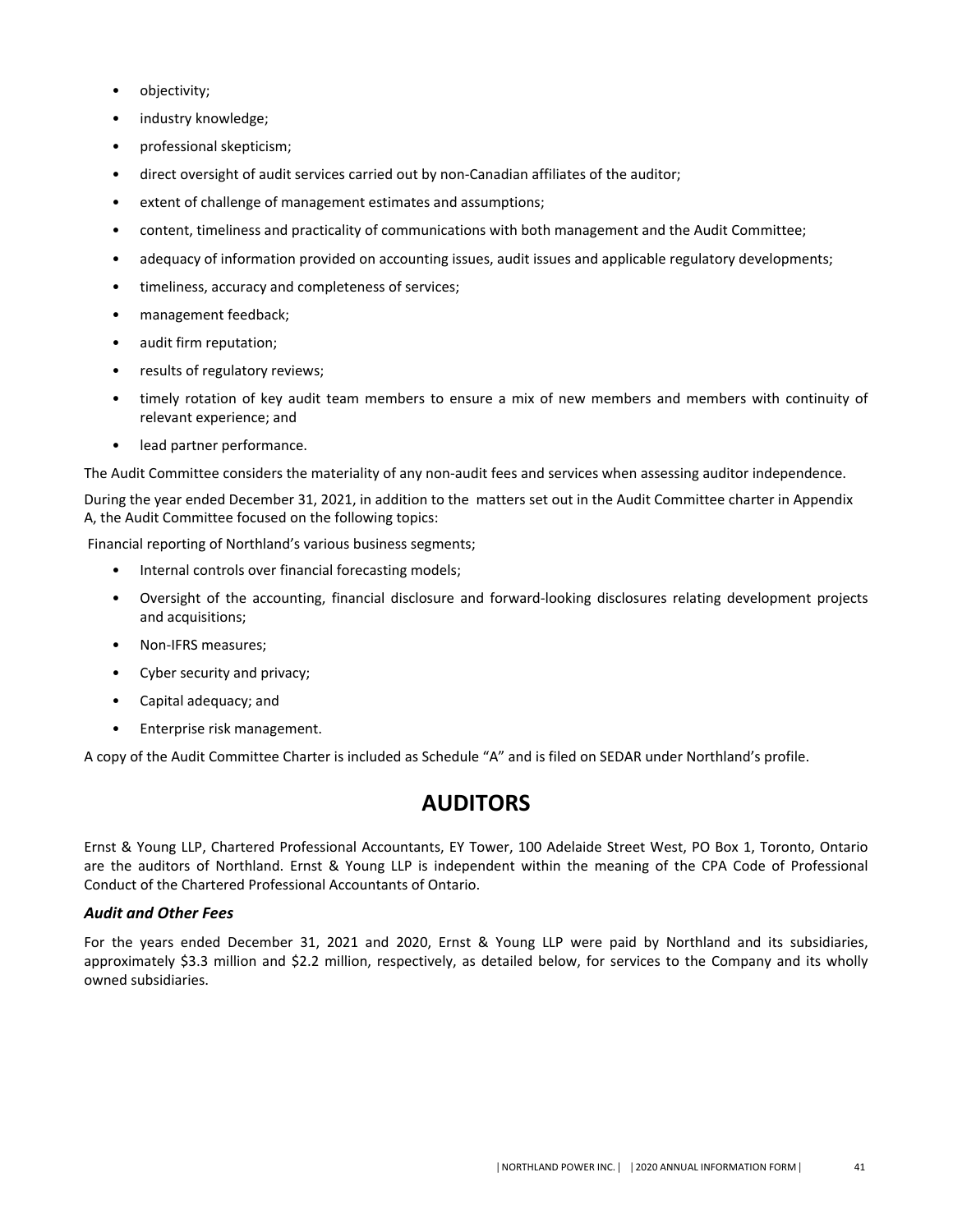<span id="page-43-0"></span>

| For year ended December 31,         | 2021       | 2020  |
|-------------------------------------|------------|-------|
| in thousands                        |            |       |
| Assurance and related services fees | $3,325$ \$ | 2.079 |
| All other fees <sup>(1)</sup>       | 21         | 109   |
| <b>Total</b>                        | $3.346$ \$ | 2,188 |
|                                     |            |       |

(1) Includes fees for translation services.

## **TRANSFER AGENT AND REGISTRAR**

The transfer agent and registrar for the Common Shares, Series 1 Preferred Shares, Series 2 Preferred Shares and Series 3 Preferred Shares of Northland is Computershare, Trust Company of Canada, 100 University Avenue, Toronto, Ontario.

## **ADDITIONAL INFORMATION**

Additional information relating to Northland may be found on SEDAR under Northland's profile. Information on directors' and officers' remuneration and indebtedness and principal holders of Common Shares is contained in Northland's Management Information Circular filed in connection with the Annual Meeting of Common Shareholders currently scheduled for May 25, 2022.

Additional financial information is provided in the 2021 Annual Report, including the MD&A therein.

Contact: Northland Power Inc. 30 St. Clair Ave. West, Suite 1200, Toronto, Ontario M4V 3A1

(416) 962-6262

investorrelations@northlandpower.com

northlandpower.com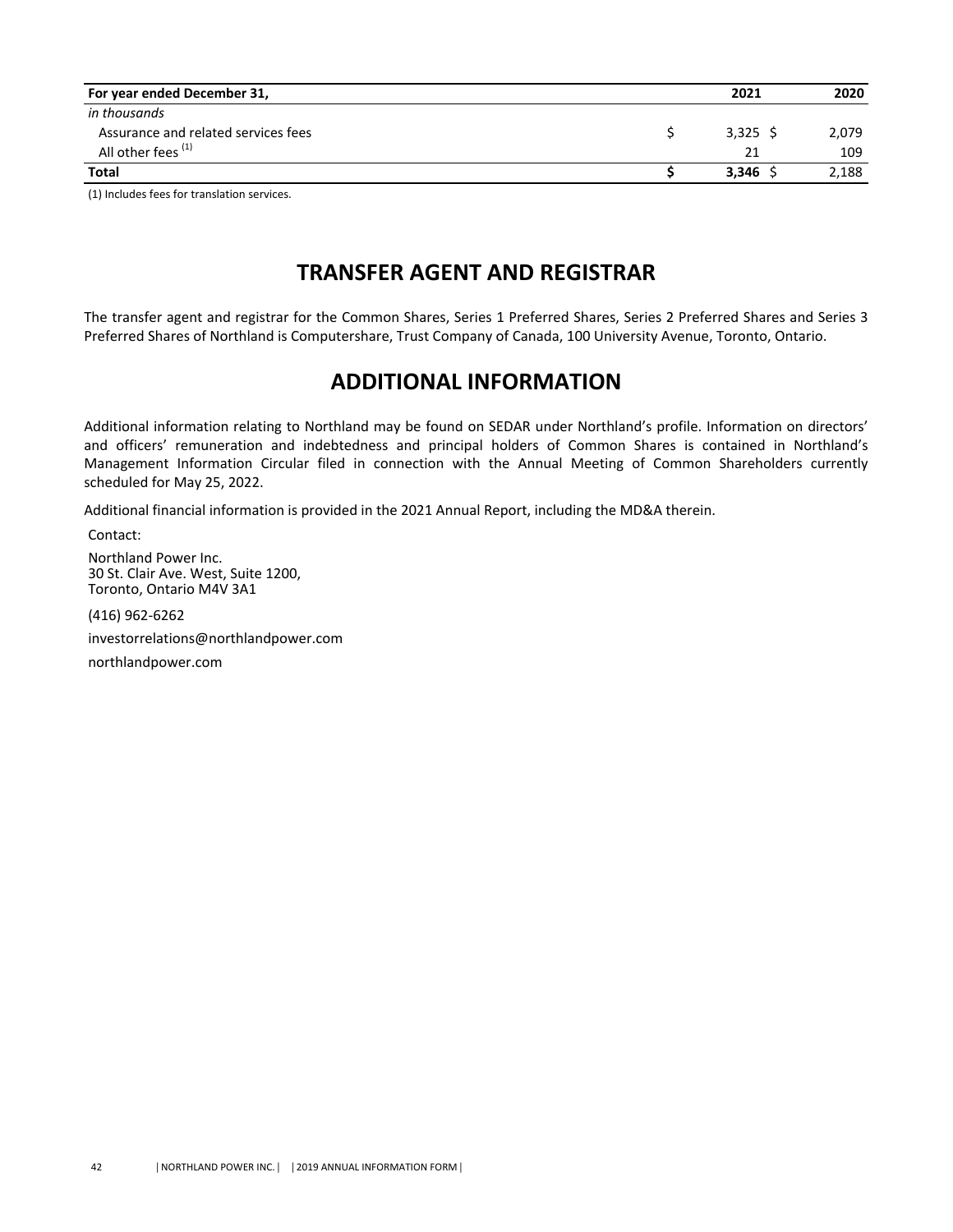# **GLOSSARY OF TERMS**

<span id="page-44-0"></span>The following is a glossary of certain terms used in this Annual Information Form.

"**Adjusted EBITDA**" means earnings before interest, taxes, depreciation and amortization, as adjusted.

"Adjusted Free Cash Flow" means Free Cash Flow excluding growth-related expenditures.

"Annual Information Form" or "AIF" means Northland's annual information form for the year ended December 31, 2021.

"Annual Report" means Northland's annual report for the year ended December 31, 2021.

"Board of Directors" or "Board" means the board of directors of Northland.

"Common Shareholders" means the holders of the Common Shares.

"Common Shares" means the common shares in the capital of Northland.

"Deutsche Bucht" means the 252 MW offshore wind facility located approximately 100 km west of the city of Emden in German territorial waters.

"DRIP" means the dividend reinvestment plan.

"EBSA" means Empresa de Energía de Boyacá S.A E.S.P, a Colombian regulated utility that holds the sole franchise rights for electricity distribution in the Boyacá region of Colombia and is an electricity retailer for the regulated residential sector in the region in which Northland has a 99.4% ownership.

"financial close" means full equity commitment by Northland and debt commitment by the project debt lenders.

"FIT" means Feed-in Tariff.

"Free Cash flow" means the cash generated from the business that management believes is representative of cash available to pay dividends, while preserving the long-term value of the business.

"Gemini Offshore Wind Facility" or "Gemini" means the 600 MW offshore wind facility located 85 km off the North East coast of the Netherlands.

"**GHG**" means greenhouse gas.

"IESO" means the Independent Electricity System Operator for Ontario.

"Iroquois Falls" means the 120 MW natural-gas fired Cogeneration facility located in Iroquois Falls, Ontario, and all ancillary assets.

"La Lucha" means the 130 MW solar project located in the State of Durango, Mexico.

**"LTSA**" means a long-term service agreement for the ongoing maintenance and service on wind turbines and related equipment typically with the original equipment manufacturer primarily at onshore wind facilities.

"MW" means 1,000 kilowatts of electrical energy.

"MWh" means 1,000 kilowatt hours of electrical energy.

"Nordsee One" means the 332 MW (282 MW net interest to Northland) offshore wind facility located in the North Sea, 40 km north of Juist Island in German territorial waters.

"North Battleford" means the 260 MW electricity generating facility located near North Battleford, Saskatchewan and owned by North Battleford LP.

"Preferred Shares" means collectively Series 1 Preferred Shares, Series 2 Preferred Shares, Series 3 Preferred Shares, and Series 4 Preferred Shares.

"SaskPower" means Saskatchewan Power Corporation.

"SDE" means Stimulering Duurzame Energieproductie in Dutch, which subsidizes the difference between the production costs of 'green' energy and 'grey' energy for 5, 12 or 15 years depending on the technology, in the form of a subsidy per kilowatt-hour of energy produced.

"Series 1 Preferred Shares" means the cumulative rate reset preferred shares, series 1 in the capital of Northland.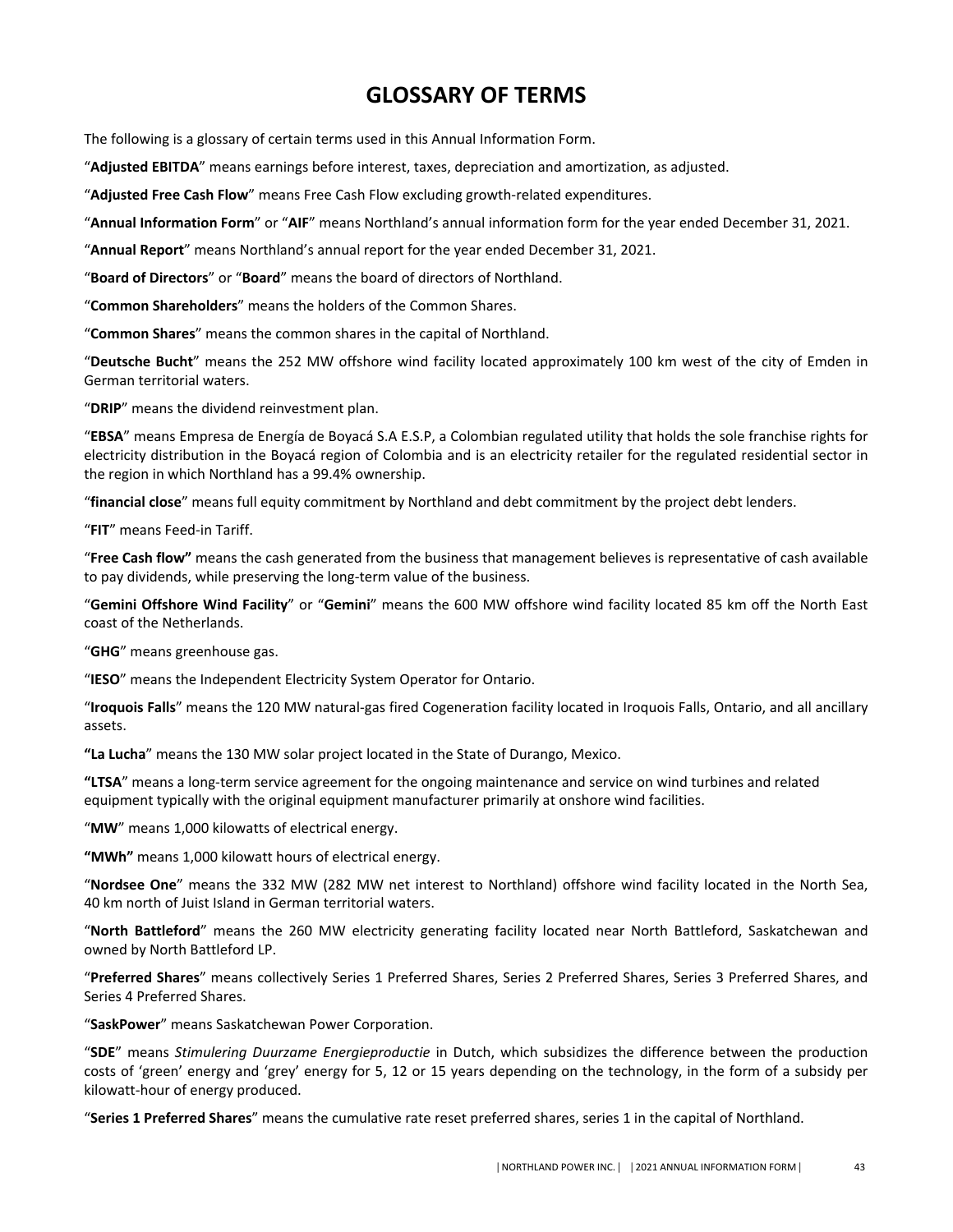"Series 2 Preferred Shares" means the cumulative floating rate preferred shares, series 2 in the capital of Northland.

"Series 3 Preferred Shares" means the cumulative rate reset preferred shares, series 3 in the capital of Northland.

"Series 4 Preferred Shares" means the cumulative floating rate preferred shares, series 4 in the capital of Northland.

"Shareholders" means Common Shareholders and holders of Preferred Shares.

"Solar" includes nine ground-mounted solar facilities in Eastern and Central Ontario, which are fully-owned by the Company.

"Thorold" means the 265 MW cogeneration facility owned by Thorold LP located in Thorold, Ontario, 120 kilometres southwest of Toronto near the US border.

"TSX" means the Toronto Stock Exchange.

Words importing the singular include the plural and vice versa and words importing any gender include all genders.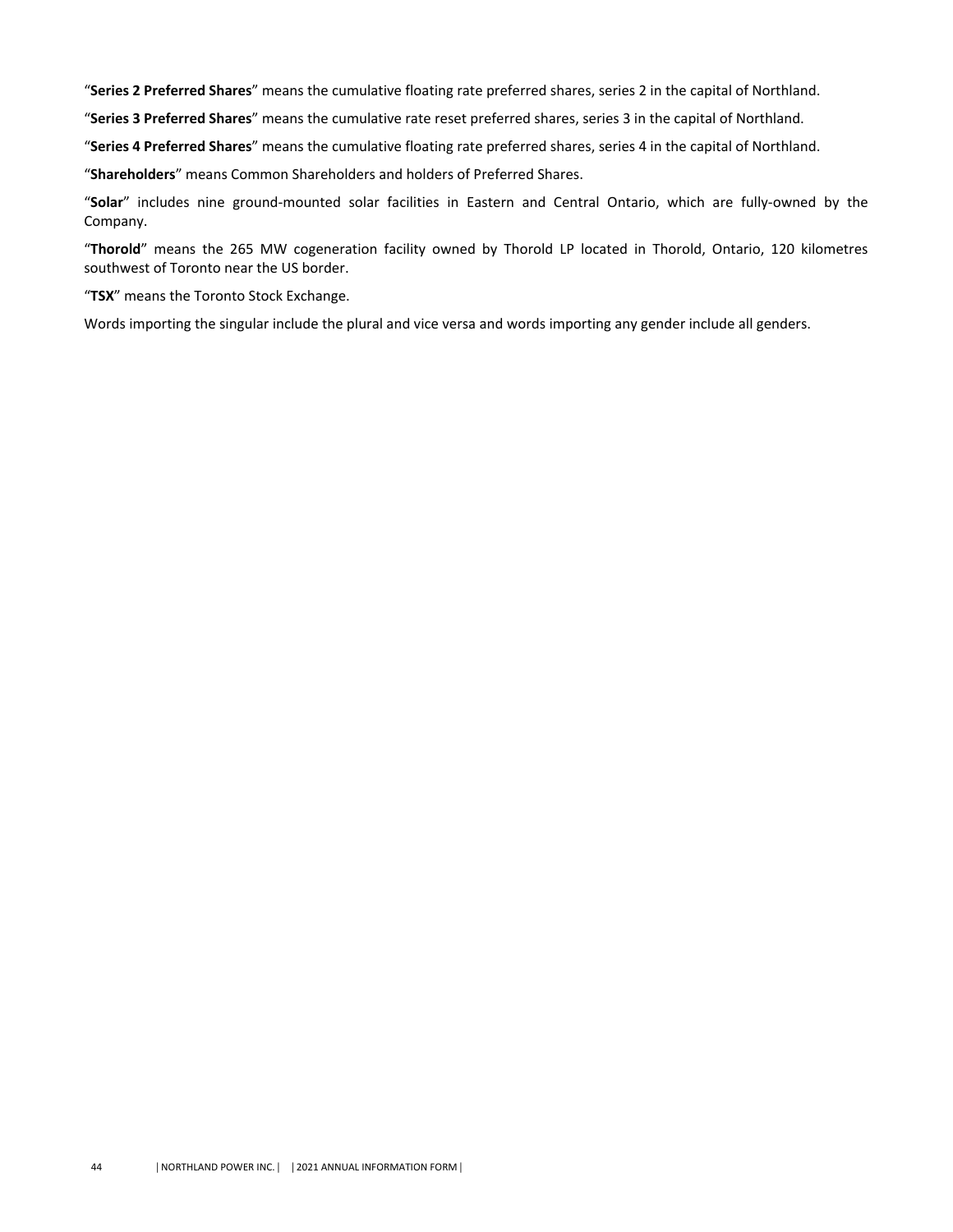# SCHEDULE "A"

## <span id="page-46-0"></span>**Audit Committee Charter of Northland Power Inc.**

#### **Purpose of the Audit Committee**

The Audit Committee (the "Committee") is appointed by the Board of Directors (the "Board") to assist the Board in fulfilling its oversight responsibilities for Northland Power Inc. (the "Corporation") with respect to the accounting and financial reporting requirements, the systems of internal controls, management information systems, financial risks and risk management, the external audit, and monitoring compliance with laws and regulations applicable to the Corporation, any other corporations, trusts, partnerships or other entities which may be owned or controlled by the Corporation (the "Entities"), and any other duties as set out in this Charter or delegated to the Committee by the Board.

The Committee shall also report the results of its activities to the Board.

The Committee shall also report its recommendations to the Board with respect to the financial statements and other certifications and filings of the Corporation, the appointment of auditors and the compensation of the auditors.

#### *Meetings and Procedures*

The Committee shall meet at least four times a year or more frequently if necessary and shall observe and adhere to the composition framework and meeting procedures for Committees set out in the Mandate of the Board of Directors.

#### *Audit Committee Responsibilities*

#### **Annual Review of Audit Committee Charter**

The Committee shall maintain this Committee Charter which sets out the Committee's mandate and responsibilities, and review at least annually this Charter to ensure that it conforms to the requirements of National Instrument 52‑110 (the "Audit Committee Rule") and the requirements of any other relevant securities regulations.

**The External Auditor** 

Management is responsible for the preparation of the financial statements of the Corporation and, as applicable, the Entities. The external auditor is responsible for auditing those financial statements.

The Committee is directly responsible for overseeing the work of the external auditor engaged for the purpose of preparing or issuing an auditor's report, or performing other audit, review or attest services for the Corporation, including the resolution of disagreements between management and the external auditor regarding financial reporting. The Committee must recommend to the Board:

- the external auditor to be nominated for the purpose of preparing or issuing an auditor's report or performing other audit, review or attest services for the Corporation and the Entities; and
- the compensation of the external auditor.

The Committee shall require the external auditor to report directly to the Committee and shall monitor the independence and performance of the external auditor of the Corporation through annual assessments. Based upon the annual assessments, the Committee shall recommend the re-appointment or replacement of the auditors to the Board. The Committee must review and approve the hiring policies, as applicable, of the Corporation and the Entities regarding partners, employees and former partners and employees of the present and former external auditor of the Corporation.

#### ▪ *Pre*‑*Approval of All Audit and Non*‑*Audit Services*

The Committee shall approve all audit and pre-approve all non-audit services to be provided to the Corporation and, as applicable, the Entities by the Corporation's external auditor. The Committee satisfies the pre-approval requirement if it adopts specific policies and procedures for the engagement of the non-audit services, provided that: (a) the pre-approval policies and procedures are detailed as to the particular service; (b) the Committee is informed of each non-audit service; and (c) the procedures do not include delegation of the Committee's responsibilities to management. The Committee may delegate to one or more of its members the authority to pre-approve all non-audit services, provided that such preapproval must be presented to the Committee at its first scheduled meeting following such pre-approval.

The Committee satisfies the pre-approval requirement if: (i) the aggregate amount of non-audit services that were not preapproved is reasonably expected to be no more than 5 per cent of total fees paid to the external auditor during the fiscal year in which the services are provided; (ii) the services were not recognized as non-audit services by the Corporation at the time of the engagement; and (iii) the services are immediately brought to the attention of the Committee and approved, prior to the completion of the audit.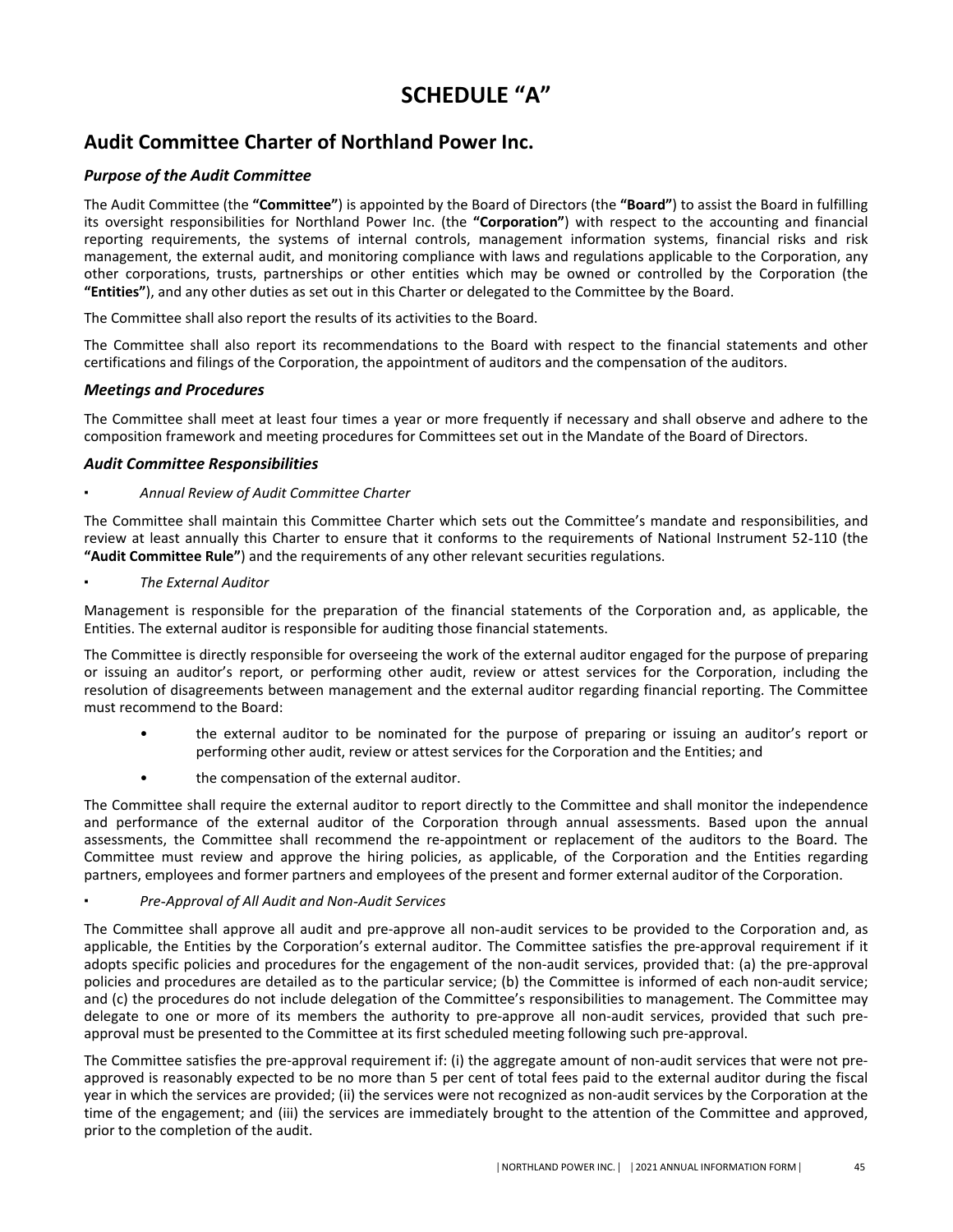#### Internal controls and integrity of financial statements and processes

The Committee shall oversee the Corporation's systems of internal controls, including IT systems and information security risk management, and shall monitor the integrity of the financial statements, including any confidential or other disclosures of potential fraud.

**Review of Financial Matters** 

The Committee will review management's plans and strategies around treasury risk management, corporate finance and financial capital allocation, including reviewing financing transactions at the corporate and project development level, such as offerings of debt and equity securities and obtaining, amending or extending credit facilities, and recommending the same to the Board.

#### ▪ *Review of Financial Statements and other Filings*

The Committee shall review the Corporation's financial statements, management's discussion and analysis, annual, interim earnings press releases and other press releases disclosing financial information, prospectuses, and disclosures of forwardlooking financial information, and shall determine whether to recommend approval thereof to the Board before such documents are publicly disclosed by the Corporation.

The Committee shall be satisfied that adequate procedures are in place for the review of the Corporation's public disclosure of financial information extracted or derived from the Corporation's financial statements, financial forecasts, and must assess the adequacy of such procedures on an annual basis.

#### **Compliance with Laws and Regulations**

The Committee shall receive regular reports with respect to compliance with laws and regulations having a material impact on the financial statements, including but not limited to tax matters.

▪ *Complaints and "Whistle Blowers"*

The Committee shall establish procedures for:

- the receipt, retention and treatment of complaints received by the Corporation and the Entities regarding accounting, internal accounting controls, or auditing matters; and
- the confidential, anonymous submission by employees of the Corporation or of the Entities of concerns regarding questionable financial reporting, accounting or auditing matters.

#### **Financial Risk Management and Insurance**

The Committee shall review and report to the Board at least annually significant financial risks, financial risk management strategies, and financial risk management policies for the Corporation and the Entities in the following areas and such other areas as the Committee may deem appropriate from time to time:

- financial risk management exposures, strategies, policies and board reporting, including foreign currency, interest rate, liquidity and commodity hedging risks; and
- insurance coverage.

#### *Composition of the Audit Committee*

(i) *Number of Members*

As stated in the Mandate of the Board of Directors, the Committee shall be composed of at least three directors of the Corporation, appointed by the Board from time to time.

(ii) *Financial Literacy*

Every member of the Committee must be financially literate. At least one member must have experience as a certified public accountant, chief financial officer, corporate controller, or demonstrably meaningful experience overseeing such financial functions as a senior executive officer. A Committee member who is not financially literate may be appointed to the Committee, provided that such a member becomes financially literate within a reasonable period of time following his or her appointment.

**"Financially literate"** means having the ability to read and understand a set of financial statements that present a breadth and level of complexity of accounting issues that are generally comparable to the breadth and complexity of the issues that can reasonably be expected to be raised by the Corporation's financial statements.

(iii) *Independence*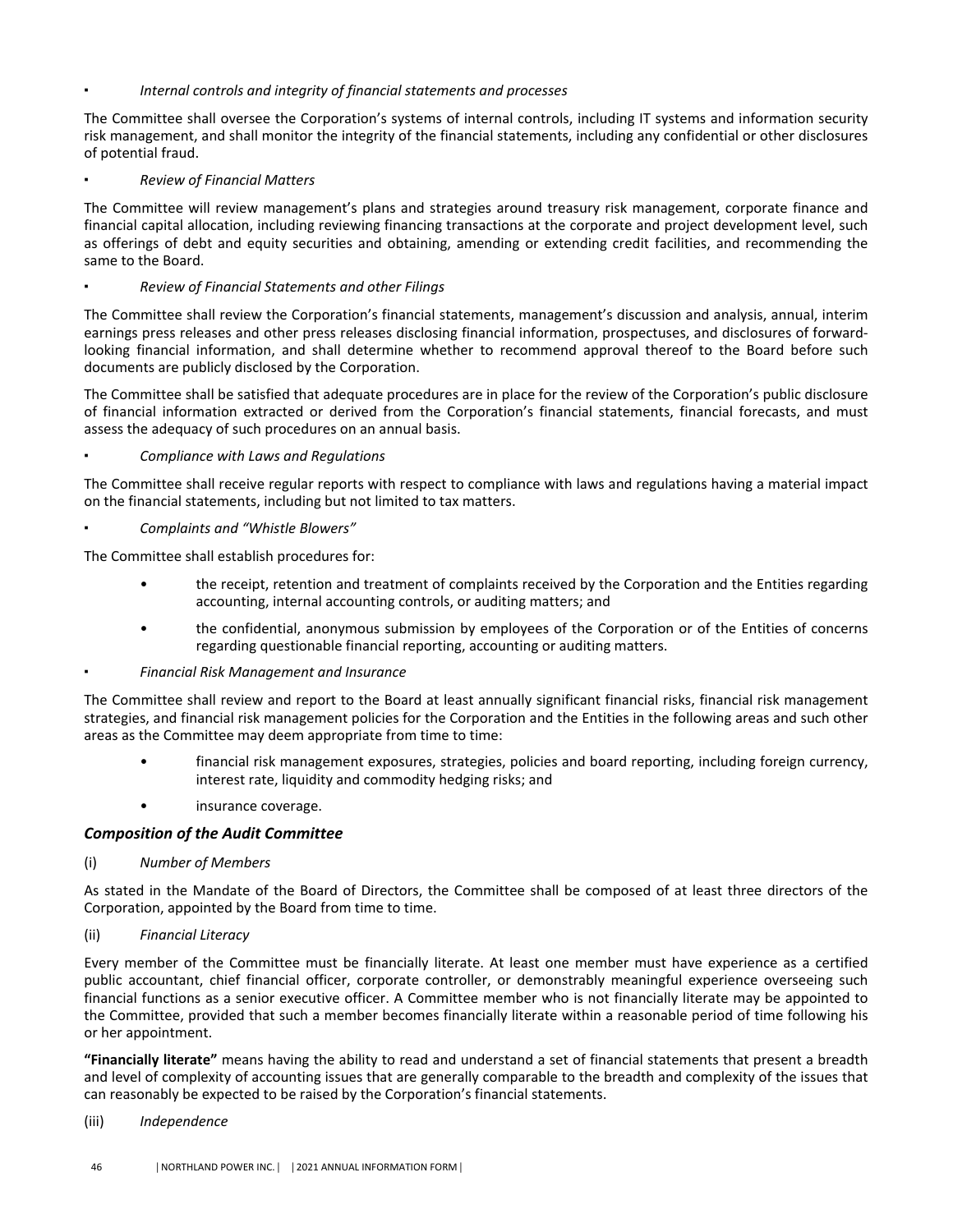Each member of the Committee must be a director who is independent for the purpose of the Audit Committee Rule, that is a director who has no direct or indirect material relationship with the Corporation or the Entities, as applicable, other than interests and relationships arising from the holding of shares of the Corporation. A material relationship means a relationship which could, in the view of the Board, reasonably interfere with the exercise of a member's independent judgment. Appendix I to this Charter describes in greater detail the requirements under the Audit Committee Rule and other applicable securities laws in effect as at the date of this Charter concerning the circumstances in which an individual is considered to have a material relationship with an issuer.

#### (iv) *Position Description - Audit Committee Chair*

The fundamental responsibility of the Chair of the Committee is to effectively manage the duties of the Committee with respect to the Corporation:

#### Key Responsibilities of the Chair

- 1 ensures that the Committee is properly organized, functions effectively and meets its obligations and responsibilities
- 2 establishes the frequency of Committee meetings and reviews such frequency from time to time, as considered appropriate, or as requested by the Board or the Committee
- 3 presides at Committee meetings
- 4 establishes the agenda and related matters for Committee meetings
- 5 liaises and communicates with the Chair of the Board as necessary to co-ordinate input from the Committee for Board meetings
- 6 liaises and communicates with the Corporation's external auditors and internal control service providers as necessary
- 7 on behalf of the Committee, reports to the Board on Committee meetings
- 8 serves as a person to whom confidential disclosures, including possible fraud, may be made under the Corporation's Financial Integrity Policy

#### *Authority and Resources of the Committee*

The Committee has the authority to:

- (a) engage independent counsel and other advisors as it determines necessary to carry out its duties. For greater certainty the Committee has the authority to retain, at the Corporation's expense, special legal, accounting or such other advisors, consultants or experts it deems necessary in the performance of its duties;
- (b) set and pay the compensation for any advisors employed by the Committee. The Corporation or the Entities shall at all times make adequate provisions for the payment of all fees and other compensation, approved by the Committee, to the external auditor in connection with the issuance of its audit report, or to any consultants or experts employed by the Committee;
- (c) communicate directly with the internal and external auditors and external internal control service providers; and
- (d) conduct any investigation which it considers appropriate, and to communicate directly with and have direct access to the internal and external auditor as well as officers and employees of the Corporation and the Entities, as applicable.

This Charter will be reviewed on an annual basis.

Confirmed by the Board of Directors on December 8, 2021.